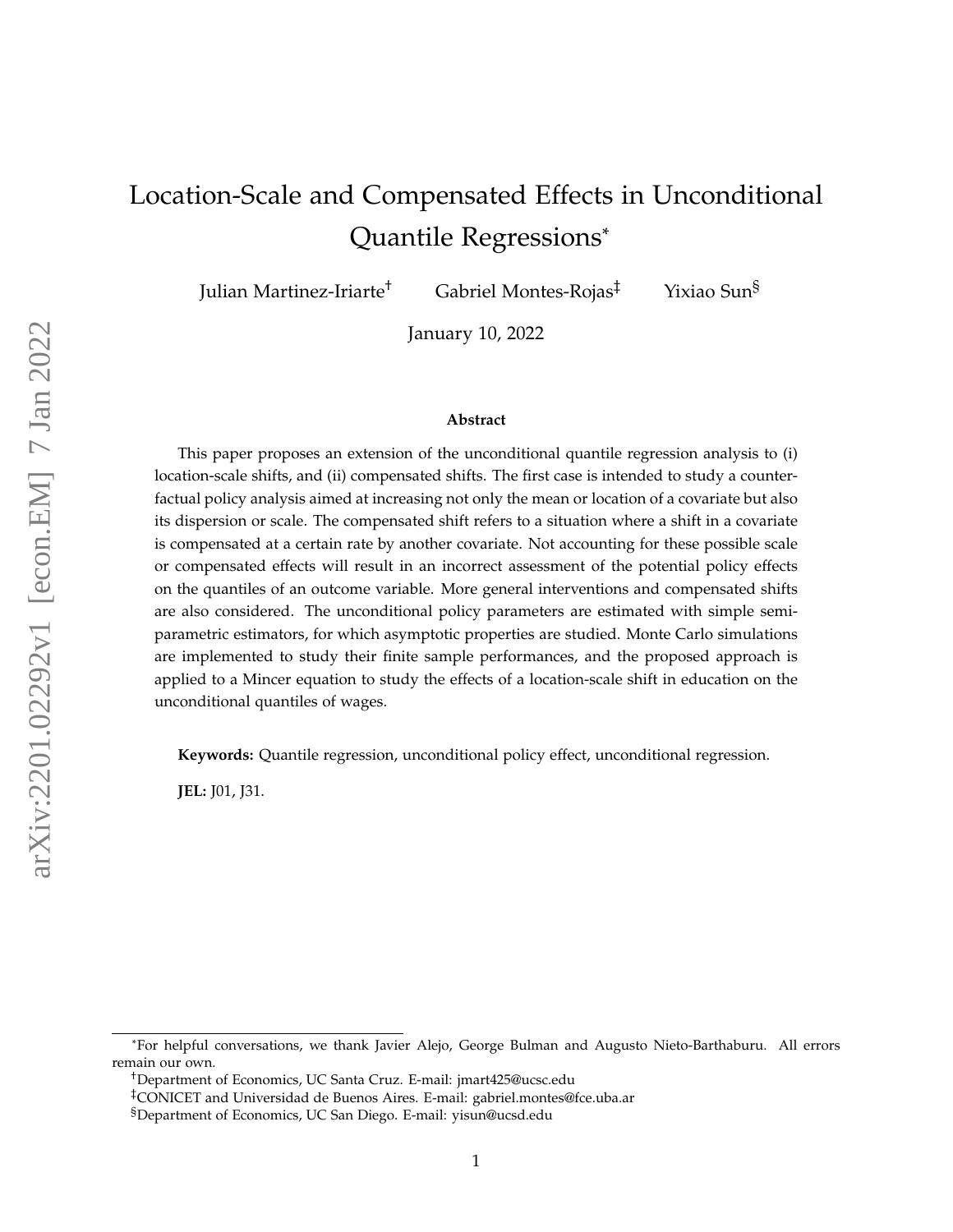### **1 Introduction**

In many research areas, it is important to assess the distributional effects of covariates on an outcome variable. Several methods have been implemented in the literature to study this. A prolific line of research is a combination of conditional mean and quantile regression models together with micro simulation exercises, as in [Autor, Katz, and Kearney](#page-32-0) [\(2005\)](#page-32-0), [Machado and](#page-33-0) [Mata](#page-33-0) [\(1995\)](#page-33-0), and [Melly](#page-33-1) [\(2005\)](#page-33-1) (see [Fortin, Lemieux, and Firpo](#page-33-2) [\(2011\)](#page-33-2) for a review). A more recent and popular method is the recentered influence function (RIF) regression of [Firpo, Fortin, and](#page-33-3) [Lemieux](#page-33-3) [\(2009\)](#page-33-3), which directly estimates the effect of a covariate change on a functional of the unconditional distribution of the outcome variable. The functional of interest can be the mean, quantile, or any other aspect of the unconditional distribution.

Consider, as an example, the unconditional quantile of the outcome variable *Y*. Let *F<sup>Y</sup>* be the unconditional distribution function of *Y*, then the *τ*-quantile of  $F_Y$  is defined by

$$
Q_{\tau}[Y] := \arg\min\{q : \tau \leq F_Y(q)\} \text{ for } \tau \in (0,1).
$$

We seek to study how  $Q_{\tau}[Y]$  changes when we induce an infinitesimal change in a covariate  $X \in$ **R**, allowing the presence of other observable covariates *W* and unobservable covariates collected in *U*. These covariates and the outcome variable are related via a structural or causal function *h* so that  $Y = h(X, W, U)$ . We consider a sequence of policy experiments that change *X* into  $X_{\delta} = \mathcal{G}(X; \delta)$  for a smooth function  $\mathcal{G}(\cdot; \cdot)$ . The policy experiments are indexed by  $\delta$  satisfying  $G(X;0) = X$ . That is,  $\delta = 0$  corresponds to the *status quo* policy. With this induced change in *X*, the outcome variable becomes  $Y_{\delta} = h(X_{\delta}, W, U) = h(\mathcal{G}(X; \delta), W, U)$  where the distribution of (*X*, *W*, *U*) is held constant. Our policy experiment has a *ceteris paribus* interpretation at the population level: we change *X* into *X<sup>δ</sup>* while holding the stochastic dependence among *X*, *W*, and *U* constant. Such a policy experiment is implementable if the covariate *X* is not a causal factor for either *W* or *U*. In this case, when we intervene *X* and change it into *X<sup>δ</sup>* , *W* and *U* will not change. The main parameter of interest is the marginal effect of the change on the unconditional quantile of the outcome variable:

$$
\Pi_{\tau} := \lim_{\delta \to 0} \frac{Q_{\tau}[Y_{\delta}] - Q_{\tau}[Y]}{\delta}.
$$

[Firpo, Fortin, and Lemieux](#page-33-3) [\(2009\)](#page-33-3) consider a pure location shift  $X_{\delta} = X + \delta$ . This shift affects the entire unconditional distribution of  $Y = h(X, W, U)$ , moving it towards a counterfactual distribution of  $Y_{\delta} = h(X_{\delta}, W, U)$ . One of the main results in [Firpo, Fortin, and Lemieux](#page-33-3) [\(2009,](#page-33-3) p.958, eq. (6)) is that  $\Pi_{\tau}$  can be represented as an average derivative:

$$
\Pi_{\tau}=E\left[\dot{\psi}_{x}\left(X,W\right)\right],
$$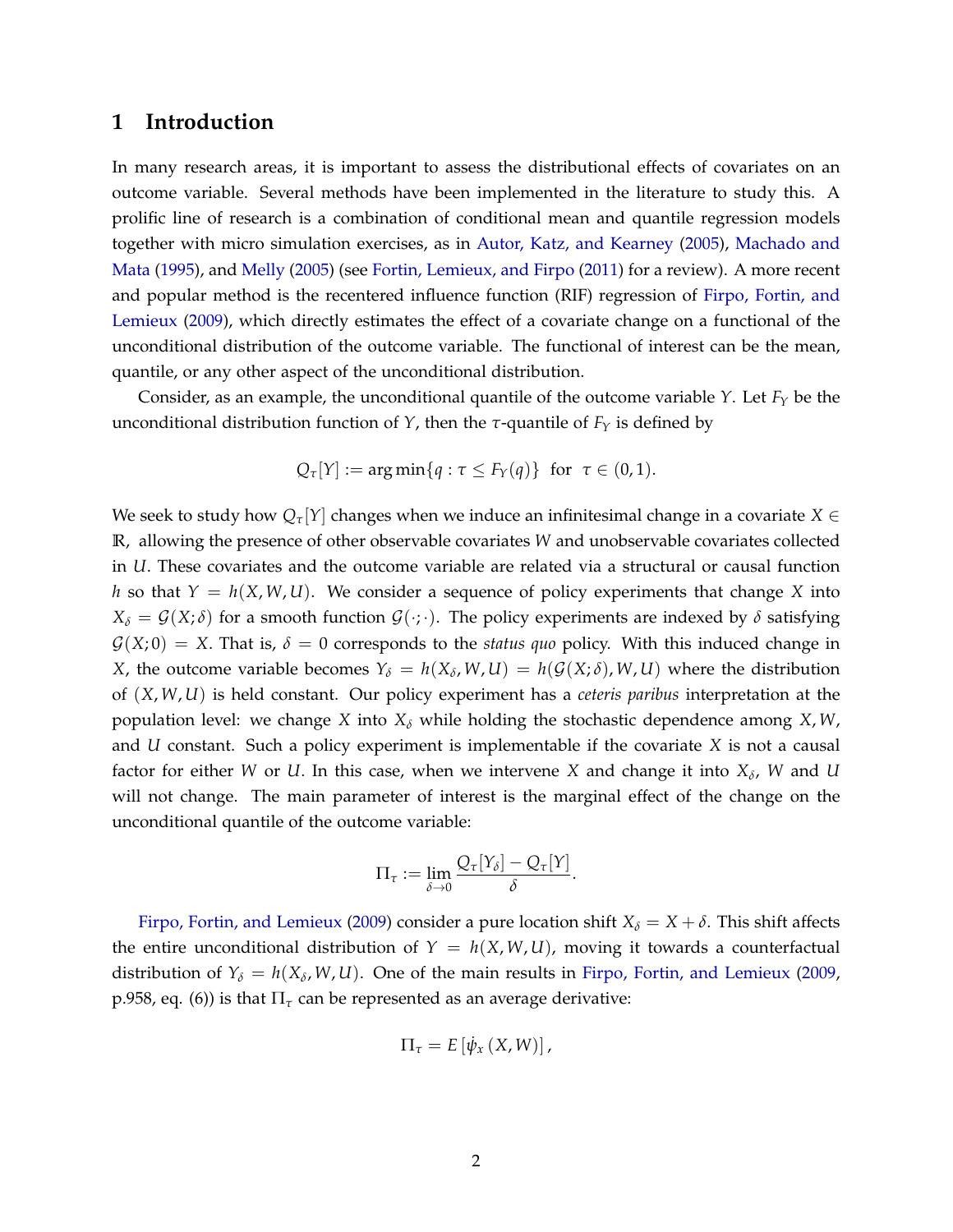where

$$
\dot{\psi}_x(x,w) = \frac{\partial E[\psi(Y,\tau,F_Y)|X=x,W=w]}{\partial x},
$$

 $\psi(y, \tau, F_Y) = [\tau - 1\{y \leq Q_\tau[Y]\}]/f_Y(Q_\tau[Y])$  is the influence function of the quantile functional, and  $f_Y(Q_\tau[Y])$  is the unconditional density of *Y* evaluated at the *τ*-quantile  $Q_\tau[Y]$ . The unconditional quantile effect Π*<sup>τ</sup>* can then be estimated by first running an unconditional quantile regression (henceforth, UQR), which involves regressing the influence function  $\psi(Y_i, \tau, F_Y)$  on the covariates  $(X_i, W_i)$  and then taking an average of the partial derivatives of the regression function with respect to *X*.

The same method is applicable to other functionals of interest — we only need to replace *ψ* (*Y<sup>i</sup>* , *τ*, *FY*) by the influence function underlying the functional we care about. This leads to the general RIF regression of [Firpo, Fortin, and Lemieux](#page-33-3) [\(2009\)](#page-33-3). The potential simplicity and flexibility that the methodology offers motivate subsequent research to expand the use of RIF regressions. On the empirical side, after its introduction, RIF regressions became a popular method for analyzing and identifying the distributional effects on outcomes in terms of changes in observed characteristics in areas such as labor economics, income and inequality, health economics, and public policy. On the theoretical side, the RIF type of regression has been used to study the effect of a change in a discrete covariate.<sup>[1](#page-2-0)</sup> More recent research on UQR and RIF regressions includes the high-dimensional setting of [Sasaki, Ura, and Zhang](#page-33-4) [\(2020\)](#page-33-4) and the two-sample problem of [Inoue, Li, and Xu](#page-33-5) [\(2021\)](#page-33-5).

This paper extends the UQR and RIF regression in several ways. First, we allow simultaneous location and scale shifts in a continuous covariate. The main goal is to study a case where a counterfactual policy analysis aiming at increasing the location or the mean of a covariate might also affect its dispersion. For example, we may consider  $X_{\delta} = X(1+\delta)^{-1} + \delta$ . We find that in this case, the marginal effect has a closed-form expression. In order to interpret the scale effect, we introduce the quantile-standard deviation elasticity: the percentage change in the unconditional quantiles of the outcome associated with a 1% change in the standard deviation of the target covariate.

Second, we consider the case of compensated location changes in two covariates. This happens when a location shift in one covariate induces a location shift in another covariate. For example,  $Y = h(X_1, X_2, W, U)$  for two scalar target covariates  $X_1$  and  $X_2$ , and the policy induces  $X_{1\delta} = X_1 + \delta$  and  $X_{2\delta} = X_2 - \delta$ . We show that the compensated effect can be obtained as a linear combination of individual effects obtained by considering one change at a time.

Third, while we focus mainly on location-scale and compensated location shifts, we consider a general framework that includes these two types of shifts as special cases. In fact, our framework allows for any smooth and invertible intervention of the target covariates.

Fourth, we allow the target covariates to be endogenous, and we characterize the asymptotic

<span id="page-2-0"></span> $^1$ In such a case, we may consider a shift in the probability mass function. The discrete case was initially studied by [Firpo, Fortin, and Lemieux](#page-33-3) [\(2009\)](#page-33-3). See [Rothe](#page-33-6) [\(2012\)](#page-33-6), [Martinez-Iriarte](#page-33-7) [\(2020\)](#page-33-7), and [Martinez-Iriarte and Sun](#page-33-8) [\(2021b\)](#page-33-8) for further studies.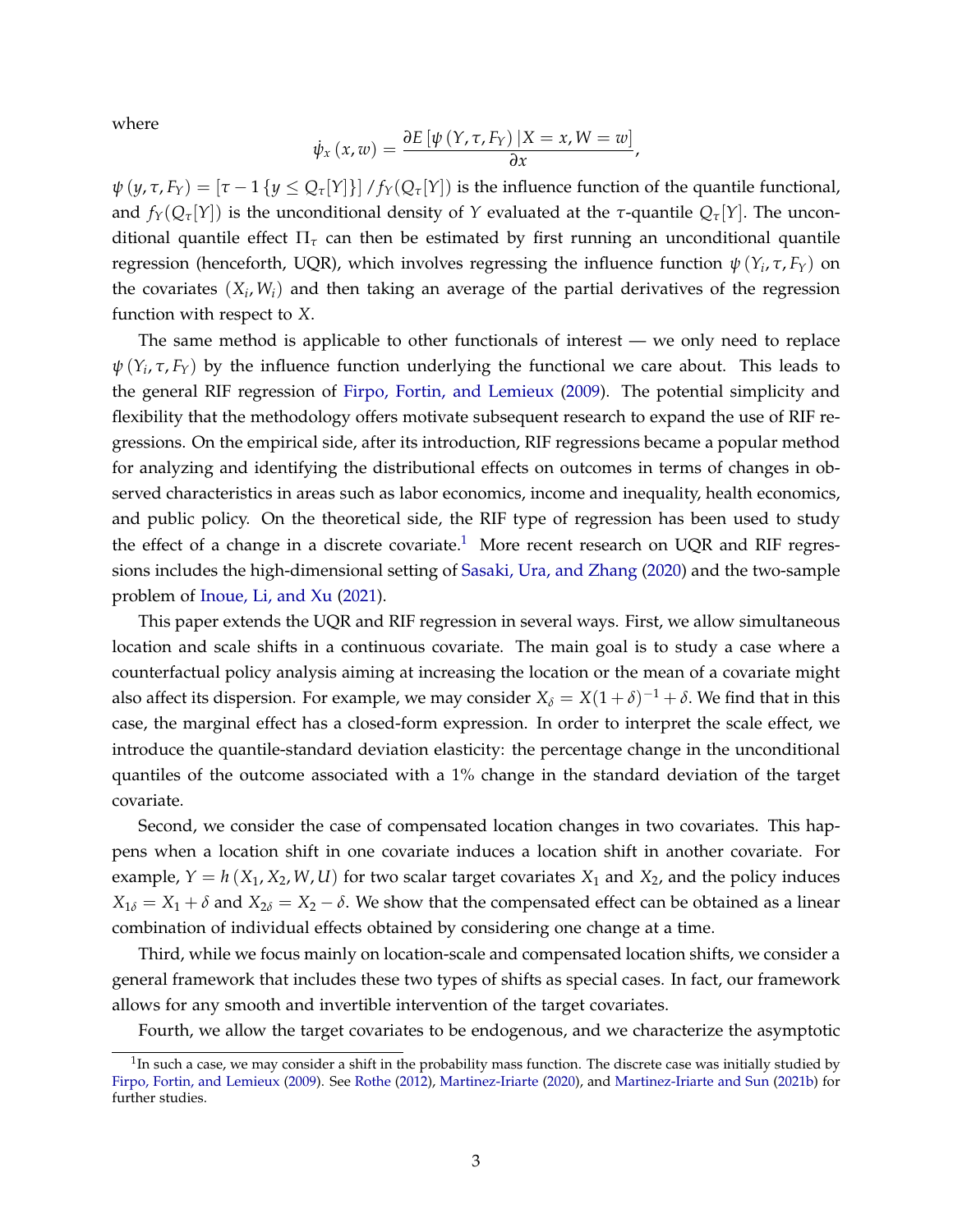bias of the unconditional effect estimator when the endogeneity is not appropriately accounted for. We eliminate the endogeneity bias using a control function approach.

Fifth, as a complement to the existing literature that focuses on changing the *marginal distribution* of the target covariates, we consider changing the *values* of the target covariates directly. An advantage of our approach is that the changes under consideration are directly implementable. We note that it may not be easy to induce a desired shift in the marginal distribution, and when possible, such a shift is often achieved via transforming the target covariates, which is what we consider here.

Finally, we propose consistent and asymptotically normal semiparametric estimators of the location-scale effect and the compensated effect. The estimators can be easily implemented in empirical work using either a probit or logit specification of the conditional distribution function. We conduct an extensive Monte Carlo study evaluating the finite sample performances of the location-scale effect estimator and the accuracy of the normal approximation. Simulation results show that the estimator works reasonably well under different specifications and that the standard normal distribution provides a good approximation to the finite sample distribution of a studentized test statistic introduced in this paper.

As potential applications of our proposed approach, consider the following empirical examples to motivate its use.

<span id="page-3-0"></span>**Example 1.** *Effect of increasing education on wage inequality. In a Mincer equation, log wages Y are modeled as a function of certain observable covariates such as education. A study of the effect of a shift in education on wage inequality could be implemented using our proposed framework. We can accommodate a counterfactual policy experiment where there may be not only a general increase in education but also a change in its dispersion.*

**Example 2.** *Trade integration and skill distribution [Gu, Malik, Pozzoli, and Rocha](#page-33-9) [\(2019\)](#page-33-9) document the impact of trade integration on both the mean and the standard deviation of the skill distribution across municipalities in Denmark. Moreover, as argued by [Hanushek and Woessmann](#page-33-10) [\(2008\)](#page-33-10), skills are related to the income distribution. Thus, a quantification of the impact of a scale effect in the skills distribution on the quantiles of the income distribution appears to be relevant.*

**Example 3.** *Financial return and risk. Consider the study of two assets X and W in a portfolio investment framework with stochastic returns Y. We are interested in how changes in the returns of asset X affect the distribution of Y through its unconditional quantiles. A typical exercise involves analyzing changes in the returns (location) and risk (scale) of X. Ignoring the structural interpretations if identification fails, we can still use the proposed framework to decompose the relative contribution of each effect. This could be applied to Value-at-Risk models; see, for instance, [Engle and Manganelli](#page-32-1) [\(2004\)](#page-32-1).*

We illustrate the proposed method with an empirical application related to Example [1:](#page-3-0) the effect of changing education on wage inequality, decomposing it into location and scale effects. Empirical results reveal the contrasting nature of the two effects. The location effects are seen to be positive and relatively similar across quantiles. On the other hand, the scale effects are highly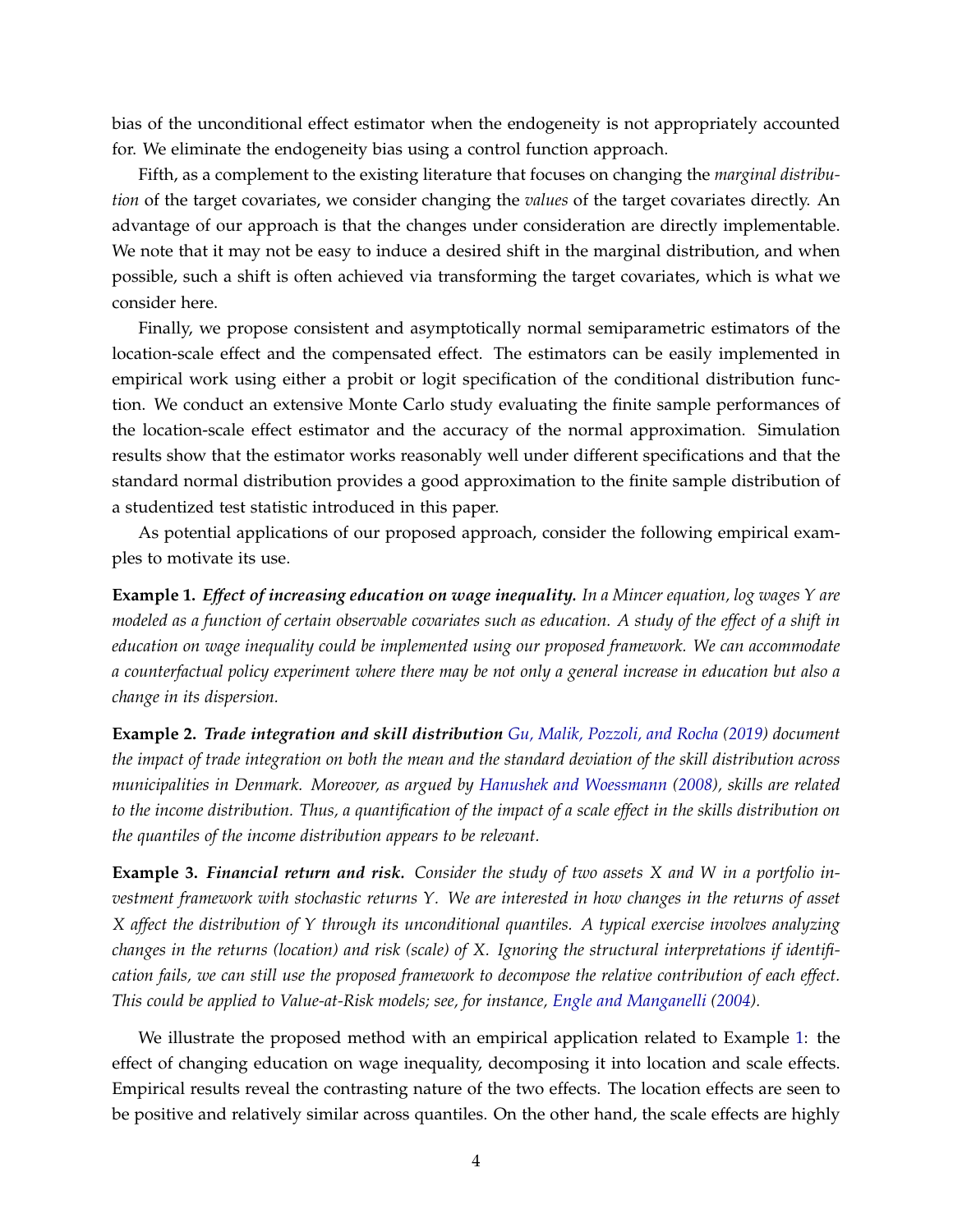heterogeneous and monotonically decreasing across quantiles. Hence, the scale effects can more than offset the location effects. This shows that not accounting for both shifts may result in a biased assessment of the policy effects on the quantiles of the outcome variable.

The paper is organized as follows. Section [2](#page-4-0) defines and studies the location-scale marginal effects in one covariate. Section [3](#page-16-0) proposes and studies a compensated change in two covariates. Section [4](#page-18-0) describes the estimators of the location-scale effect and the compensated effect and studies their asymptotic properties. Section [5](#page-24-0) reports the finite sample performance of the location-scale effect estimator and the associated tests, and Section [6](#page-30-0) presents the empirical application. Section [7](#page-32-2) concludes. The proofs are in the Appendix. Calculation details for two theoretical examples are given in the Supplementary Appendix.

A word on notation: we use  $F_{Y|X}(y|x)$  and  $f_{Y|X}(y|x)$  to denote the cumulative distribution function and the probability density function of *Y*, respectively, conditional on  $X = x$ . For a random variable *Z*, the unconditional *τ*-quantile is denoted by *Qτ*[*Z*], *i.e.*, Pr(*Z* ≤ *Qτ*[*Z*]) = *τ*. For a pair of random variables  $Z_1$  and  $Z_2$ , the conditional quantile is denoted by  $Q_7[Z_1|z_2]$ , *i.e.*,  $Pr(Z_1 \leq Q_{\tau}[Z_1|z_2]|Z_2 = z_2) = \tau$ . We adopt the following notational conventions:

$$
\frac{\partial E(Z|X)}{\partial X} = \frac{\partial E(Z|X=x)}{\partial x}\bigg|_{x=X}, \frac{\partial F_{Z|X}(z|X)}{\partial X} = \frac{\partial F_{Z|X}(z|X=x)}{\partial x}\bigg|_{x=X}
$$

### <span id="page-4-0"></span>**2 Location-scale marginal effects**

#### **2.1 Basic setting and main results**

We start with a general structural model  $Y = h(X, W, U)$ , where the function h is unknown, and we only observe (*X*, *W*) and *Y*. Here *X* is univariate and is our *target* variable. The dimension of *W* is left unrestricted, and *U* collects all unobserved causal factors of *Y*. Consider the following location-scale shift of *X*,

<span id="page-4-2"></span>
$$
X_{\delta} = \frac{X - \mu}{s(\delta)} + \mu + \ell(\delta). \tag{1}
$$

.

Here,  $\mu$  is a *known* parameter,  $\ell(\delta)$  is the location shift, and  $s(\delta) > 0$  is the scale shift.<sup>[2](#page-4-1)</sup> Under [\(1\)](#page-4-2) with  $\mu = \mu_X$  for  $\mu_X := E(X)$ , we have  $E[X_\delta] = \mu + \ell(\delta)$  and the variance is  $V[X_\delta] = s(\delta)^{-2}V[X]$ . In this case,  $\ell(\delta)$  affects only the location, and *s*( $\delta$ ) affects only the scale. When  $\mu \neq \mu_X$ , then  $E[X_\delta] = \mu + \ell(\delta) + s(\delta)^{-1} [E(X) - \mu]$  and  $V[X_\delta] = s(\delta)^{-2} V[X]$ . In this case,  $s(\delta)$  affects both the location and the scale. We allow for a general  $\mu$  that includes, for example,  $\mu = 0$  and  $\mu = \mu_X$  as special cases.

We view  $s(\delta)$  and  $\ell(\delta)$  as functions of the scalar  $\delta$ , and assume that they are continuously differentiable. We further assume that  $s(0) = 1$  and  $\ell(0) = 0$  so that  $X_0 = X$ . The case studied

$$
Q_{\tau}[X_{\delta}] = \frac{Q_{\tau}[X] - \mu}{s(\delta)} + \mu + \ell(\delta).
$$

<span id="page-4-1"></span><sup>&</sup>lt;sup>2</sup>μ is given by the policy maker or calibrated. Note that if  $Q_τ[X]$  is the *τ*-quantile of *X*, then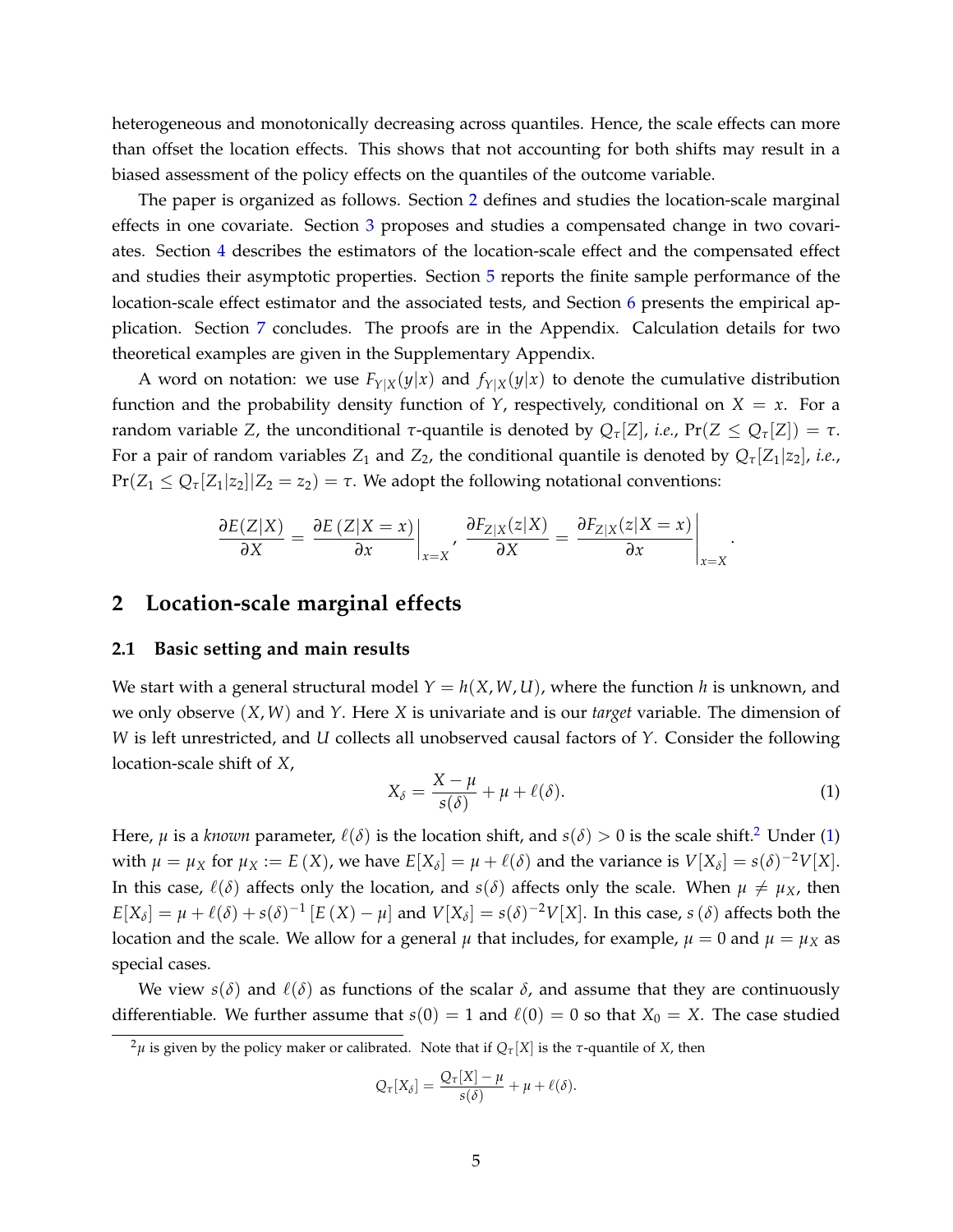by [Firpo, Fortin, and Lemieux](#page-33-3) [\(2009\)](#page-33-3) amounts to setting  $s(\delta) \equiv 1$  and  $\ell(\delta) = \delta$ , and thus, does not account for the scale effect and is independent of the choice of  $\mu$ . To include the scale effect, we could set  $s(\delta) = 1 + \delta$  and  $\ell(\delta) = \delta$ . A special case of this model is the case with only a scale shift (i.e.,  $\ell(\delta) = 0$ ) so that  $X_{\delta} = (X - \mu) / s(\delta) + \mu$ .

To allow for a more general policy function that includes the location-scale shift in [\(1\)](#page-4-2) as a special case, we consider the intervention:

$$
X_{\delta} = \mathcal{G}(X; \delta)
$$

for some smooth function  $\mathcal{G}(\cdot;\cdot)$  that is invertible in its first argument. We will refer to  $\mathcal{G}(\cdot;\cdot)$  as the policy function. We want to compare the quantiles of

<span id="page-5-1"></span>
$$
Y = h(X, W, U) \tag{2}
$$

.

to the quantiles of

<span id="page-5-0"></span>
$$
Y_{\delta} = h(X_{\delta}, W, U) = h(\mathcal{G}(X; \delta), W, U), \tag{3}
$$

where the distribution of  $(X, W, U)$  in [\(3\)](#page-5-0) is held the same as that in [\(2\)](#page-5-1). To understand the latter condition, we can consider two parallel worlds: the worlds before and after the intervention. For each given  $\delta$ , let  $\mathcal{G}^{-1}(x;\delta)$  be the inverse function of  $\mathcal{G}(x;\delta)$  such that  $\mathcal{G}(\mathcal{G}^{-1}(x;\delta);\delta) = x$ . After applying the inverse transform to the target covariate in the post-intervention world, the distribution of  $(\mathcal{G}^{-1}(X^\delta;\delta), W^\delta, U^\delta)$  in the post-intervention world is assumed to be the same as that of (*X*, *W*, *U*) in the pre-intervention world. Here, no change is induced on *W* and *U* and so  $(W^{\delta}, U^{\delta})$  is actually the same as  $(W, U)$  for every individual in the population.

Formally, our parameter of interest, the *marginal effect for the τ-quantile*, is defined as

$$
\Pi_{\tau} := \lim_{\delta \to 0} \frac{Q_{\tau}[Y_{\delta}] - Q_{\tau}[Y]}{\delta},
$$

whenever this limit exists. For the location-scale shift that depends on  $\mu$ , we write  $\Pi_{\tau}$  as  $\Pi_{\tau}^{\mu}$ .

For notational economy, we write  $x^{\delta} = \mathcal{G}^{-1}(x;\delta)$ . Then  $X_{\delta} = x$  if and only if  $X = x^{\delta}$ . Define the Jacobian of the inverse transform  $x \mapsto x^{\delta} := \mathcal{G}^{-1}(x; \delta)$  as

$$
J(x^{\delta}; \delta) := \frac{\partial x^{\delta}}{\partial x} = \left[ \frac{\partial \mathcal{G} (x; \delta)}{\partial x} \right]^{-1} \Big|_{x = x^{\delta}}
$$

Then, the joint probability density functions of the covariate vector before and after the intervention satisfy

$$
f_{X_\delta,W}(x,w)=J(x^\delta;\delta)\cdot f_{X,W}(x^\delta,w).
$$

For  $\varepsilon > 0$ , define  $\mathcal{N}_{\varepsilon} := \{\delta : |\delta| \leq \varepsilon\}$ . We maintain the following assumption.

<span id="page-5-2"></span>**Assumption 1.** (i.a) For some  $\varepsilon > 0$ ,  $\mathcal{G}(x;\delta)$  is continuously differentiable on  $\mathcal{X} \otimes \mathcal{N}_{\varepsilon}$ , where  $\mathcal{X}$  is the *support of X*.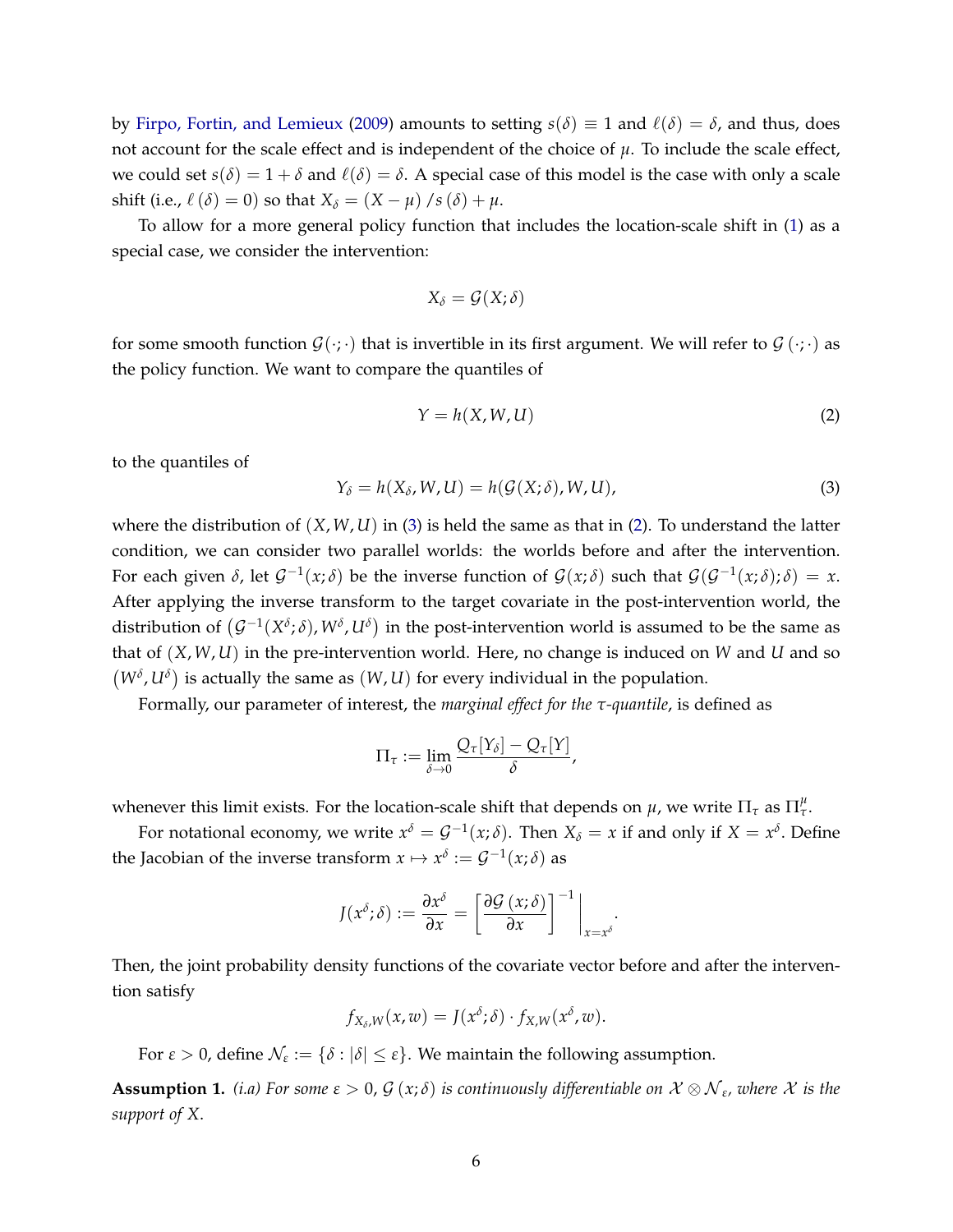*(i.b)*  $G(x;\delta)$  *is strictly increasing in x for each*  $\delta \in \mathcal{N}_{\varepsilon}$ .

*(i.c)*  $\mathcal{G}(x;0) = x$  *for all*  $x \in \mathcal{X}$ *.* 

(ii) for  $\delta\in\mathcal{N}_\varepsilon$ , the conditional density of U satisfies  $f_{U|X_\delta,W}(u|x,w)=f_{U|X,W}(u|x^\delta,w)$ , and the *support* U *of U given X and W does not depend on* (*X*, *W*).

*(iii.a)*  $x \mapsto f_{X,W}(x, w)$  *is continuously differentiable for all*  $w \in W$  *and* 

$$
\int_{\mathcal{W}}\int_{\mathcal{X}}\sup_{\delta\in\mathcal{N}_{\varepsilon}}\left|\frac{\partial\left[J\left(x^{\delta};\delta\right)f_{X,W}(x^{\delta},w)\right]}{\partial\delta}\right|dxdw<\infty
$$

*where* W *is the support of W*.

*(iii.b)*  $x \mapsto f_{U|X,W}(u|x,w)$  *is continuously differentiable for all*  $(u,w)$  *and* 

$$
\int_{\mathcal{W}} \int_{\mathcal{X}} \int_{\mathcal{U}} \sup_{\delta \in \mathcal{N}_{\varepsilon}} \left| \frac{\partial}{\partial \delta} \left[ f_{U|X,W}(u|x^{\delta},w) f_{X,W}(x^{\delta},w) \right] \right| du dx dw < \infty, \int_{\mathcal{W}} \int_{\mathcal{X}} \int_{\mathcal{U}} \sup_{\delta \in \mathcal{N}_{\varepsilon}} \left| \frac{\partial f_{X,W}(x^{\delta},w)}{\partial \delta} \right| f_{U|X,W}(u|x,w) du dx dw < \infty.
$$

*(iv)*  $f_{X,W}(x, w)$  *is equal to* 0 *on the boundary of the support of* X given  $W = w$  *for all*  $w \in W$ . *(v)*  $f_Y(Q_τ[Y]) > 0$ .

**Remark 1.** Assumption [1\(](#page-5-2)*i*) imposes some restrictions on the policy function  $G(x; \delta)$ . It is reasonable *that* G (*x*; *δ*) *is strictly increasing in x*, *as non-monotonic and non-invertible functions do not seem to be practically relevant. The strictly increasing property implies that*  $J(x; \delta) > 0$  *for all*  $x \in \mathcal{X}$  *and*  $\delta \in \mathcal{N}_{\epsilon}.$  The condition that  $\mathcal{G}\left(x;0\right)=x$  says that there is no intervention when  $\delta=0$ , and it implies *that*  $J(x;0) = 1$  *for all*  $x \in \mathcal{X}$ . Assumption [1\(](#page-5-2)*ii*) assumes that how U depends on the covariate vector is *maintained when we induce a change in the covariate vector. Note that Assumption [1\(](#page-5-2)ii) is different from fU*|*X<sup>δ</sup>* ,*W*(*u*|*x*, *w*) = *fU*|*X*,*W*(*u*|*x*, *w*)*, which in general can not hold when U depends on X and W. The counterfactual model in [\(3\)](#page-5-0) says that we maintain the structure of the causal system. Assumption [1\(](#page-5-2)ii) says that we also maintain how the unobservable depends on the observables. As discussed above, we also* implicitly assume that  $(\mathcal{G}^{-1}(X^\delta;\delta), W^\delta)$  $(\mathcal{G}^{-1}(X^\delta;\delta), W^\delta)$  $(\mathcal{G}^{-1}(X^\delta;\delta), W^\delta)$  has the same distribution as  $(X,W)$  . The rest of Assumption 1 *consists of regularity conditions.*

**Remark 2.** *Assumption [1](#page-5-2) does not assume that U is independent of* (*X*, *W*). *It does not assume that U is conditionally independent of X given W either. Assumption [2](#page-8-0) below will impose identification assumptions.*

The following theorem characterizes the effects of the policy change on the distribution of  $Y_\delta$ and its quantiles.

<span id="page-6-0"></span>**Theorem 1.** *Let Assumption [1](#page-5-2) hold.*

*(i)* For each  $(x, w) \in \mathcal{X} \otimes \mathcal{W}$ ,

$$
\lim_{\delta \to 0} \frac{f_{X_{\delta},W}(x,w) - f_{X,W}(x,w)}{\delta} = \frac{\partial}{\partial x} [\kappa(x) f_{X,W}(x,w)],
$$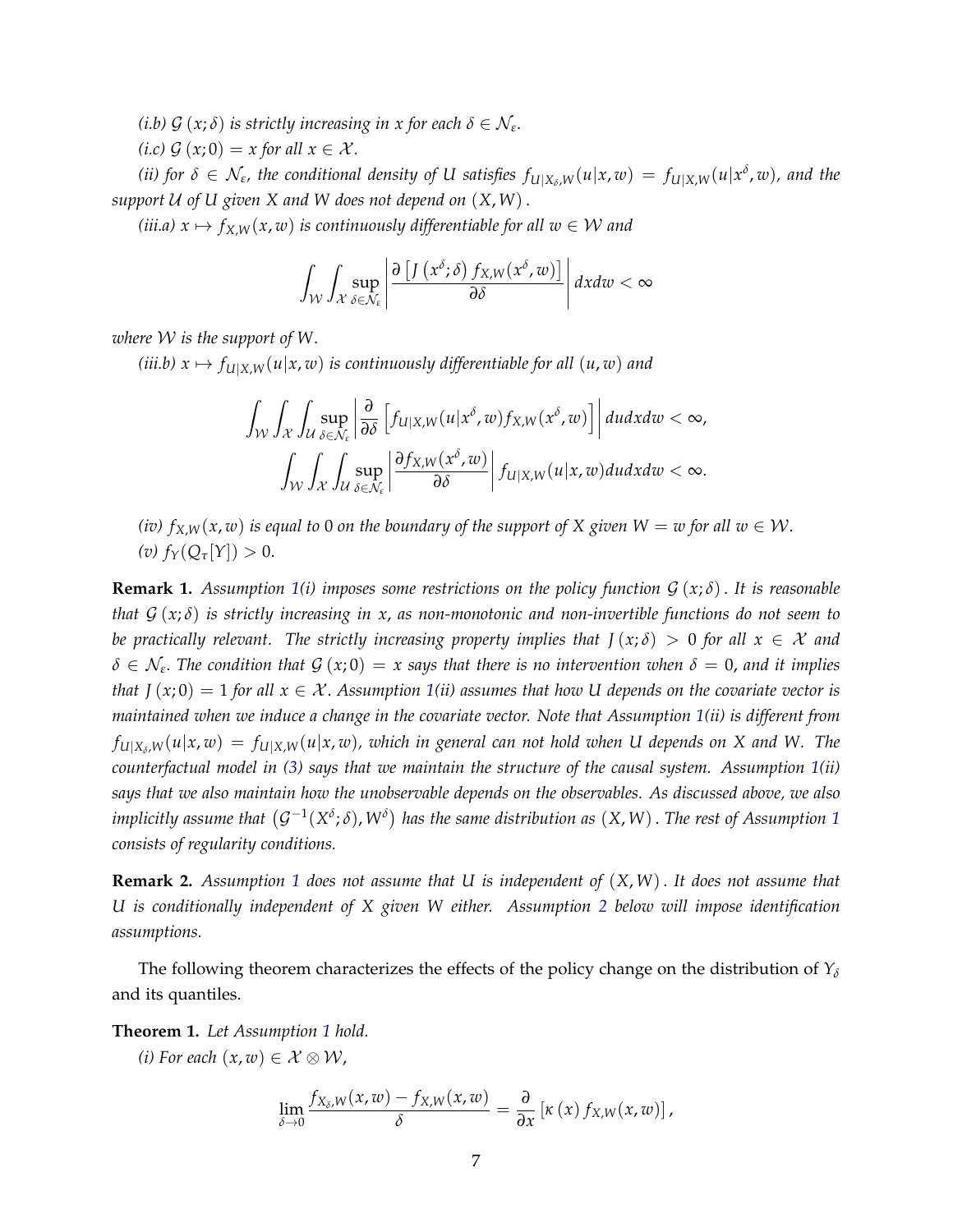*where*

$$
\kappa(x) := \frac{\partial x^{\delta}}{\partial \delta}\bigg|_{\delta=0} = -\frac{\partial \mathcal{G}(x;\delta)}{\partial \delta}\bigg|_{\delta=0}.
$$

*(ii)* As  $\delta \rightarrow 0$ *, we have* 

$$
\frac{F_{Y_{\delta}}(y) - F_{Y}(y)}{\delta} \to E\left[ \left( -\frac{\partial F_{Y|X,W}(y|X,W)}{\partial X} + \mathbb{1}\left\{h(X,W,U) \le y\right\} \frac{\partial \ln f_{U|X,W}(U|X,W)}{\partial X} \right) \kappa(X) \right]
$$

*uniformly in*  $y \in \mathcal{Y}$ *, the support of Y.* 

*(iii)* The marginal effect of the intervention  $X<sub>δ</sub> = G(X; δ)$  on the τ-quantile of the outcome variable Y *can be represented by*

<span id="page-7-0"></span>
$$
\Pi_{\tau} = A_{\tau} - B_{\tau} \tag{4}
$$

*where*

$$
A_{\tau} = -E \left[ \frac{\partial E \left[ \psi \left( Y, \tau, F_Y \right) | X, W \right]}{\partial X} \kappa \left( X \right) \right],
$$
  

$$
B_{\tau} = -E \left[ \psi \left( Y, \tau, F_Y \right) \frac{\partial \ln f_{U \mid X, W} \left( U \mid X, W \right)}{\partial X} \kappa \left( X \right) \right],
$$

*and*

$$
\psi(y,\tau,F_Y)=\frac{\tau-1\,(y
$$

**Remark 3.** *To understand Theorem [1\(](#page-6-0)i), we can write*

$$
f_{X_{\delta},W}(x,w) - f_{X,W}(x,w) = f_{X_{\delta},W}(x,w) - f_{X,W}(x^{\delta},w) + f_{X,W}(x^{\delta},w) - f_{X,W}(x,w).
$$

*It is quite intuitive that the second term is approximately*  $\delta \cdot \kappa(x) \cdot \frac{\partial f_{X,W}(x,w)}{\partial x}$  *when*  $\delta$  *is small. For the first*  $t$ erm, we note that  $X_\delta=x$  if and only if  $X=x^\delta$ , and so this term reflects the effect from the Jacobian of the transformation. Indeed,  $f_{X_\delta,W}(x,w)-f_{X,W}(x^\delta,w)=\left[J(x^\delta;\delta)-J(x^\delta;0)\right]f_{X,W}(x^\delta,w)$  as  $J(x^\delta;0)=1$ . *The first term is then approximately equal to*  $\delta \cdot f_{X,W}(x,w) \cdot \frac{\partial J(x,\delta)}{\partial \delta}$  $\frac{(x,δ)}{δδ}$ <sup>*|*</sup><sub>δ=0</sub>. *But* 

$$
\left. \frac{\partial J(x,\delta)}{\partial \delta} \right|_{\delta=0} = \left. \frac{\partial}{\partial \delta} \frac{\partial x^{\delta}}{\partial x} \right|_{\delta=0} = \left. \frac{\partial}{\partial x} \frac{\partial x^{\delta}}{\partial \delta} \right|_{\delta=0} = \frac{\partial \kappa(x)}{\partial x}
$$

*and hence the first term is approximately δ* ·  $f_{X,W}(x,w)\cdot \frac{\partial \kappa(x)}{\partial x}$ *∂x* . *Combining these two approximations yields Theorem [1\(](#page-6-0)i).*

**Remark 4.** *By definition, κ* (*x*) *measures the marginal change of the inverse function* G −1 (*x*; *δ*) *as we increase*  $\delta$  *from zero infinitesimally. Since*  $G(x;0) = x$ , *Theorem* [1\(](#page-6-0)*i*) *shows that*  $\kappa(x)$  *is equal to the negative of the marginal change of*  $G(x;\delta)$  *at*  $\delta = 0$ . *Theorems* [1](#page-6-0) *(ii) and (iii) show that only*  $\kappa(x)$  *appears in the marginal effect and the Jacobian does not. This is not surprising, as what matters for the marginal*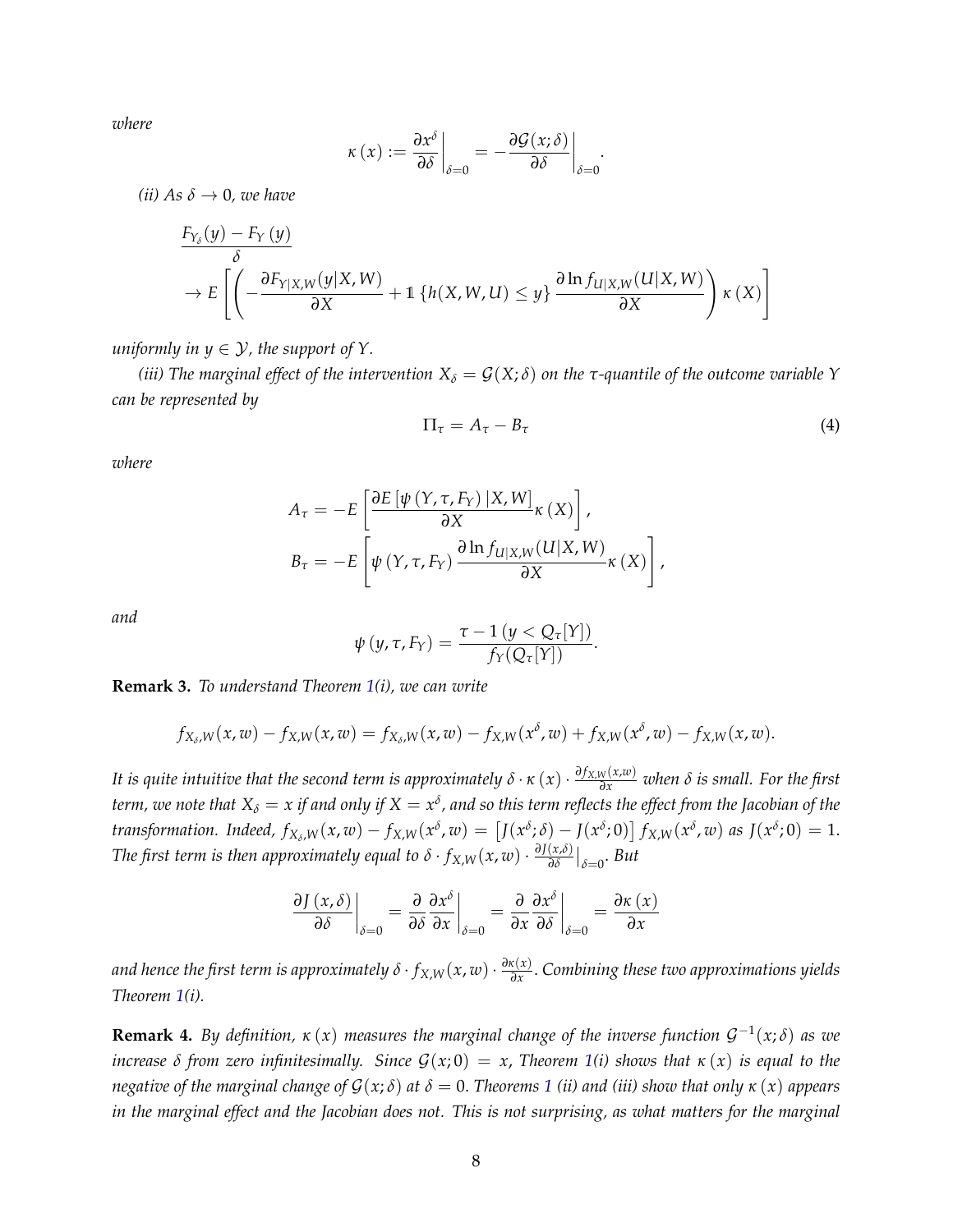*effect is the marginal change in the policy function.*

**Remark 5.** *Theorem [1\(](#page-6-0)iii) represents the structural parameter* Π*<sup>τ</sup> in terms of statistical objects. While the first term A<sup>τ</sup> is identifiable, the second term Bτ, which involves the conditional density of U given X and*  $W$ , *is not. If we use*  $\hat{A}_\tau$ *, a consistent estimator of*  $A_\tau$  *as an estimator of*  $\Pi_\tau$ *, then the second term*  $B_\tau$  *<i>is the asymptotic bias of A*ˆ *<sup>τ</sup>*. *Similar results have been established in [Martinez-Iriarte and Sun](#page-33-11) [\(2021a\)](#page-33-11) but only for location changes. If we do not have the identification condition such as what is given in Assumption [2](#page-8-0) below, Theorem [1\(](#page-6-0)iii) allows us to use a bound approach to bound B<sup>τ</sup> and infer the range of the policy effect or conduct a sensitivity analysis similar to that in [Martinez-Iriarte](#page-33-7) [\(2020\)](#page-33-7).*

**Remark 6.** *While the paper focuses on the quantile functional, Theorem [1\(](#page-6-0)iii) is formulated in a general way. The result holds for any Hadamard differentiable functional and for the mean functional. We only need to replace ψ* (*y*, *τ*, *FY*) *by the influence function of the functional that we are interested in. For example, for the mean functional, we can replace*  $\psi(y, \tau, F_Y)$  *by*  $y - E(Y)$ *, and Theorem [1\(](#page-6-0)iii) remains valid.*

To identify Π*τ*, we make the following independence or conditional independence assumption.

<span id="page-8-0"></span>**Assumption 2.** For  $\delta \in \mathcal{N}_{\varepsilon}$ , the unobservable U satisfies either  $f_{U|X,W}(u|x,w) = f_{U|X,W}(u|x^{\delta},w) =$ *f*<sub>U</sub>(*u*) *or*  $f_{U|X,W}(u|x,w) = f_{U|X,W}(u|x^{\delta}, w) = f_{U|W}(u|w).$ 

Under the above assumption,  $∂$  ln  $f_{U|X,W}(u|x,w)/∂x = 0$  and the second term  $B_τ$  in [\(4\)](#page-7-0) vanishes. In this case,  $\Pi_{\tau} = A_{\tau}$  and hence is identified.

For the location-scale shift given in [\(1\)](#page-4-2), we have

$$
\kappa(x) = \dot{s}(0)(x - \mu) - \dot{\ell}(0),
$$

where  $\dot{s}(\delta) = ds(\delta) / d\delta$  and  $\dot{\ell}(\delta) = d\ell(\delta) / d\delta$ . The corollary below then follows directly from Theorem [1\(](#page-6-0)iii).

<span id="page-8-1"></span>**Corollary 1.** *Let Assumption [1](#page-5-2) hold with Assumption [1](#page-5-2) (ii) strengthened to Assumption [2.](#page-8-0) Then*

$$
\Pi_{\tau} = -E \left[ \frac{\partial E \left[ \psi \left( Y, \tau, F_Y \right) \mid X, W \right]}{\partial X} \kappa \left( X \right) \right] = \frac{1}{f_Y(Q_{\tau}[Y])} E \left[ \frac{\partial F_{Y|X,W} \left( Q_{\tau}[Y] \mid X, W \right)}{\partial X} \kappa \left( X \right) \right].
$$

*For the location and scale shift in [\(1\)](#page-4-2) with*  $\ell(0) = 0$ ,  $s(0) = 1$ , *and*  $s(\delta) > 0$ , *we have* 

<span id="page-8-2"></span>
$$
\Pi_{\tau}^{\mu} = \Pi_{\tau,L} + \Pi_{\tau,S}^{\mu},\tag{5}
$$

*where*

$$
\Pi_{\tau,L} = -\frac{\dot{\ell}(0)}{f_Y(Q_{\tau}[Y])} \int_{\mathcal{W}} \int_{\mathcal{X}} \frac{\partial F_{Y|X,W}(Q_{\tau}[Y]|x,w)}{\partial x} f_{X,W}(x,w) dx dw, \n\Pi_{\tau,S}^{\mu} = \frac{\dot{s}(0)}{f_Y(Q_{\tau}[Y])} \int_{\mathcal{W}} \int_{\mathcal{X}} \frac{\partial F_{Y|X,W}(Q_{\tau}[Y]|x,w)}{\partial x} (x-\mu) f_{X,W}(x,w) dx dw.
$$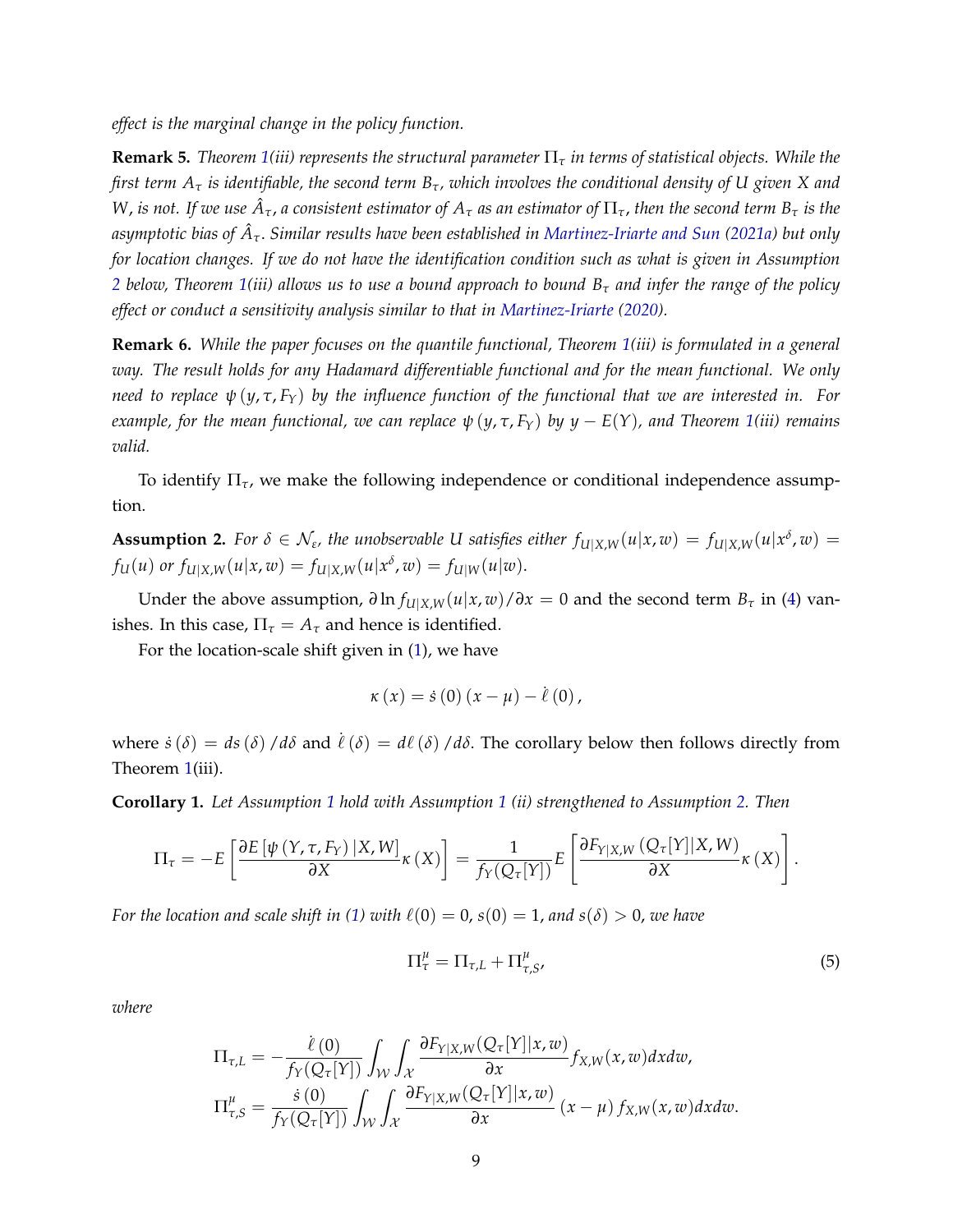**Remark 7.** Both conditions in Assumption [2](#page-8-0) require that  $f_{U|X,W}(u|x,w) = f_{U|X,W}(u|x^{\delta},w)$ . This is *related to the assumption in [Firpo, Fortin, and Lemieux](#page-33-3) [\(2009,](#page-33-3) pp.955-957), framed as "maintaining the conditional distribution of Y given X unaffected." In essence, [Firpo, Fortin, and Lemieux](#page-33-3) [\(2009\)](#page-33-3) requires*  $f_{U|X}(u|x)=f_{U|X}(u|x^\delta).$  When this condition fails, we may still have  $f_{U|X,W}(u|x,w)=f_{U|X,W}(u|x^\delta,w).$ *Such a condition has also been used in [Hsu, Lai, and Lieli](#page-33-12) [\(2020\)](#page-33-12) and [Spini](#page-33-13) [\(2021\)](#page-33-13) in a context of extrapolation to populations with different distributions of the covariates.*

**Remark 8.** *The first condition in Assumption [2](#page-8-0) is satisfied if U is independent of* (*X*, *W*)*. The second condition in Assumption [2](#page-8-0) is a conditional independence assumption, which is commonly used to achieve identification. When W consists of only causal variables entering the causal function h*(*X*, *W*, *U*), *Assumption [2](#page-8-0) may not hold. In this case, we can find control variables W<sup>c</sup> so that*

$$
f_{\mathcal{U}|X,W,W_c}(u|x,w,w_c)=f_{\mathcal{U}|X,W,W_c}(u|x^{\delta},w,w_c)=f_{\mathcal{U}|W,W_c}(u|w,w_c).
$$

*After replacing W by W*<sup>∗</sup> = (*W*, *Wc*), *Corollary [1](#page-8-1) continues to hold. To see this, we can write the*  $\mathcal{L}$  *structural function as*  $h^*(X, W^*, U)$ , but  $h^*(X, W^*, U) = h(X, W, U)$ . That is, we include the control *variables in the structural function and restrict the structural function to be a constant function of the control variables. With such a conceptual change, our proof goes through without any change.*

**Remark 9.** *The second part of Corollary [1](#page-8-1) is specific to the location-scale change. The overall effect* Π*<sup>τ</sup>*  $\epsilon$  *can be decomposed into the sum of*  $\Pi_{\tau,L}$  *and*  $\Pi_{\tau}^{\mu}$ *τ*,*S* . *Here* Π*τ*,*<sup>L</sup> is the location effect, and is the estimand*  $s$ *tudied by [Firpo, Fortin, and Lemieux](#page-33-3) [\(2009\)](#page-33-3) when we set*  $\dot{\ell}(0) = 1$  *and s*  $(\delta) \equiv 1$ *.*  $\Pi_\tau^\mu$ *τ*,*S is the scale effect, and it is one of the main objects of interest in this study.*

**Remark 10.** *Corollary [1](#page-8-1) shows that the scale effect under a general µ is linearly related to the location effect and the scale effect under the specific*  $\mu = u_X$ :

$$
\Pi_{\tau,S}^{\mu} = \tilde{\mu}\Pi_{\tau,L} + \Pi_{\tau,S}^{\mu_X},\tag{6}
$$

*where*

$$
\tilde{\mu} = (\mu - \mu_X) \frac{\dot{s}(0)}{\dot{\ell}(0)}.
$$

*The slope*  $\tilde{\mu}$  *is proportional to*  $\mu - \mu_X$  *and independent of*  $\tau$ . We will refer to  $\Pi^{\mu_X}_{\tau, \xi}$ *τ*,*S as the pure scale effect, as it is not related to the location effect.*

In the rest of this section, we focus on the location-scale shift. To better understand the location and scale effects in Corollary [1,](#page-8-1) consider the case that *X* and *U* are independent and there is no *W*. Then

$$
\Pi_{\tau,L} = -\frac{\dot{\ell}(0)}{f_Y(Q_\tau[Y])} \int_{\mathcal{X}} \frac{\partial F_{Y|X}(Q_\tau[Y]|x)}{\partial x} f_X(x) dx,
$$
\n
$$
\Pi_{\tau,S}^{\mu} = \frac{\dot{s}(0)}{f_Y(Q_\tau[Y])} \int_{\mathcal{X}} \frac{\partial F_{Y|X}(Q_\tau[Y]|x)}{\partial x} (x - \mu) f_X(x) dx.
$$
\n(7)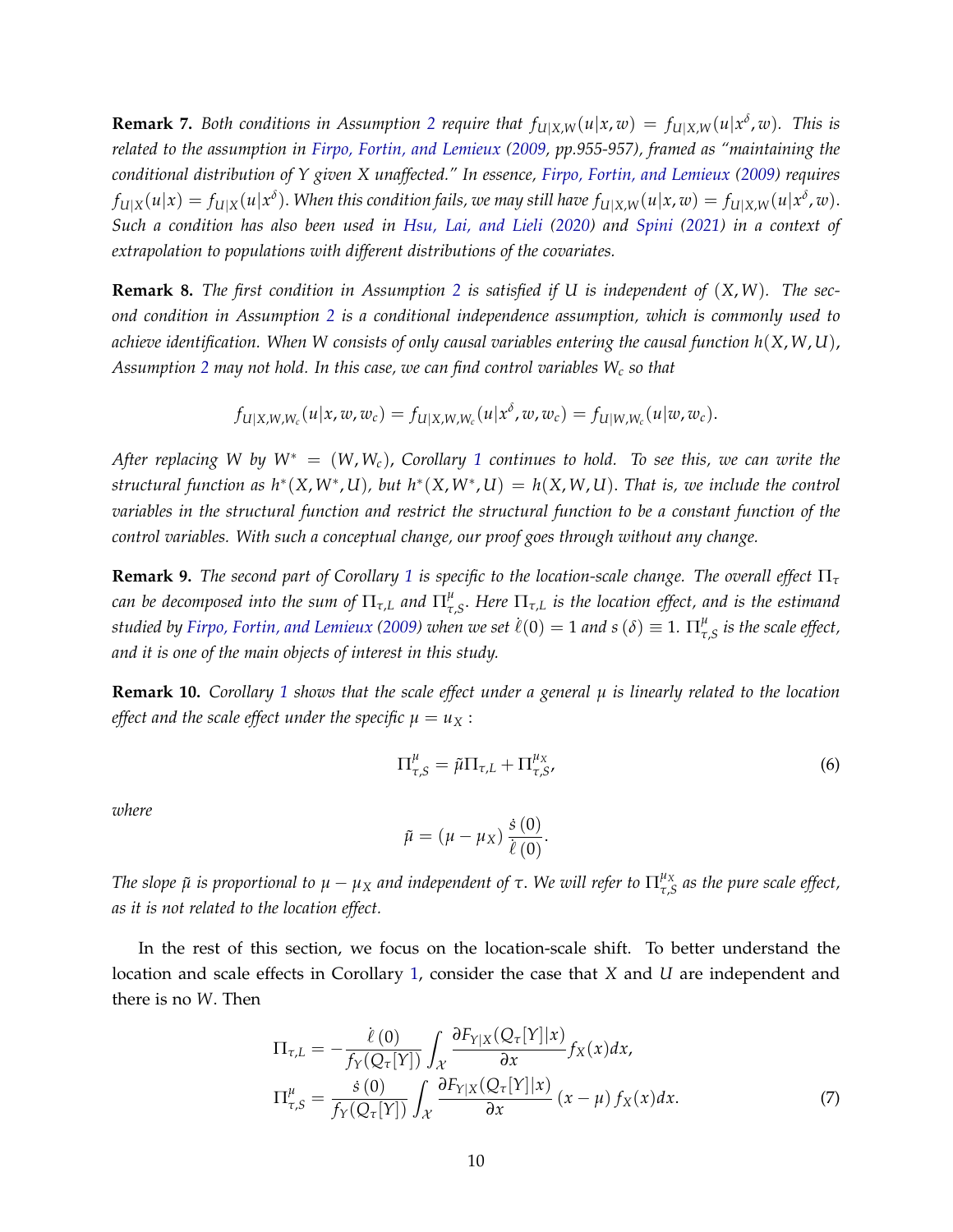Define

$$
X_{\tau,F}(x) = \frac{\partial F_{Y|X}(Q_{\tau}[Y]|x)}{\partial x} = \frac{\partial \Pr(Y \leq Q_{\tau}[Y]|X=x)}{\partial x},
$$

which measures how  $Pr(Y \leq Q_{\tau}[Y]|X=x)$  will change when we induce a small change in *x*. By definition,

<span id="page-10-0"></span>
$$
X_{\tau,F}(x) = \lim_{\Delta \to 0} \frac{\Pr(Y \le Q_{\tau}[Y]|X = x + \Delta) - \Pr(Y \le Q_{\tau}[Y]|X = x)}{\Delta}.
$$
 (8)

Intuitively, when *x* is changed into  $x + \Delta$ , the value of *Y* will cross  $Q_{\tau}[Y]$  from above for a subset of individuals, and the value of *Y* will cross  $Q_{\tau}[Y]$  from below for another subset of individuals. The difference in the fractions of individuals in these two subsets is the numerator of [\(8\)](#page-10-0).  $X_{\tau,F}(x)$ is then the limit value of the difference rescaled by the induced change in *x*.

Note that  $X_{\tau,F}(x)$  is possibly a nonlinear function of *x*. For notational simplicity, let  $X_{\tau,F}$  = *Xτ*,*<sup>F</sup>* (*X*). To sign the location effect and the pure scale effect, consider the best linear prediction of  $X_{\tau,F}$  using  $X - \mu_X$  as the predictor:

$$
X_{\tau,F} = c_{0\tau}^* + (X - \mu_X) c_{1\tau}^* + e_{\tau},
$$

where  $E(e_{\tau}) = 0$  and  $cov(X, e_{\tau}) = 0$ . By definition,

$$
c_{0\tau}^* = E[X_{\tau,F}] = \int_{\mathcal{X}} \frac{\partial F_{Y|X}(Q_{\tau}[Y]|x)}{\partial x} f_X(x) dx,
$$
  

$$
c_{1\tau}^* = \frac{cov(X_{\tau,F}, X)}{var(X)} = \frac{1}{var(X)} \int_{\mathcal{X}} \frac{\partial F_{Y|X}(Q_{\tau}[Y]|x)}{\partial x} (x - \mu_X) f_X(x) dx.
$$

Therefore,

$$
\Pi_{\tau,L} = -\dot{\ell}(0) \frac{1}{f_Y(Q_\tau[Y])} c_{0\tau}^* \text{ and } \Pi_{\tau,S}^{\mu_X} = \dot{s}(0) \frac{\text{var}(X)}{f_Y(Q_\tau[Y])} c_{1\tau}^*.
$$

The signs of  $\Pi_{\tau,L}$  and  $\Pi_{\tau,c}^{\mu_X}$  $\frac{\mu_X}{\tau_S}$  can then be determined from the signs of the best predictive intercept and slope coefficient.

To sign the location effect  $\Pi_{\tau,L}$ , we can assess whether  $Pr(Y \leq Q_{\tau}[Y]|X=x)$  is increasing in *x* or not. If  $\ell(0) > 0$  and  $Pr(Y \leq Q_{\tau}[Y]|X = x)$  is increasing in *x* on average, more precisely,  $E[X_{\tau,F}] \geq 0$ , then  $\Pi_{\tau,L} \leq 0$ . As an example, consider the case that  $h(x,u)$  is decreasing in *x* for each *u*. In this case,  $Pr(Y \le Q_{\tau}[Y]|X=x)$  is increasing in *x* for all  $x \in \mathcal{X}$ , and so  $\Pi_{\tau,L} \le 0$  if  $\ell(0) > 0.$ 

It is a bit more challenging to sign the pure scale effect  $\Pi_{\tau,s}^{\mu\chi}$  $\tau$ <sub>*τ*</sub> $S$ . The best linear predictive coefficient *c* ∗ 1*τ* depends not only on the function form of *Xτ*,*<sup>F</sup>* (*x*) but also on the distribution of *X*. We consider two examples below.

<span id="page-10-1"></span>**Example 4.** *Normal Location Model.* Consider a typical linear model  $Y = \alpha + X\beta + U$ , where X and *U* are independent  $N(0, 1)$ *. We have:*  $\Pi_{\tau, L} = \ell(0) \beta$  and

$$
\Pi_{\tau,S}^{\mu_X} = -\dot{s}(0)\frac{\beta^2}{\beta^2 + 1} (Q_{\tau}[Y] - \alpha) = -\dot{s}(0)\frac{\beta^2}{\sqrt{\beta^2 + 1}} Q_{\tau}[U].
$$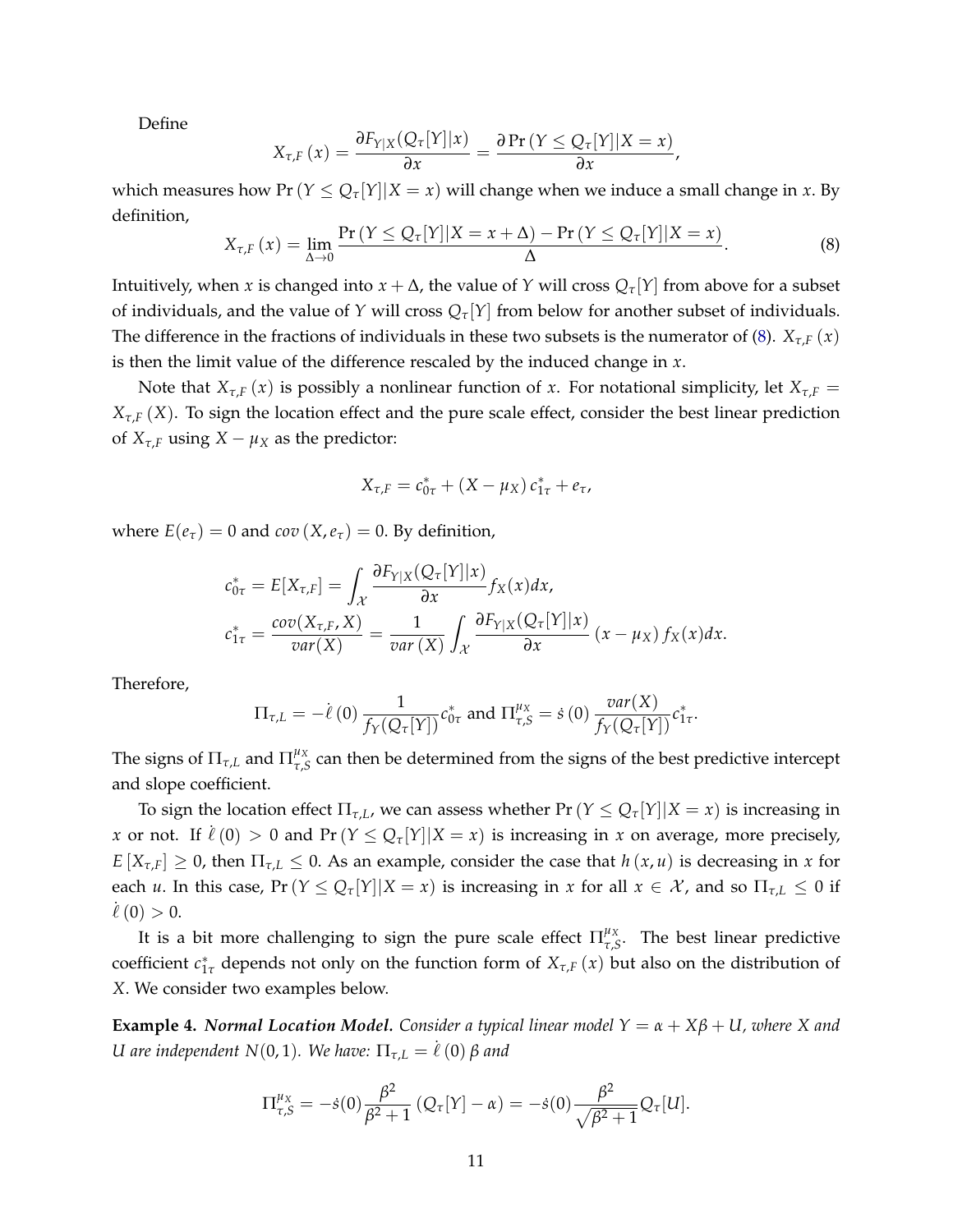*See Section [S.1](#page-49-0) in the Supplementary Appendix for details. While the location effect is constant across τ, the pure scale effect varies across quantiles and does not depend on the sign of β. The coefficient on the scale effect* (i.e.,  $\beta^2/(\beta^2+1)$ ) has a "signal-to-noise-ratio" interpretation. Indeed,  $\Pi_{\tau,S}^{\mu_X} = -\dot{s}(0)E[X\beta|Y=0]$  $Q_{\tau}[Y]$ . *See Theorem* [2](#page-14-0) *below. This can be regarded as an inverse prediction problem. Given*  $Y = Q_{\tau}[Y]$ *, we want to predict or extract the signal Xβ. The predictive coefficient, given by var*(*Xβ*)/*var* (*Y*)*, is precisely*  $\beta^2/(\beta^2+1)$ .

The next example represents the pure scale effect under increasingly restrictive assumptions, culminating with a generalization of Example [4.](#page-10-1) Details are given in Section [S.2](#page-49-1) in the Supplementary Appendix.

<span id="page-11-0"></span>**Example 5.** *Normal Covariates.* Consider the linear model  $Y = \alpha + X\beta + U$  where X and U are  $i$ ndependent. Suppose we only assume that  $X \sim N(\mu_X, \sigma_X^2)$ . We can use Stein's lemma (see, for example, *[Casella and Berger](#page-32-3) [\(2001,](#page-32-3) pp.124-125) and references therein) to gain some insight on the pure scale effect. Stein's lemma states that for a differentiable function m such that*  $E[|m'(X)|] < \infty$ *,*  $E[m(X)(X - \mu_X)] =$  $\sigma_X^2 E[m'(X)]$  whenever  $X \sim N(\mu_X, \sigma_X^2)$ . Taking  $m(x) = X_{\tau,F}(x)$  and using Stein's lemma, we can *express the pure scale effect as*

$$
\Pi_{\tau,S}^{\mu_X} = \frac{\dot{s}(0)}{f_Y(Q_\tau[Y])} E\left[X_{\tau,F}(X)(X-\mu_X)\right] = \frac{\dot{s}(0)}{f_Y(Q_\tau[Y])} \sigma_X^2 E\left[\frac{\partial X_{\tau,F}(X)}{\partial X}\right]
$$

$$
= \frac{\dot{s}(0)}{f_Y(Q_\tau[Y])} \sigma_X^2 E\left[\frac{\partial^2 F_{Y|X}(Q_\tau[Y]|X)}{\partial X^2}\right].
$$

*Therefore, when X* is normal and  $\dot{s}(0) > 0$ , the pure scale effect is non-negative (non-positive) if  $F_{Y|X}(Q_{\tau}[Y||x))$ *is a convex (concave) function of x. It is interesting to see that the location effect depends on the first order derivative of*  $F_{Y|X}(Q_{\tau}[Y]|x)$  *while the pure scale effect depends on its second-order derivative.* 

If  $F_{Y|X}(Q_{\tau}[Y]|x) = G_{\tau}(a_{\tau} + b_{\tau}x)$  for some link function  $G_{\tau}$  and parameters  $a_{\tau}$  and  $b_{\tau}$ , then

$$
X_{\tau,F}(x) = b_{\tau}\dot{G}_{\tau}\left(a_{\tau} + b_{\tau}x\right)
$$

*and*

$$
\frac{\partial X_{\tau,F}\left(x\right)}{\partial x}=b_{\tau}^{2}\ddot{G}_{\tau}\left(a_{\tau}+b_{\tau}x\right)
$$

*where G*˙ *<sup>τ</sup> and G*¨ *<sup>τ</sup> are the first order and second order derivatives of Gτ*. *Hence*

$$
\Pi_{\tau,S}^{\mu_X} = \dot{s}(0) \frac{\sigma_X^2 b_{\tau}^2}{f_Y(Q_{\tau}[Y])} E\left[\ddot{G}_{\tau} \left(a_{\tau} + b_{\tau} X\right)\right].
$$

*For example, when U is also normal so that G<sup>τ</sup> is the standard normal cumulative distribution function (cdf), we obtain a generalization of Example [4:](#page-10-1)*

$$
\Pi_{\tau,S}^{\mu_X} = -\dot{s}(0) \frac{\sigma_X^2 \beta^2}{\sqrt{\sigma_X^2 \beta^2 + 1}} Q_\tau[U].
$$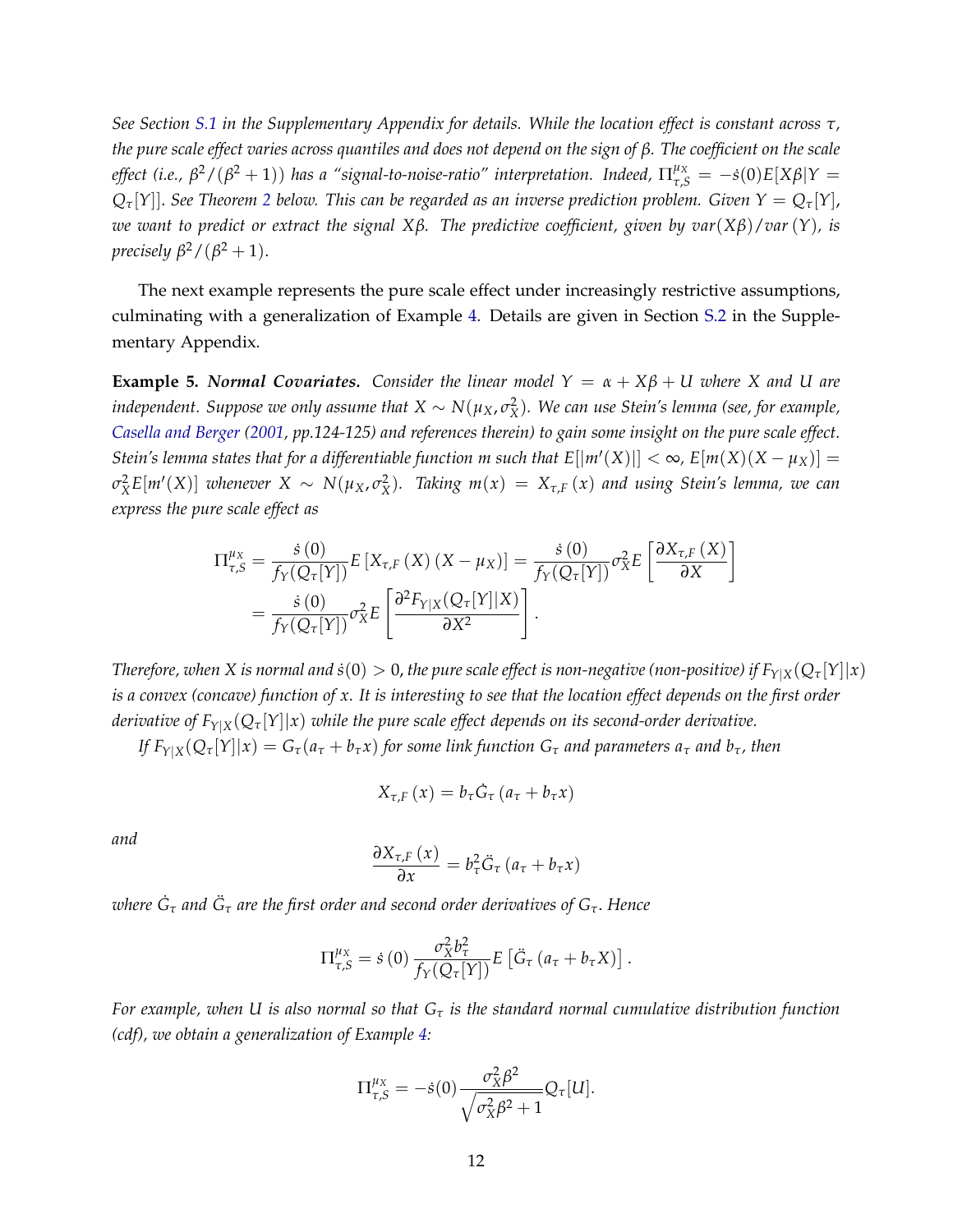*The above result reduces to that of Example [4](#page-10-1) when we set*  $\sigma^2_X = 1$ *. Regardless of whether*  $\sigma^2_X = 1$ *,*  $\Pi^{\mu_X}_{\tau, \xi}$ *τ*,*S does not depend on*  $\mu_X$ . *Thus, the mean of* X *does not play a role in the pure scale effect.* 

To understand why, in Example [5,](#page-11-0) the pure scale effect does not depend on  $\mu_X$  and sign  $(\beta)$ , we write

$$
cov\left(\frac{\partial F_{Y|X}(Q_{\tau}[Y]|X)}{\partial x},X\right) = -\beta cov(f_{U}(Q_{\tau}[Y]) - \alpha - X\beta),X)
$$
  
=  $cov(f_{U}(Q_{\tau}[U^{\circ}]+X^{\circ}),X^{\circ}),$ 

where  $X^{\circ} := -\beta (X - \mu_X)$  and  $U^{\circ} = U - X^{\circ}$ . Now, if  $X - \mu_X$  is symmetrically distributed around zero, then the above covariance does not depend on  $sign(\beta)$  as the distributions of  $X^{\circ}$  and  $U^{\circ}$ remain the same if we flip the sign of *β*. Also, since the distributions of *X* ◦ and *U*◦ do not depend on  $\mu_X$ , the above covariance does not depend on  $\mu_X$ . On the other hand, for the denominator of the scale effect, we have

$$
f_Y(Q_\tau[Y]) = f_Y(Q_\tau[\alpha + X\beta + U]) = f_Y(Q_\tau[\alpha + (X - \mu_X)\beta + U + \mu_X\beta])
$$
  
= 
$$
f_Y(\alpha + Q_\tau[U^{\circ} + \mu_X\beta]) = f_Y(\alpha + Q_\tau[U^{\circ}] + \mu_X\beta) = f_{U^{\circ}}(Q_\tau[U^{\circ}]).
$$

If  $X - \mu_X$  is symmetrically distributed around zero, then the distribution of  $U^{\circ}$  does not depend on *µ<sup>X</sup>* or sign(*β*). Hence, *fY*(*Qτ*[*Y*]) does not depend on *µ<sup>X</sup>* or sign(*β*).

Since both the numerator and the denominator of  $\Pi_{\tau,s}^{\mu}$ *τ*,*S* are invariant to *µ<sup>X</sup>* and sign(*β*), we obtain the following proposition immediately.

**Proposition 1.** *Consider the linear model*  $Y = \alpha + X\beta + U$  where X and U are independent. If  $X - E[X]$ *is symmetrically distributed around zero, then the pure scale effect does not depend either on E* [*X*] *or on sign*(*β*).

#### <span id="page-12-0"></span>**2.2 Interpretation of the scale effects**

Consider a situation where we only care about the scale effect, that is, we set  $\ell(\delta) \equiv 0$ . Then, we have  $x^{\delta} = \mu + (X - \mu) / s(\delta)$  and  $\sigma_{X_{\delta}} = \sigma_X / s(\delta)$ . To interpret  $\Pi_{\tau}^{\mu}$  $_{\tau,s}^{\mu}$ , we assume  $Q_{\tau}[Y_{\delta}] \neq 0$  and consider the following *Y-quantile-X-standard-deviation elasticity*

$$
\mathcal{E}_{\tau,\delta} := \frac{d Q_{\tau}[Y_{\delta}]}{Q_{\tau}[Y_{\delta}]} \left(\frac{d \sigma_{X_{\delta}}}{\sigma_{X_{\delta}}}\right)^{-1}.
$$

By straightforward calculations, we have

$$
\mathcal{E}_{\tau,\delta} = -\frac{1}{Q_{\tau}[Y]} \frac{dQ_{\tau}[Y_{\delta}]}{d\delta} \left(\frac{1}{s(\delta)} \frac{ds(\delta)}{d\delta}\right)^{-1}.
$$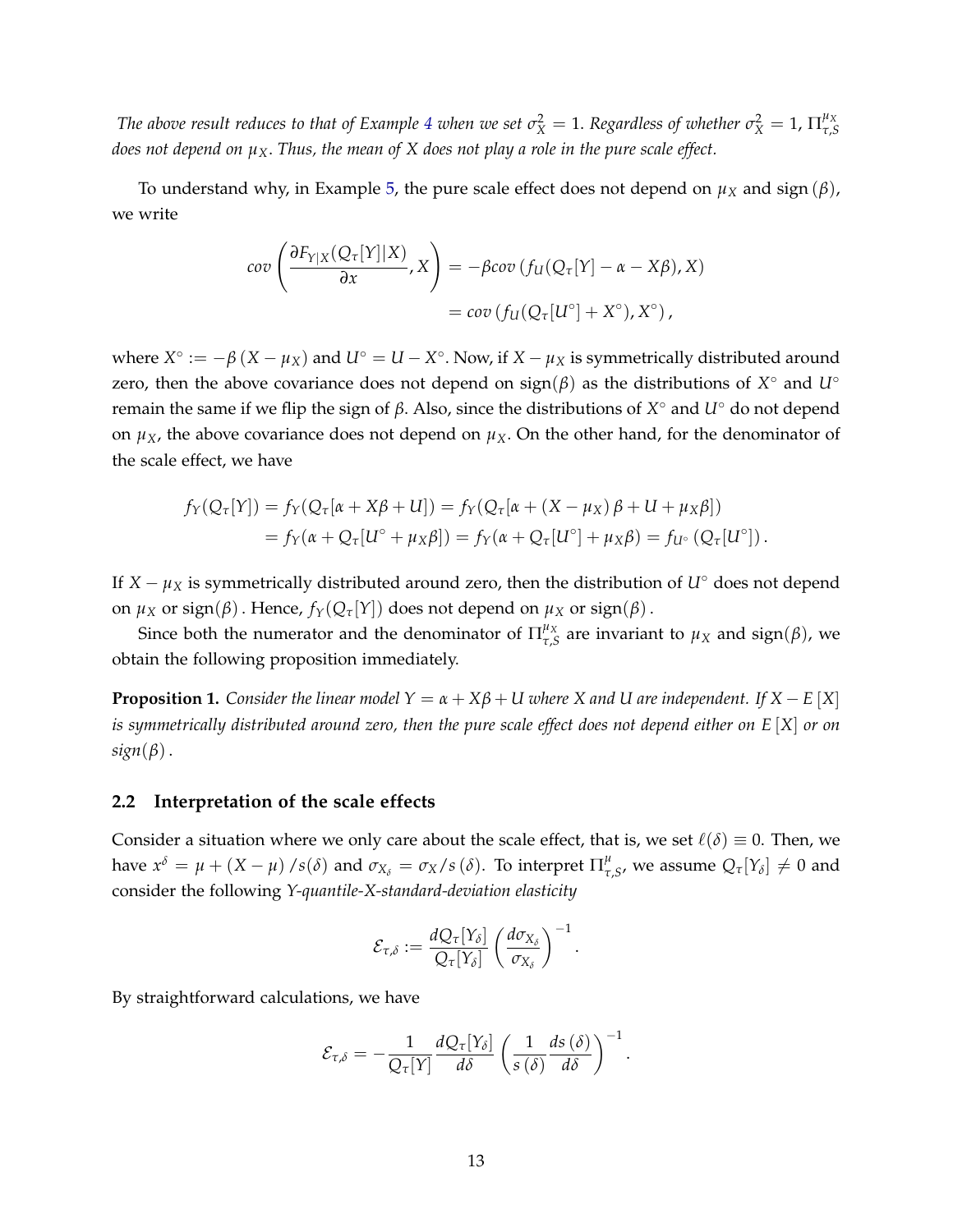When  $s(0) = 1$  and  $\dot{s}(0) \neq 0$ , the elasticity at  $\delta = 0$  is

<span id="page-13-0"></span>
$$
\mathcal{E}_{\tau,\delta=0} = -\frac{\Pi_{\tau,S}^{\mu}}{\dot{s}(0) Q_{\tau}[Y]}.
$$
\n(9)

Therefore, a 1% *decrease* in the standard deviation of X results in a  $\Pi_{\tau}^{\mu}$ *τ*,*S* / (*s*˙ (0) *Qτ*[*Y*]) % change in the *τ*-quantile of *Y*.

**Example 5** (Continued). In this case, the elasticity of  $\prod_{\tau,s}^{\mu_X}$  $\int_{\tau,S}^{\mu_X}$  *at*  $\delta = 0$  *is:* 

$$
\mathcal{E}_{\tau,\delta=0} = \frac{\sigma_X^2 \beta^2}{\sqrt{\sigma_X^2 \beta^2 + 1}} \frac{Q_\tau[U]}{Q_\tau[Y]} = \frac{\sigma_X^2 \beta^2}{\sqrt{\sigma_X^2 \beta^2 + 1}} \frac{Q_\tau[U]}{\alpha + \mu_X \beta + \sqrt{\sigma_X^2 \beta^2 + 1} Q_\tau(U)}.
$$

*So,*  $\mathcal{E}_{\tau,\delta=0}$  *is positive if*  $Q_{\tau}[U]$  *and*  $Q_{\tau}[Y]$  *have the same sign.* When  $\alpha = 0$  *and*  $\mu_X = 0$ ,  $\mathcal{E}_{\tau,\delta=0}$  =  $\sigma_X^2$ β<sup>2</sup> / ( $\sigma_X^2$ β<sup>2</sup> + 1), which is positive for all quantile levels.

To find the value of *s*(*δ*) corresponding to a ∆% change in the standard deviation of *X*, we let

$$
\sigma_{X_{\delta}} = \frac{\sigma_X}{s(\delta)} = \left(1 + \frac{\Delta}{100}\right)\sigma_X.
$$

We then obtain

$$
s(\delta) = \left(1 + \frac{\Delta}{100}\right)^{-1}.
$$

For  $\Delta = -1$ , which corresponds to 1% decrease in  $\sigma_X$ , we have  $s(\delta) = (1 - 1/100)^{-1} = 1.0101$ .

Often times, when the outcome is strictly positive as in prices and wages, we are interested in log *Y*. In such a case we denote the marginal scale effect by  $\tilde{\Pi}^{\mu}_{\tau}$  $_{\tau,s}^{\mu}$ , and, since we set  $\ell(\delta) \equiv 0$ and there is no location effect, it is given by

$$
\tilde{\Pi}^{\mu}_{\tau,S} := \lim_{\delta \to 0} \frac{Q_{\tau}[\log Y_{\delta}] - Q_{\tau}[\log Y]}{\delta}.
$$

Since  $log(\cdot)$  is a strictly increasing transformation, we have

$$
\tilde{\Pi}^{\mu}_{\tau,S} = \lim_{\delta \to 0} \frac{\log Q_{\tau}[Y_{\delta}] - \log Q_{\tau}[Y]}{\delta},
$$

and we can relate  $\tilde{\Pi}^{\mu}_{\tau}$  $^{\mu}_{\tau,S}$  to  $\Pi^{\mu}_{\tau}$ *τ*,*S* by

$$
\tilde{\Pi}^{\mu}_{\tau,S} = \frac{1}{Q_{\tau}[Y]} \Pi^{\mu}_{\tau,S}.
$$

Comparing this last expression to [\(9\)](#page-13-0), we obtain that the elasticity at  $\delta = 0$  is

$$
{\cal E}_{\tau,\delta=0}=-\frac{\tilde{\Pi}^{\mu}_{\tau,S}}{\dot{s}(0)}.
$$

This says that a 1% *increase* in the standard deviation of *X* results in a  $-\tilde{\Pi}^{\mu}_{\tau}$ *τ*,*S* /*s*˙ (0) % change in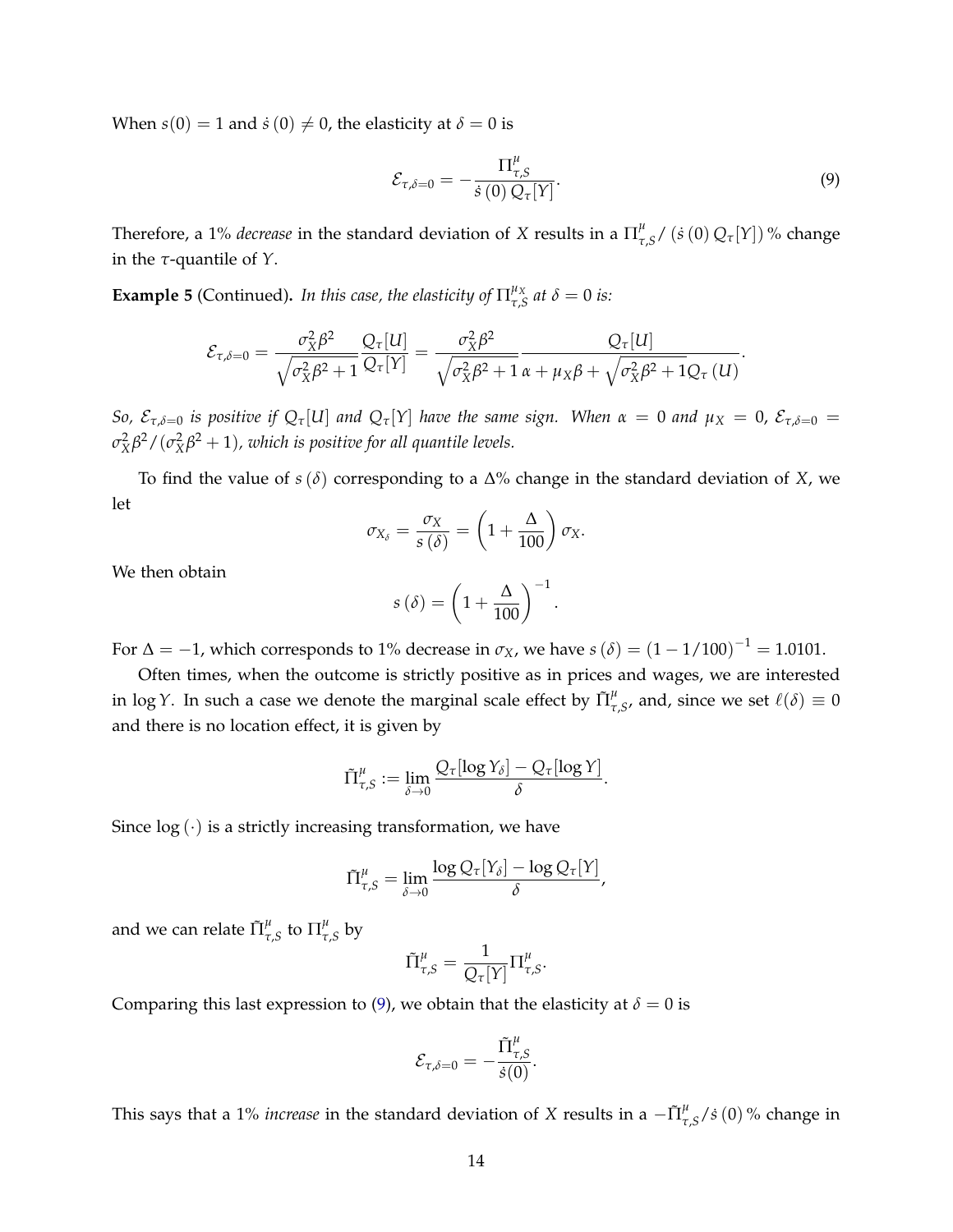the *τ*-quantile of *Y*. When  $\dot{s}(0) = -1$ , the scale effect  $\tilde{\Pi}^{\mu}_{\tau}$ *τ*,*S* (based on log (*Y*)) can be interpreted directly as the Y-quantile-X-standard-deviation elasticity.

#### **2.3 Relation to Conditional Effects**

In order to explore the relationship between conditional quantile regression coefficients and unconditional effects, we introduce a "conditional" version of the unconditional effect given in Corollary [1.](#page-8-1) For a given  $(x, w) \in \mathcal{X} \otimes \mathcal{W}$ , this is defined as

$$
\Pi_{\tau}(x,w):=\lim_{\delta\to 0}\frac{Q_{\tau}[Y_{\delta}|x,w]-Q_{\tau}[Y|x,w]}{\delta},
$$

whenever this limit exists. In the above,  $Q_{\tau}[Y|x,w]$  is the conditional quantile of *Y* given *X* = *x* and  $W = w$ , and  $Q_{\tau}[Y_{\delta}|x,w]$  is the conditional quantile of  $Y_{\delta} = h(G(X,\delta), W, U)$  given  $X = x$ and  $W = w$ . Under essentially the same assumptions as in Theorem [1](#page-6-0) and Corollary [1,](#page-8-1) we can obtain

$$
\Pi_{\tau}(x,w)=\frac{1}{f_{Y|X,W}(Q_{\tau}[Y|x,w]|x,w)}\frac{\partial F_{Y|X,W}(Q_{\tau}[Y|x,w]|z,w)}{\partial z}\bigg|_{z=x}\kappa(x).
$$

This is a "non-integrated" version of  $\Pi_{\tau}$ . There are two differences between  $\Pi_{\tau}(x, w)$  and Π*τ*. First, instead of the unconditional quantile *Qτ*[*Y*], the conditional quantile *Qτ*[*Y*|*x*, *w*] is used in  $\Pi_{\tau}(x, w)$ . Second, instead of the unconditional density  $f_Y$ , the conditional density  $f_{Y|X,W}$  is used in  $\Pi_{\tau}(x, w)$ . Note that "iterating the expectation" is unlikely to work, *i.e.*,  $E[\Pi_{\tau}(X, W)]$  is, in general, not equal to  $\Pi_{\tau}$ . Due to this fact, we follow [Firpo, Fortin, and Lemieux](#page-33-3) [\(2009\)](#page-33-3) and use the matching function:

<span id="page-14-1"></span>
$$
\xi_{\tau}(x,w) = \{ \eta : Q_{\eta}[Y|x,w]) = Q_{\tau}[Y] \}.
$$
\n(10)

This function matches the unconditional quantile at quantile level *τ* with the conditional quantile (conditioning on *X* = *x*, *W* = *w*) at the quantile level  $\xi_\tau(x, w)$ .

<span id="page-14-0"></span>**Theorem 2.** *If*  $\Pi_{\tau}(x, w)$  *exists for all*  $\tau$  *in the support of*  $\xi_{\tau}(X, W)$ *, then the unconditional marginal effect can be represented as*

$$
\Pi_{\tau} = E\left[\Pi_{\xi_{\tau}(X,W)}(X,W) \frac{f_{Y|X,W}(Q_{\tau}[Y]|X,W)}{f_{Y}(Q_{\tau}[Y])}\right],
$$

*and as a (reverse) projection:*

$$
\Pi_{\tau} = E\left[\Pi_{\xi_{\tau}(X,W)}(X,W)|Y = Q_{\tau}[Y]\right].
$$

The first representation is the counterpart of Proposition 1(ii) of [Firpo, Fortin, and Lemieux](#page-33-3) [\(2009\)](#page-33-3). The second representation appears to be new. It does not rely on any shape or dimension restriction on the structural model  $Y = h(X, W, U)$ .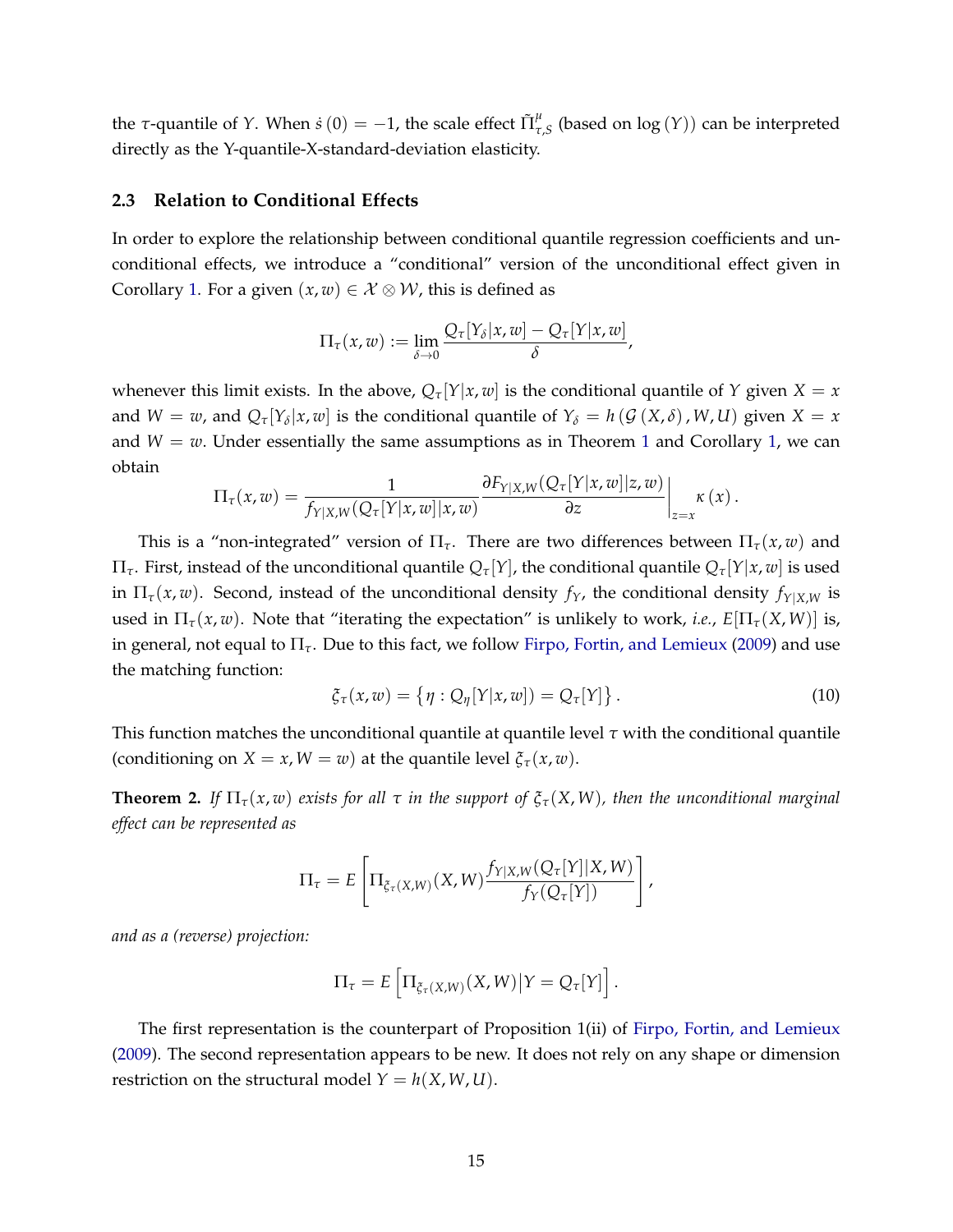Because  $F_{Y|X,W}(Q_{\tau}[Y|x,w]|x,w) = \tau$ , by implicitly differentiating, we have

$$
\frac{\partial Q_{\tau}[Y|x,w]}{\partial x} = -\frac{1}{f_{Y|X,W}(Q_{\tau}[Y|x,w]|x,w)} \frac{\partial F_{Y|X,W}(Q_{\tau}[Y|x,w]|z,w)}{\partial z}\bigg|_{z=x}.
$$

We can then write  $\Pi_{\tau}(x,w)$  in terms of the conditional quantile effect:

$$
\Pi_{\tau}(x,w) = -\frac{\partial Q_{\tau}[Y|x,w]}{\partial x}\kappa(x) = \frac{\partial Q_{\tau}[Y|x,w]}{\partial x}\frac{\partial G(x;\delta)}{\partial \delta}\bigg|_{\delta=0}.
$$

Using Theorem [2,](#page-14-0) we then have

<span id="page-15-0"></span>
$$
\Pi_{\tau} = -E\left\{ \left[ \frac{\partial Q_{\xi_{\tau}(X,W)}[Y|z,W])}{\partial z}|_{z=X} \right] \kappa(X) \frac{f_{Y|X,W}(Q_{\tau}[Y]|X,W)}{f_{Y}(Q_{\tau}[Y])} \right\} \tag{11}
$$

and

<span id="page-15-1"></span>
$$
\Pi_{\tau} = -E\left\{ \left[ \frac{\partial Q_{\xi_{\tau}(X,W)}[Y|z,W]}{\partial z}|_{z=X} \right] \kappa(X) \left| Y = Q_{\tau}[Y] \right. \right\}.
$$
 (12)

Hence, Π*<sup>τ</sup>* is a weighted average of quantile derivatives. This suggests an alternative way to estimate Π*τ*. The problem of estimating a weighted average of quantile derivatives has been recently studied in [Lee](#page-33-14) [\(2021\)](#page-33-14). However, our problem is different. In both [\(11\)](#page-15-0) and [\(12\)](#page-15-1), the average is taken over a random quantile level *ξτ*(*X*, *W*), instead of a fixed quantile level. The random quantile level arises from the matching function given in [\(10\)](#page-14-1). We leave this alternative way to estimate  $\Pi_{\tau}$  for future research.

**Example 6.** *Consider the location-scale shift with no covariate W*. *Suppose that the conditional quantiles are linear:*  $Q_{\tau}[Y|X=x] = a_{\tau} + xb_{\tau}$ *. Then* 

$$
\left. \frac{\partial Q_{\xi_{\tau}(X)}[Y|z])}{\partial z} \right|_{z=X} = b_{\xi_{\tau}(X)}
$$

*and so*

$$
\Pi_{\tau}^{\mu_X} = \underbrace{\dot{\ell}(0)E\left[b_{\xi_{\tau}(X)}|Y = Q_{\tau}[Y]\right]}_{= \Pi_{\tau,L}} - \underbrace{\dot{s}(0)E\left[b_{\xi_{\tau}(X)}\left(X - \mu_X\right)|Y = Q_{\tau}[Y]\right]}_{= \Pi_{\tau,S}^{\mu_X}}.
$$

*In Example [4,](#page-10-1) we have*  $b<sub>τ</sub> = β$  *for every*  $τ$ *, and*  $\dot{s}(0) = 1$ *. The pure scale effect is then* 

$$
\Pi_{\tau,S}^{\mu_X} = -\beta E\left[ (X - \mu_X) | Y = Q_\tau[Y] \right] = -\beta \frac{Cov(X,Y)}{Var(Y)} \left( Q_\tau[Y] - \alpha \right) = -\frac{\beta^2}{\beta^2 + 1} \left( Q_\tau[Y] - \alpha \right),
$$

*which is what we obtained before.*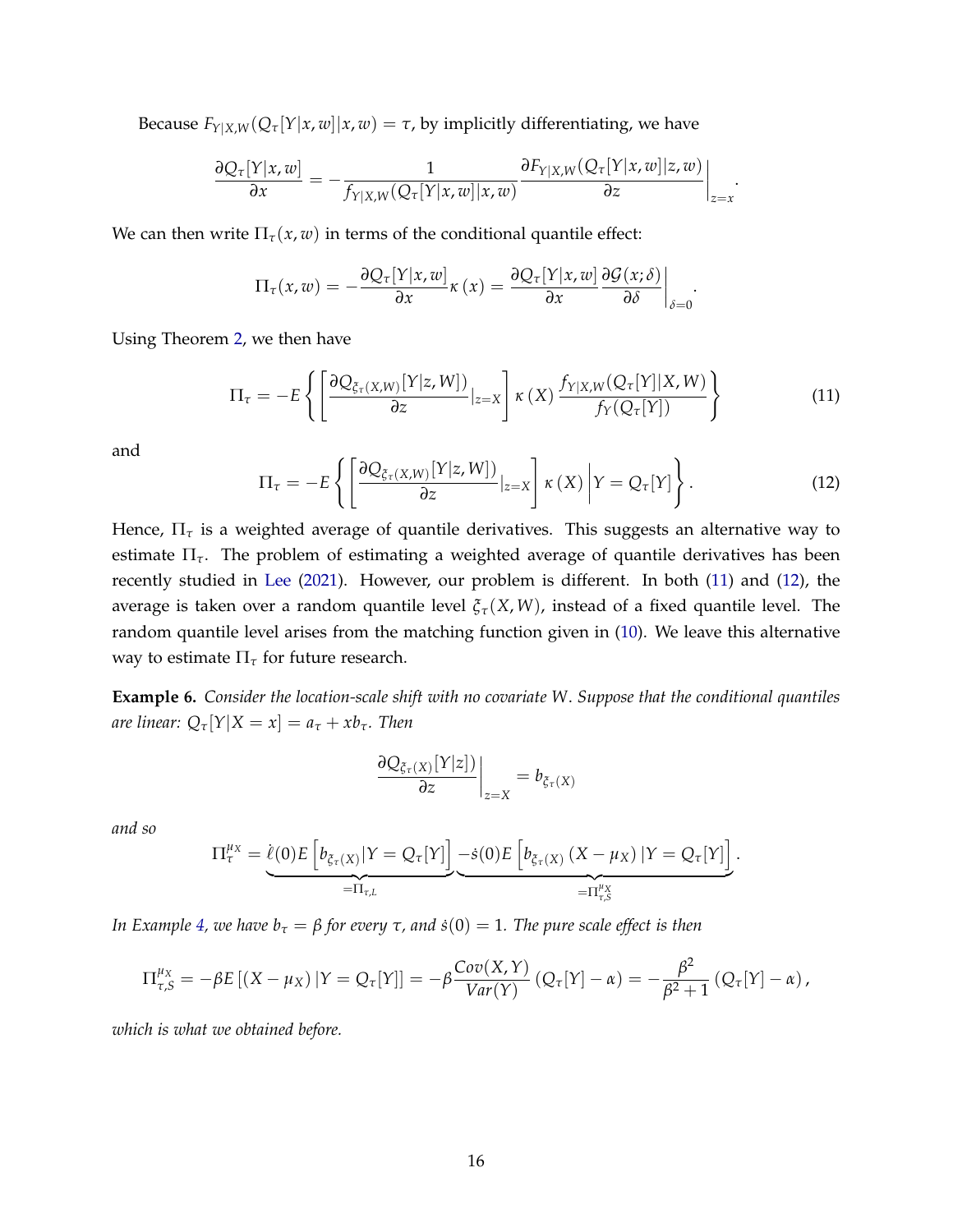### <span id="page-16-0"></span>**3 Compensated Marginal Effects**

In this section, we consider the case where a location shift in one covariate is compensated by a location shift in another covariate. In a model  $Y = h(X_1, X_2, W, U)$  where both  $X_1$  and  $X_2$  are univariate, we consider the limiting effect of the simultaneous location shift  $X_{1\delta} = X_1 + \ell_1(\delta)$  and  $X_{2\delta} = X_2 + \ell_2 (\delta)$  for some smooth functions  $\ell_1 (\delta)$  and  $\ell_2 (\delta)$  satisfying  $\ell_1 (0) = \ell_2 (0) = 0$ . In the simplest case, we have  $\ell_1 (\delta) = \delta$  and  $\ell_2 (\delta) = -p\delta$  for some  $p \ge 0$ . Here,  $p$  can be interpreted as the "relative price" of  $X_1$  in terms of  $X_2$ . An example is the following: a policy targeted towards increasing the level of education can, at the same time, reduce the experience of workers. As with the case of the scale shift, neglecting this possible side effect of the policy might lead to an inconsistent estimator of its effect.

With the above motivation, we now consider a more general setting that allows for a general change in  $X_1$  and  $X_2$ . We induce a change in  $X = (X_1, X_2)'$  so that it becomes  $X_{\delta} = (X_{1\delta}, X_{2\delta})'$ . We do not specify the exact form of the change, but we use the simultaneous location shift as a working example. We assume that

$$
X_{\delta} = \mathcal{G}(x; \delta) = (\mathcal{G}_1(X; \delta), \mathcal{G}_2(X; \delta))'
$$

for a smooth and invertible bivariate function  $\mathcal{G} = (\mathcal{G}_1, \mathcal{G}_2)'$ . We allow  $X_{1\delta}$  and  $X_{2\delta}$  to depend on both  $X_1$  and  $X_2$ . A special case is that  $\mathcal{G}_1(X;\delta)$  is a function of  $X_1$  only and  $\mathcal{G}_2(X;\delta)$  is a function of  $X_2$  only.

In this general setting, the original outcome is given by

$$
Y = h(X_1, X_2, W, U) = h(X, W, U),
$$

and the counterfactual outcome is given by

$$
Y_{\delta} = h(X_{1\delta}, X_{2\delta}, W, U) = h(\mathcal{G}_1(X; \delta), \mathcal{G}_2(X; \delta), W, U). \tag{13}
$$

The distribution of (*X*, *W*, *U*) is kept the same in the above two equations. We want to identify the following quantity

$$
\Pi_{\tau,C} := \lim_{\delta \to 0} \frac{Q_{\tau}[Y_{\delta}] - Q_{\tau}[Y]}{\delta},\tag{14}
$$

whenever this limit exists. We refer to Π*τ*,*<sup>C</sup>* as the *compensated marginal effect for the τ-quantile.*

Let  $x = (x_1, x_2)'$ . As before, we define  $x^\delta = (x_1^\delta, x_2^\delta)'$  such that  $\mathcal{G}(x^\delta; \delta) = x$ . By construction,  $X_{\delta} = x$  if and only if  $X = x^{\delta}$ . Define the Jacobian matrix as

$$
J\left(x^{\delta};\delta\right):=\frac{\partial x^{\delta}}{\partial x'}=\left(\begin{array}{cc} \frac{\partial x_1^{\delta}}{\partial x_1} & \frac{\partial x_1^{\delta}}{\partial x_2} \\ \frac{\partial x_2^{\delta}}{\partial x_1} & \frac{\partial x_2^{\delta}}{\partial x_2} \end{array}\right)=\left(\frac{\partial G\left(x;\delta\right)}{\partial x'}\right)^{-1}\bigg|_{x=x^{\delta}}.
$$

where the second equality follows from differentiating  $\mathcal{G}\left(x^{\delta},\delta\right)=x$  with respect to  $x$  and then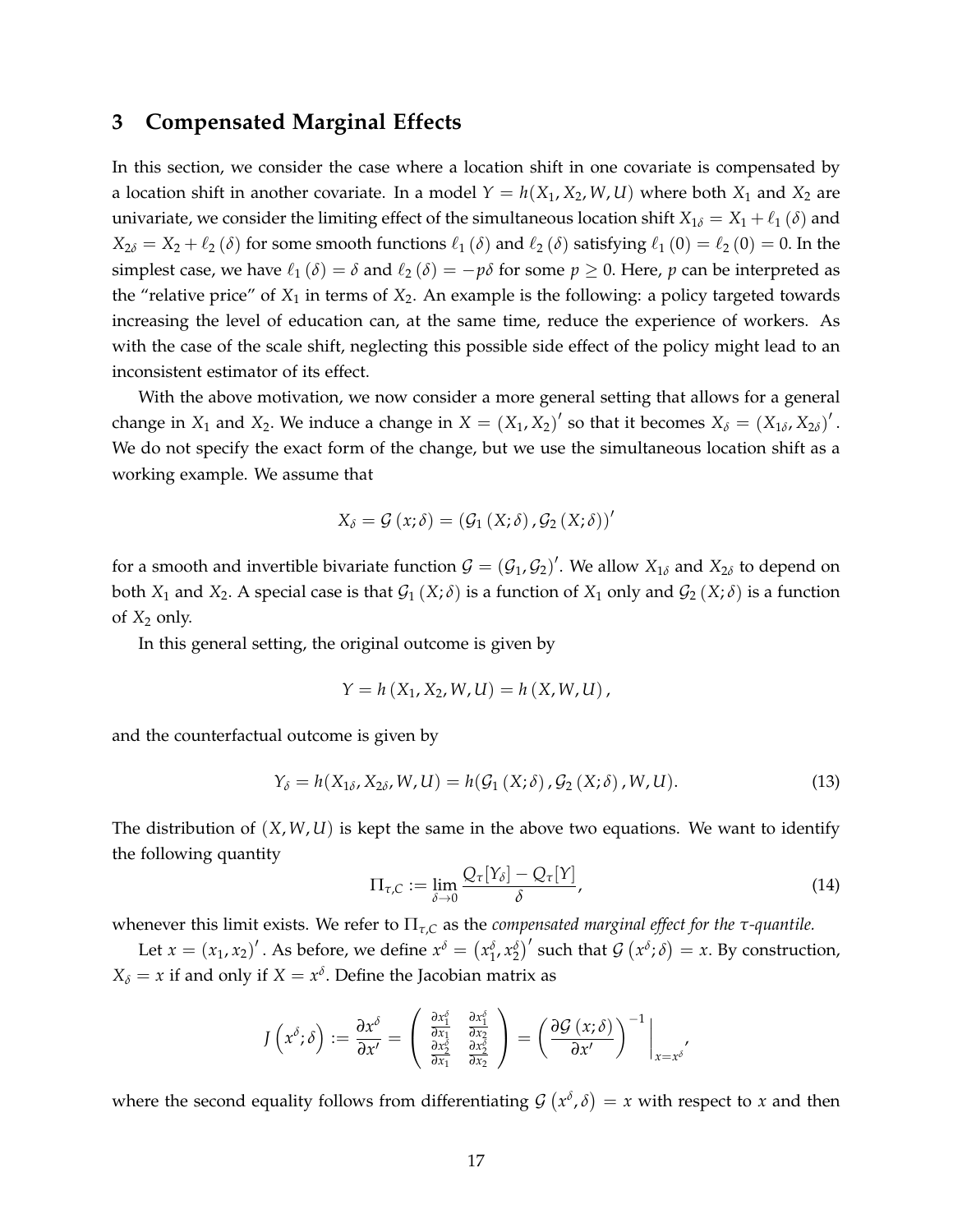solving for  $\partial x^{\delta}/\partial x'$ .

<span id="page-17-0"></span>**Assumption 3.** (i) For some  $\varepsilon > 0$ , each component function of  $\mathcal{G}(x;\delta)$  is continuously differentiable on  $\mathcal{X}\otimes \mathcal{N}_{\varepsilon}.$ 

*(i.b)*  $G(x;\delta)$  *is an invertible function of x each*  $\delta \in \mathcal{N}_{\varepsilon}$ .

*(i.c)*  $\mathcal{G}(x;0) = x$  *for all*  $x \in \mathcal{X}$ *.* 

(ii) for  $\delta\in\mathcal{N}_\varepsilon$ , the conditional density of U satisfies  $f_{U|X_\delta,W}(u|x,w)=f_{U|X,W}(u|x^\delta,w)$  and the *support* U *of U conditional on X and W does not depend on* (*X*, *W*).

(*iii) Assumption [1](#page-5-2) (iii.a) holds with J*  $(x^{\delta};\delta)$  *replaced by*  $\det\left[ J\left( x^{\delta};\delta\right) \right]$  *and Assumption 1 (<i>iii.b) holds. (iv)*  $f_{X,W}(x, w)$  *is equal to* 0 *on the boundary of the support of*  $X_1$  *given*  $W = w$  *and*  $X_2 = x_2$  *for all w* ∈ *W* and  $x_2$  ∈  $\mathcal{X}_2$ , the support of  $X_2$ , and symmetrically,  $f_{X,W}(x,w)$  is equal to 0 on the boundary of *the support of*  $X_2$  *given*  $W = w$  *and*  $X_1 = x_1$  *for all*  $w \in W$  *and*  $x_1 \in X_1$ *, the support of*  $X_1$ *.*  $f_Y(Q_\tau[Y]) > 0.$ 

Assumption [3](#page-17-0) is a modified version of Assumption [1](#page-5-2) adapted to the case with two target covariates. Under Assumption [3\(](#page-17-0)i.c), we have  $J(x; 0) = I_2$ , the  $2 \times 2$  identity matrix. Since  $\det [J(x,0)] = 1$ , by continuity,  $\det [J(x^{\delta};\delta)] > 0$  when  $\delta$  is small enough. Hence, there is no need to take the absolute value of  $\det\left[ J\left( x^{\delta} ; \delta \right) \right]$  when converting the pdf of  $(X,W)$  into that of  $(X_\delta, W)$ .

Define the local change function as

$$
\kappa(x)=(\kappa_1(x),\kappa_2(x))':=\frac{\partial x^{\delta}}{\partial \delta}\bigg|_{\delta=0}.
$$

Under Assumption [3,](#page-17-0) we have

$$
\kappa(x) = -\frac{\partial \mathcal{G}(x;\delta)}{\partial \delta}\bigg|_{\delta=0}.
$$

<span id="page-17-2"></span>**Theorem 3.** *Let Assumption [3](#page-17-0) hold. Then*

$$
\Pi_{\tau,C} = -E \left[ \frac{\partial E \left[ \psi \left( Y, \tau, F_Y \right) \mid X, W \right]}{\partial X'} \kappa \left( X \right) \right] + E \left[ \psi \left( Y, \tau, F_Y \right) \frac{\partial \ln f_{U \mid X, W} \left( U \mid X, W \right)}{\partial X'} \kappa \left( X \right) \right], \quad (15)
$$

*where, as before,*

$$
\psi(y,\tau,F_Y)=\frac{\tau-1\,(y
$$

The theorem takes the same form as Theorem [1.](#page-5-2) Under the assumption that  $X_{j\delta}$  is a function of  $X_i$  only for  $j = 1$  and 2,  $\kappa_j(x)$  depends on  $x_j$  only, and the effect from changing  $X_1$  into  $X_{1\delta}$ and that from changing  $X_2$  into  $X_{2\delta}$  are additively separable.

<span id="page-17-1"></span>**Corollary 2.** *Let Assumptions [2](#page-8-0) and [3](#page-17-0) hold. Then*

$$
\Pi_{\tau,C} = -E \left[ \frac{\partial E \left[ \psi \left( Y, \tau, F_Y \right) \left| X, W \right|}{\partial X'} \kappa \left( X \right) \right] .
$$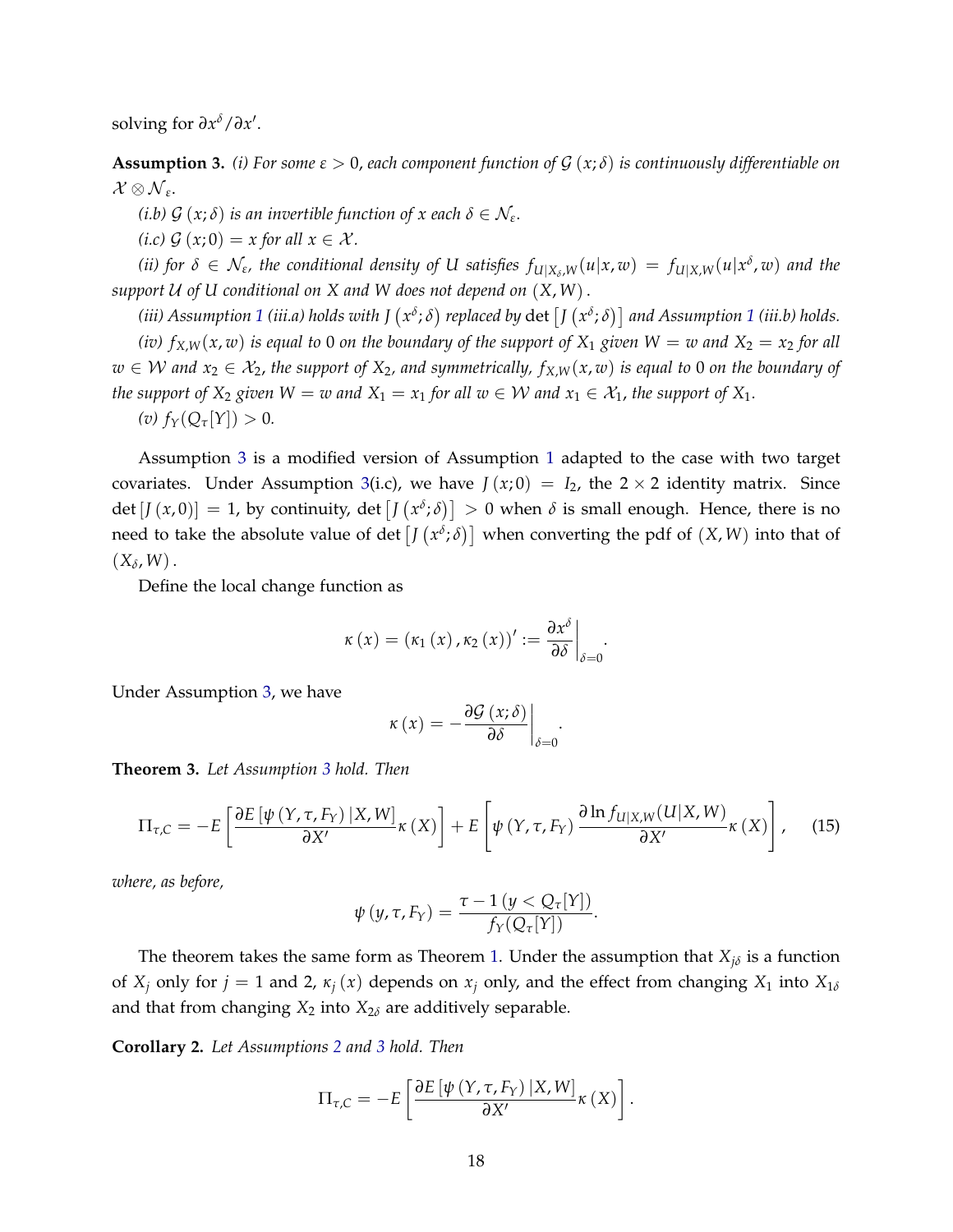*For the case of a simultaneous location shift*  $X_{1\delta} = X_1 + \ell_1(\delta)$  *and*  $X_{2\delta} = X_2 + \ell_2(\delta)$ *, we have* 

<span id="page-18-2"></span>
$$
\kappa(x) = -(\dot{\ell}_1(0), \dot{\ell}_2(0))'
$$

*and so*

$$
\Pi_{\tau,C} = -\frac{\dot{\ell}_1(0)}{f_Y(Q_\tau[Y])} \int_{\mathcal{W}} \int_{\mathcal{X}} \frac{\partial F_{Y|X,W}(Q_\tau[Y]|x,w)}{\partial x_1} f_{X,W}(x,w) dxdw -\frac{\dot{\ell}_2(0)}{f_Y(Q_\tau[Y])} \int_{\mathcal{W}} \int_{\mathcal{X}} \frac{\partial F_{Y|X,W}(Q_\tau[Y]|x,w)}{\partial x_2} f_{X,W}(x,w) dxdw.
$$
 (16)

Corollary [2](#page-17-1) shows that the compensated effect from the simultaneous location shift is a linear combination of two location effects: one where the target variable is *X*<sup>1</sup> and the other where the target variable is *X*<sub>2</sub>. Thus, we can write:  $\Pi_{\tau,C} = \Pi_{\tau,L,1} + \Pi_{\tau,L,2}$ . This additive result follows because we have two unrelated location changes whose effects are, in essence, captured by the sum of two partial derivatives. This is convenient since it immediately allows us to obtain the bias if we omit the possible simultaneous change in a covariate different from the target variable.

Corollary 1 in [Firpo, Fortin, and Lemieux](#page-33-3) [\(2009\)](#page-33-3) considers the case of a simultaneous location shift in *k* covariates, and delivers a *k* × 1 vector of marginal effects. Theorem [3](#page-17-2) and Corollary [2](#page-17-1) complement such a result by showing how to interpret a linear combination of the entries of the vector of marginal effects. Furthermore, Theorem [3](#page-17-2) and Corollary [2](#page-17-1) allow for the intervention of a target covariate to depend on another target covariate. Here we consider only two target covariates for ease of exposition. Our results can be easily extended to the case with more than two target covariates.

Our framework can accommodate more complicated policy interventions, such as simultaneous location-scale shifts in two target variables. In a potential application, a compensated change may substitute the mean of one target variable with the variance of another target variable. Given the generality of  $\mathcal{G}(x;\delta)$ , Corollary [2](#page-17-1) is general enough to accommodate various compensating policies.

### <span id="page-18-0"></span>**4 Estimation of location-scale effects**

#### **4.1 Location-scale effects**

In this section, we focus on the estimation of  $\Pi_\tau^\mu$  given in [\(5\)](#page-8-2). The estimator involves several preliminary steps. Firstly, for a given quantile, we need to estimate *Qτ*[*Y*]. This is given by

<span id="page-18-1"></span>
$$
\hat{q}_{\tau} = \arg\min_{q} \sum_{i=1}^{n} \left(\tau - \mathbb{1}\left\{Y_i \leq q\right\}\right) \left(Y_i - q\right). \tag{17}
$$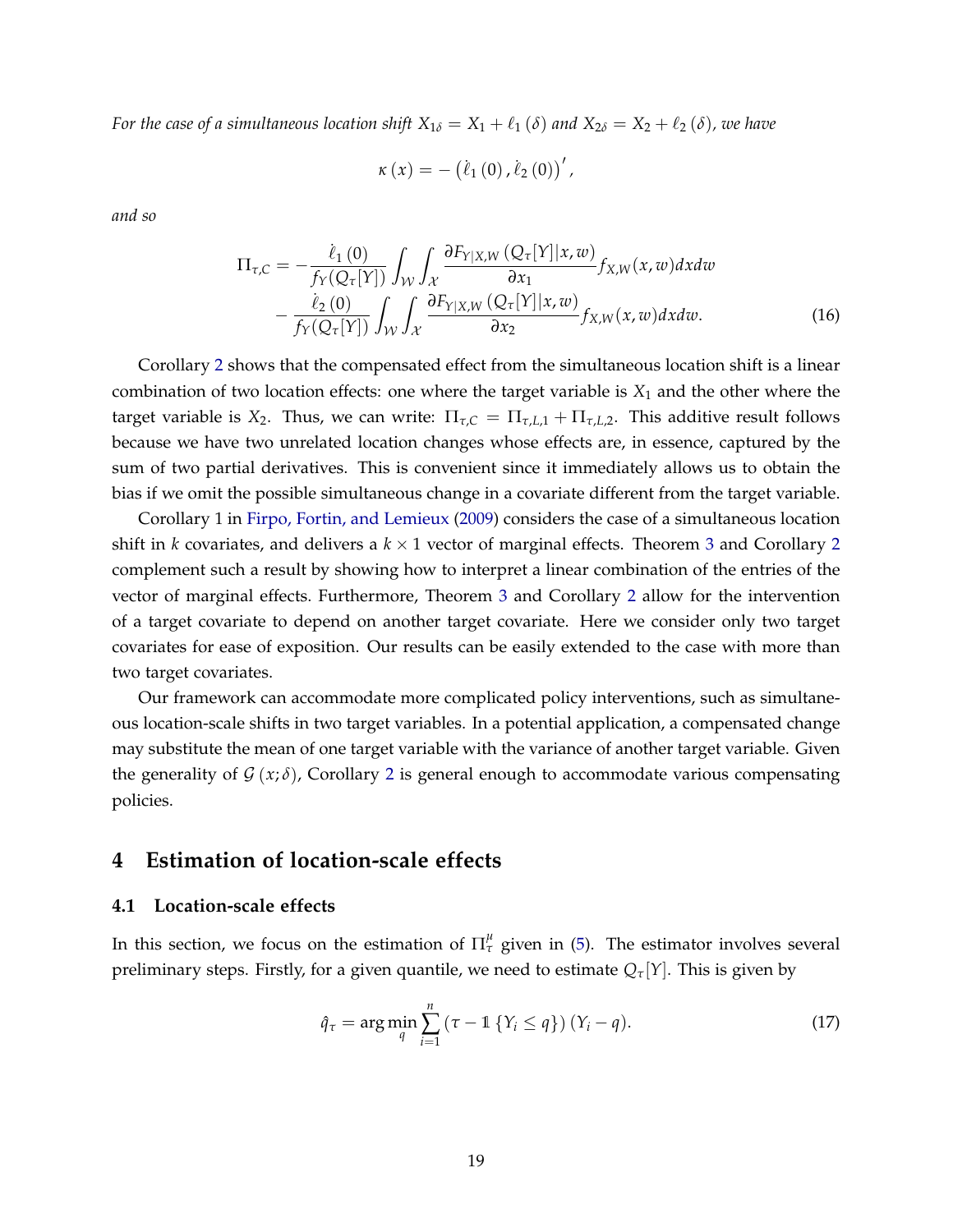Next, we need to estimate the density of *Y* evaluated at  $Q_{\tau}[Y]$ . This can be estimated by

<span id="page-19-5"></span>
$$
\hat{f}_Y(\hat{q}_\tau) = \frac{1}{n} \sum_{i=1}^n \mathcal{K}_h \left( Y_i - \hat{q}_\tau \right) \tag{18}
$$

where  $\mathcal{K}_h(u) = h^{-1} \mathcal{K}(h^{-1}u)$  for a given kernel  $\mathcal K$  and a bandwidth *h*. For the average derivative of the conditional cdf, we propose either a logit model as in [Firpo, Fortin, and Lemieux](#page-33-3) [\(2009\)](#page-33-3) or a probit model. We model:

$$
F_{Y|X,W}(Q_{\tau}[Y]|x,w) = G(x\alpha_{\tau} + w'\beta_{\tau})
$$
\n(19)

where  $G(\cdot)$  is either the cdf of a logistic random variable (logit) or a standard normal random variable (probit). Let  $Z_i = (X'_i, W'_i)'$  and  $\theta_\tau = (\alpha'_\tau, \beta'_\tau)'$ . We estimate  $\theta_\tau$  by the maximum likelihood estimator:

$$
\hat{\theta}_{\tau} := (\hat{\alpha}_{\tau}, \hat{\beta}_{\tau}')' = \arg \max_{\theta \in \Theta} \sum_{i=1}^{n} l_i(\theta; \hat{q}_{\tau})
$$
\n
$$
= \arg \max_{\theta \in \Theta} \sum_{i=1}^{n} \left\{ \mathbb{1} \left\{ Y_i \leq \hat{q}_{\tau} \right\} \log \left[ G(Z_i' \theta) \right] + \mathbb{1} \left\{ Y_i > \hat{q}_{\tau} \right\} \log \left[ 1 - G(Z_i' \theta) \right] \right\},\tag{20}
$$

where  $\Theta$  is a compact parameter space that contains  $\theta_\tau$  as an interior point. The estimator of  $\Pi_\tau^\mu$ is then

<span id="page-19-4"></span><span id="page-19-3"></span><span id="page-19-2"></span>
$$
\hat{\Pi}^{\mu}_{\tau} = \hat{\Pi}_{\tau,L} + \hat{\Pi}^{\mu}_{\tau,S}
$$

where

$$
\hat{\Pi}_{\tau,L} = -\frac{\dot{\ell}(0)}{\hat{f}_Y(\hat{q}_\tau)} \frac{1}{n} \sum_{i=1}^n g(Z_i'\hat{\theta}_\tau) \hat{\alpha}_\tau,\tag{21}
$$

$$
\hat{\Pi}^{\mu}_{\tau,S} = \frac{\dot{s}(0)}{\hat{f}_Y(\hat{q}_\tau)} \frac{1}{n} \sum_{i=1}^n g(Z_i'\hat{\theta}_\tau) \hat{\alpha}_\tau (X_i - \mu).
$$
\n(22)

In the above, *g* is the derivative of *G*, that is, the logistic density or the standard normal density. In order to establish the asymptotic distribution of  $\hat{\Pi}^\mu_{\tau}$ , we need the following three sets of assumptions, one for each preliminary estimation step.

<span id="page-19-0"></span>**Assumption 4.** *Quantile. The density of Y is positive, continuous, and differentiable at*  $Q_\tau[Y]$ *.* 

<span id="page-19-1"></span>**Assumption 5.** *Logit/Probit. For G either the cdf of a logistic or a standard normal random variable, we have*

(i) 
$$
F_{Y|Z}(Q_{\tau}[Y]|z) = G(z'\theta_{\tau})
$$
 for an interior point  $\theta_{\tau} \in \Theta$  and  $\hat{\theta}_{\tau} = \theta_{\tau} + o_p(1)$ .

*(ii) For*

$$
H_i(\theta; q) = \frac{\partial^2 l_i(\theta; q)}{\partial \theta \partial \theta'},
$$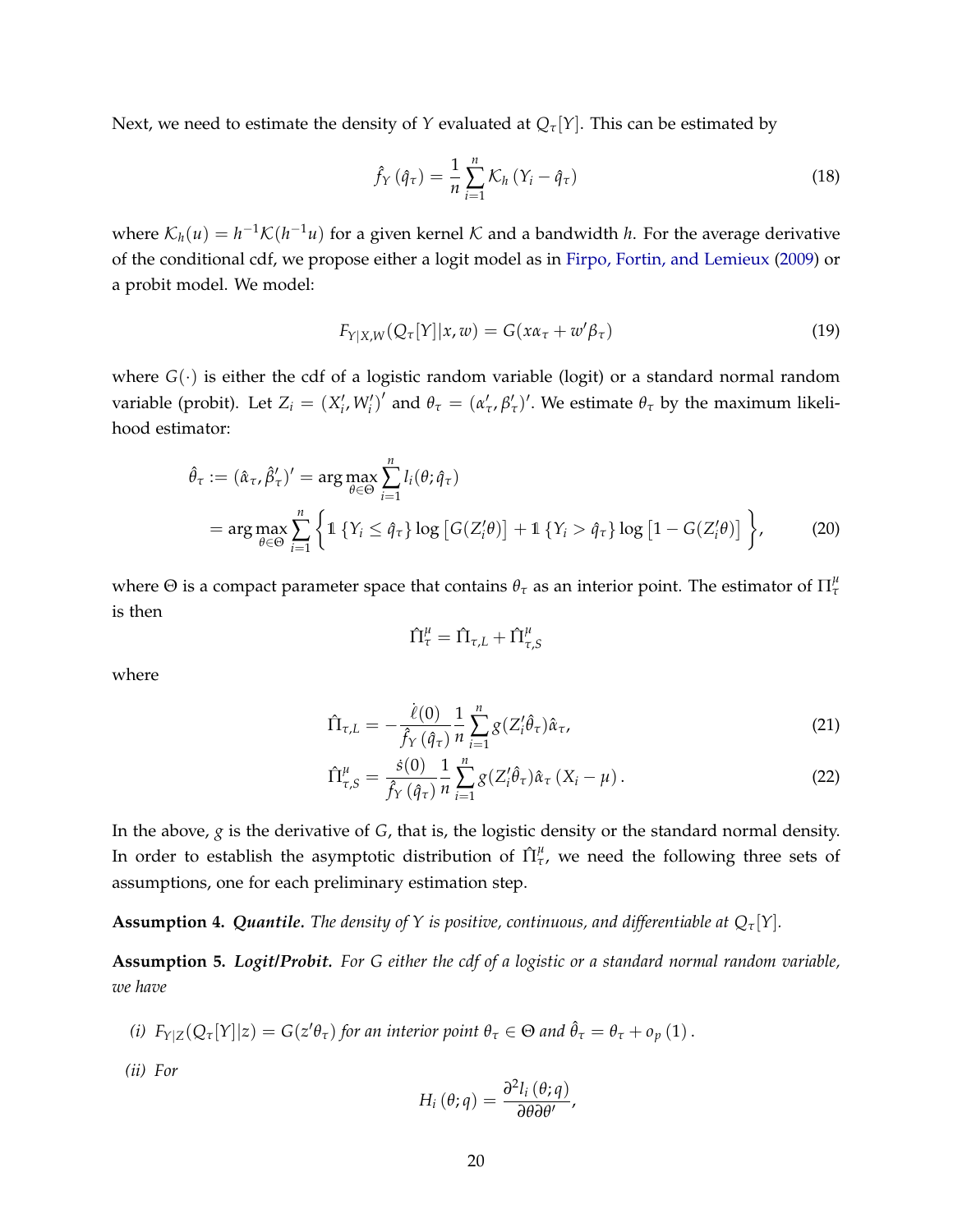*the Hessian of observation i, the following holds*

$$
\sup_{(\theta,q)\in\mathcal{N}}\left\|\frac{1}{n}\sum_{i=1}^n H_i(\theta;q)-E[H_i(\theta;q)]\right\| \stackrel{p}{\to} 0,
$$

*where*  $N$  *is a neighborhood of*  $(\theta'_\tau, Q_\tau[Y]')'$ *, and*  $H := E[H_i(\theta_\tau; Q_\tau[Y])]$  *is negative definite.* 

*(iii) For the score s<sup>i</sup> defined by*

$$
s_i(\theta, q) = \frac{\partial l_i(\theta; q)}{\partial \theta},
$$

*the following stochastic equicontinuity assumption holds:*

$$
\frac{1}{n}\sum_{i=1}^n \left\{ s_i(\theta_\tau; \hat{q}_\tau) - E\left[ s_i(\theta_\tau; q) \right] \big|_{q = \hat{q}_\tau} \right\} = \frac{1}{n}\sum_{i=1}^n s_i(\theta_\tau; Q_\tau[Y]) + o_p(n^{-1/2}),
$$

*and the map q*  $\mapsto$  *E* [ $s_i(\theta_\tau; q)$ ] *is continuously differentiable at*  $Q_\tau[Y]$  *with* 

$$
\left. \frac{\partial E\left[s_i(\theta_\tau; q)\right]}{\partial q} \right|_{q = Q_\tau[Y]} =: H_Q.
$$

*(iv)* For  $\tilde{X}_i = (1, X_i)'$  and  $\tilde{Z}_i = (1, Z'_i)'$ , the following uniform law of large numbers holds:

$$
\sup_{\theta \in \mathcal{N}_{\theta}} \left\| \frac{1}{n} \sum_{i=1}^{n} \dot{g}(Z'_{i} \theta) \tilde{X}_{i} \tilde{Z}'_{i} - E \left[ \dot{g}(Z'_{i} \theta) \tilde{X}_{i} \tilde{Z}'_{i} \right] \right\| \xrightarrow{p} 0,
$$

 $\nu$ here  $\mathcal{N}_{\theta}$  is a neighborhood of  $\theta_\tau$ ,  $\dot{g}$  is the derivative of g, and

$$
M := \begin{pmatrix} E\left[\dot{g}(Z_i'\theta_\tau)\alpha_\tau X_i' + g(Z_i'\theta_\tau)\right] & E\left[\dot{g}(Z_i'\theta_\tau)\alpha_\tau W_i'\right] \\ E\left[\dot{g}(Z_i'\theta_\tau)\alpha_\tau X_i X_i' + g(Z_i'\theta_\tau)X_i'\right] & E\left[\dot{g}(Z_i'\theta_\tau)\alpha_\tau X_i W_i'\right] \end{pmatrix}
$$

*exists.*

#### <span id="page-20-0"></span>**Assumption 6.** *Density.*

- *(i) The kernel function*  $K(\cdot)$  *satisfies (i)*  $\int_{-\infty}^{\infty} K(u) du = 1$ *, (ii)*  $\int_{-\infty}^{\infty} u^2 K(u) du < \infty$ *, and (iii)*  $K(u) =$  $K(-u)$ , and it is twice differentiable with Lipschitz continuous second-order derivative K<sup>n</sup>(u) satisfying (i)  $\int_{-\infty}^{\infty} K''(u)udu < \infty$  and (ii) there exist positive constants  $C_1$  and  $C_2$  such that  $|K''(u_1) - K''(u_2)| \le C_2 |u_1 - u_2|^2$  for  $|u_1 - u_2| \ge C_1$ .
- *(ii) As*  $n \uparrow \infty$ *, the bandwidth satisfies:*  $h \downarrow 0$ *,*  $nh^3 \uparrow \infty$ *, and*  $nh^5 = O(1)$ *.*

Under Assumption [4,](#page-19-0)  $\hat{q}_\tau$  given in [\(17\)](#page-18-1) is asymptotically linear with

$$
\hat{q}_{\tau} - Q_{\tau}[Y] = \frac{1}{n} \sum_{i=1}^{n} \frac{\tau - 1 \{ Y_i \le Q_{\tau}[Y] \}}{f_Y(Q_{\tau}[Y])} + o_p(n^{-1/2}) = \frac{1}{n} \sum_{i=1}^{n} \psi(Y_i, \tau, F_Y) + o_p(n^{-1/2}).
$$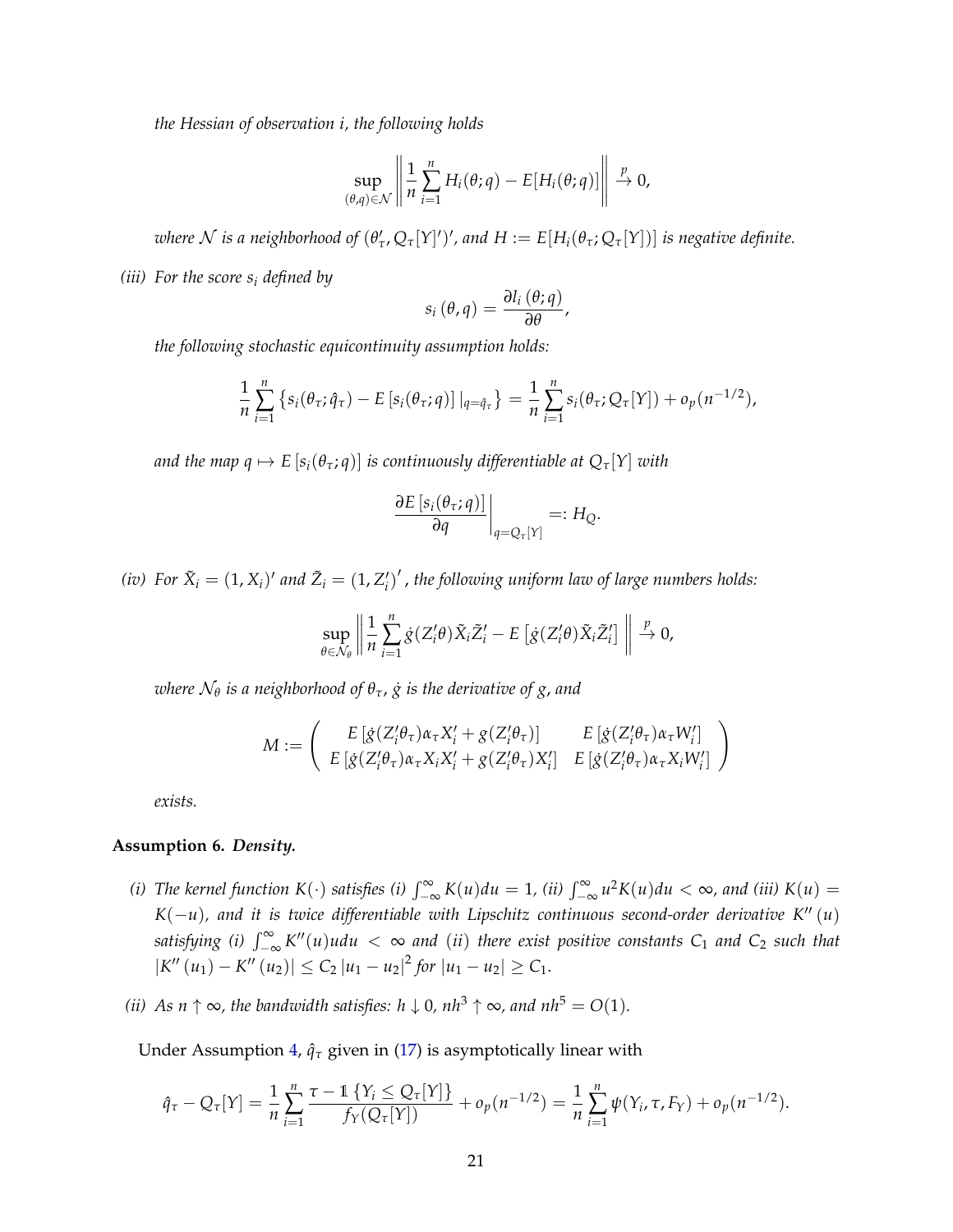See, for example, [Serfling](#page-33-15) [\(1980\)](#page-33-15). Assumption [5](#page-19-1) is mostly necessary to deal with the preliminary estimator  $\hat{q}_{\tau}$  that enters the likelihood in [\(20\)](#page-19-2). Assumption [6](#page-20-0) is taken from [Martinez-Iriarte and](#page-33-8) [Sun](#page-33-8) [\(2021b\)](#page-33-8).

The following lemma contains the influence function for the maximum likelihood estimator  $\hat{\theta}_{\tau}$ .

<span id="page-21-2"></span>**Lemma 1.** *Under Assumptions [4](#page-19-0) and [5,](#page-19-1) we have*

$$
\hat{\theta}_{\tau} - \theta_{\tau} = -H^{-1} \frac{1}{n} \sum_{i=1}^{n} s_i(\theta_{\tau}; Q_{\tau}[Y]) - H^{-1} H_Q \frac{1}{n} \sum_{i=1}^{n} \psi(Y_i, \tau, F_Y) + o_p(n^{-1/2}).
$$

<span id="page-21-0"></span>**Theorem 4.** *Under Assumptions [4,](#page-19-0) [5,](#page-19-1) and [6,](#page-20-0) the estimators given in* [\(21\)](#page-19-3) *and* [\(22\)](#page-19-4) *satisfy*

$$
\begin{pmatrix} \hat{\Pi}_{\tau,L} \\ \hat{\Pi}_{\tau,S}^{\mu} \end{pmatrix} - \begin{pmatrix} \Pi_{\tau,L} \\ \Pi_{\tau,S}^{\mu} \end{pmatrix} = \frac{1}{n} \sum_{i=1}^{n} \Phi_{i,\tau} + O\left(h^{2}\right) + o_{p}(n^{-1/2}) + o_{p}(n^{-1/2}h^{-1/2}),
$$

*where*

$$
\Phi_{i,\tau} = \frac{1}{f_Y(Q_\tau[Y])} D_\mu \left[ g(Z_i'\theta_\tau) \alpha_\tau \tilde{X}_i - E g(Z_i'\theta_\tau) \alpha_\tau \tilde{X}_i \right] \n- \frac{1}{f_Y(Q_\tau[Y])} D_\mu M H^{-1} s_i(\theta_\tau; Q_\tau[Y]) \n- \left[ \left( \prod_{\tau,\iota}^{\tau,\iota} \right) \frac{\dot{f}_Y(Q_\tau[Y])}{f_Y(Q_\tau[Y])} + \frac{1}{f_Y(Q_\tau[Y])} D_\mu M H^{-1} H_Q \right] \psi(Y_i, \tau, F_Y) \n- \left( \prod_{\tau,\iota}^{\tau,\iota} \right) \frac{1}{f_Y(Q_\tau[Y])} \left\{ K_h(Y_i - Q_\tau[Y]) - E K_h(Y_i - Q_\tau[Y]) \right\},
$$

 $\dot{f}_Y \left( \cdot \right)$  is the derivative of  $f_Y \left( \cdot \right)$  , and

$$
D_{\mu} = \begin{pmatrix} D'_{L} \\ D'_{\mu,S} \end{pmatrix} = \begin{pmatrix} -\dot{\ell}(0) & 0 \\ -\mu \dot{s}(0) & \dot{s}(0) \end{pmatrix}.
$$

Theorem [4](#page-21-0) establishes the contribution from each estimation step. In particular, the last term in  $n^{-1} \sum_{i=1}^{n} \Phi_{i,\tau}$  is the contribution from estimating the density of *Y* non-parametrically. This term converges at a non-parametric rate, which is slower than other terms. As a result, the asymptotic distribution of the location-scale effect estimator is determined by the last term in *n*<sup>-1</sup> ∑<sup>*n*</sup><sub>*i*</sub>-*τ*. However, we do not recommend dropping all other terms. Instead, we write the asymptotic normality result in the form

<span id="page-21-1"></span>
$$
\left[\frac{1}{n^2} \sum_{i=1}^n \hat{\Phi}_{i,\tau} \hat{\Phi}'_{i,\tau}\right]^{-1/2} \left[\left(\hat{\Pi}_{\tau,L} \atop \hat{\Pi}_{\tau,S}^{\mu}\right) - \left(\Pi_{\tau,L} \atop \Pi_{\tau,S}^{\mu}\right)\right] \stackrel{d}{\to} N(0,I_2)
$$
(23)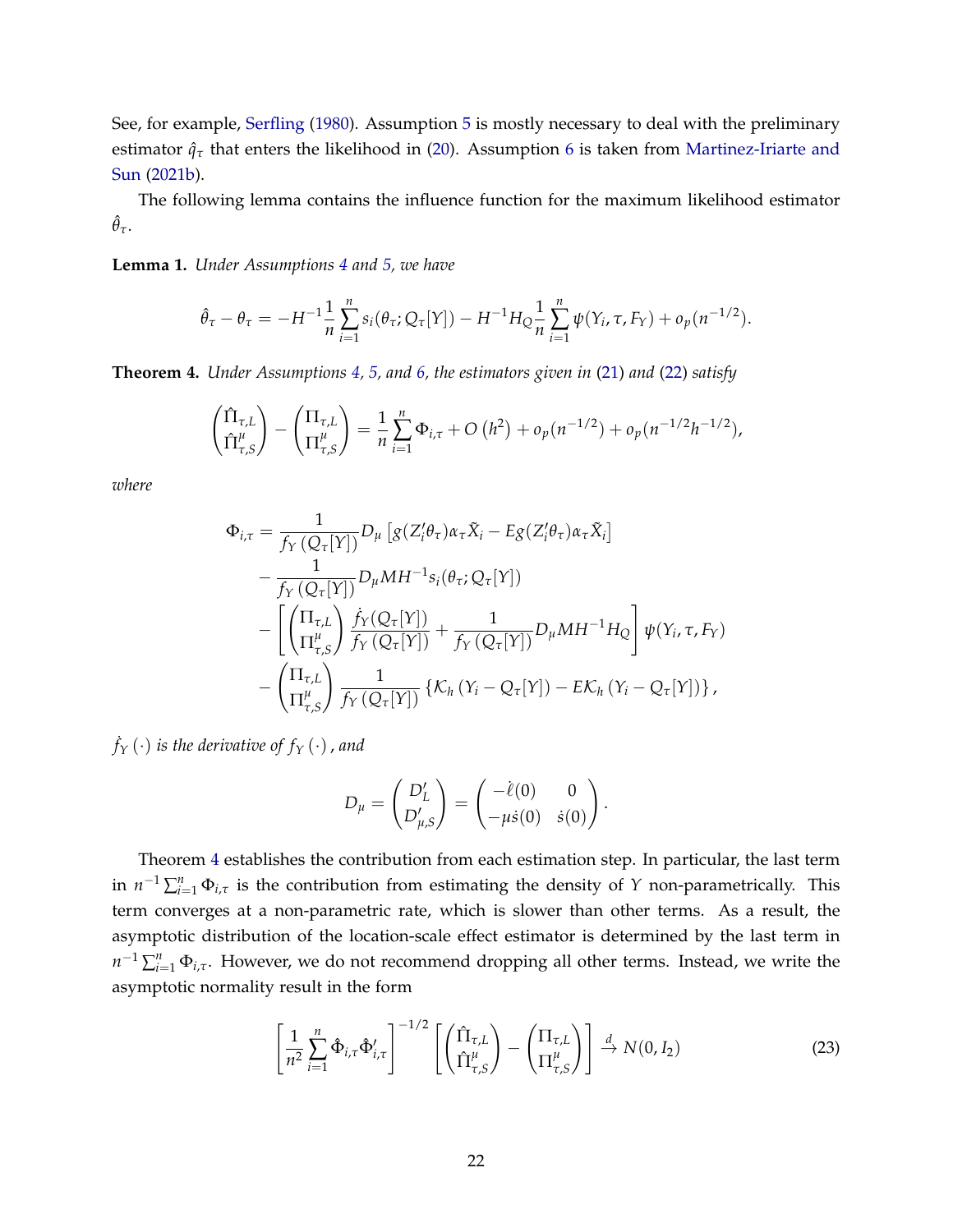as *n* ↑ ∞, *nh*<sup>3</sup> ↑ ∞, and *nh*<sup>5</sup> ↓ 0 where Φˆ *<sup>i</sup>*,*<sup>τ</sup>* is a plug-in estimator of Φ*i*,*τ*. In particular,

<span id="page-22-0"></span>
$$
\left[n^{-2}\sum_{i=1}^{n}(l'_{1}\hat{\Phi}_{i,\tau})^{2}\right]^{-1/2}(\hat{\Pi}_{\tau,L}-\Pi_{\tau,L}) \stackrel{d}{\to} N(0,1),
$$

$$
\left[n^{-2}\sum_{i=1}^{n}(l'_{2}\hat{\Phi}_{i,\tau})^{2}\right]^{-1/2}(\hat{\Pi}^{\mu}_{\tau,S}-\Pi^{\mu}_{\tau,S}) \stackrel{d}{\to} N(0,1),
$$
(24)

where  $l_1 = (1,0)^{\prime}$  and  $l_2 = (0,1)^{\prime}$ . The above results hold under some additional but standard regularity conditions such as the nonsingularity of the probability limit of  $n^{-2} \sum_{i=1}^{n} \hat{\Phi}_{i,\tau} \hat{\Phi}'_{i,\tau}$ . Inferences based on these results account for the estimation errors from all estimation steps and are more reliable in finite samples. This is supported by simulation evidence not reported here. On the other hand, if we parametrize the density of *<sup>Y</sup>* and estimate it at the parametric <sup>√</sup> *n*-rate, then the last term in  $n^{-1} \sum_{i=1}^{n} \Phi_{i,\tau}$  will take a different form and will be of the same order as the other terms. In this case, the location-scale effect estimator is  $\sqrt{n}$ -asymptotically normal, and all the terms in Theorem [4](#page-21-0) will contribute to the asymptotic variance. With an obvious modification of the last term in Φ*i*,*τ*, the asymptotic normality can be presented in the same way as in [\(23\)](#page-21-1).

Let

$$
\Gamma_{\tau,S}^{\mu} = D'_{\mu,S} E \left[ \frac{\partial F_{Y|X,W}(Q_{\tau}[Y]|X,W)}{\partial X}(X-\mu) \right]
$$

be the numerator of  $\Pi_\tau^\mu$  $^{\mu}_{\tau, S}$ . Then the scale effect  $\Pi^{\mu}_{\tau}$ *μ*<sub>*τ*,*S*</sub> is zero if and only if  $\Gamma^{\mu}_{\tau, S} = 0$ . To test the null hypothesis  $H_0$  :  $\prod_{\tau,S}^\mu=0$ , we can equivalently test the null hypothesis  $H_0$  :  $\Gamma_{\tau,S}^\mu=0.$  Unlike  $\prod_{\tau}^\mu$ *τ*,*S* ,  $\Gamma^\mu_\tau$  $\frac{\mu}{\tau,s}$  can be estimated at the parametric rate even if  $f_Y(\cdot)$  is not parametrically specified. More specifically, under Assumption [5,](#page-19-1) we can estimate  $\Gamma^{\mu}_{\tau}$ *τ*,*S* by

$$
\hat{\Gamma}^{\mu}_{\tau,S} := D'_{\mu,S} \frac{1}{n} \sum_{i=1}^{n} g(Z'_{i} \hat{\theta}_{\tau}) \hat{\alpha}_{\tau} \tilde{X}_{i},
$$

where  $D'_{\mu,S} = (-\mu, 1)$  upon setting  $\dot{s}(0) = 1$  without loss of generality.

Under the assumptions of Theorem [4,](#page-21-0) we can show that

$$
\hat{\Gamma}^{\mu}_{\tau,S} - \Gamma^{\mu}_{\tau,S} = D'_{\mu,S} \frac{1}{n} \sum_{i=1}^{n} \Phi^{\Gamma}_{i,\tau} + o_p\left(\frac{1}{\sqrt{n}}\right),
$$

where

$$
\Phi_{i,\tau}^{\Gamma} = g(Z_i'\theta_{\tau})\alpha_{\tau}\tilde{X}_i - E[g(Z_i'\theta_{\tau})\alpha_{\tau}\tilde{X}_i] - MH^{-1}s_i(\theta_{\tau}; Q_{\tau}[Y]) - MH^{-1}H_Q\psi(Y_i, \tau, F_Y).
$$

Define

$$
V_{\tau} = \lim_{n \to \infty} \frac{1}{n^2} \sum_{i=1}^n E(D'_{\mu,S} \Phi_{i,\tau}^{\Gamma})^2.
$$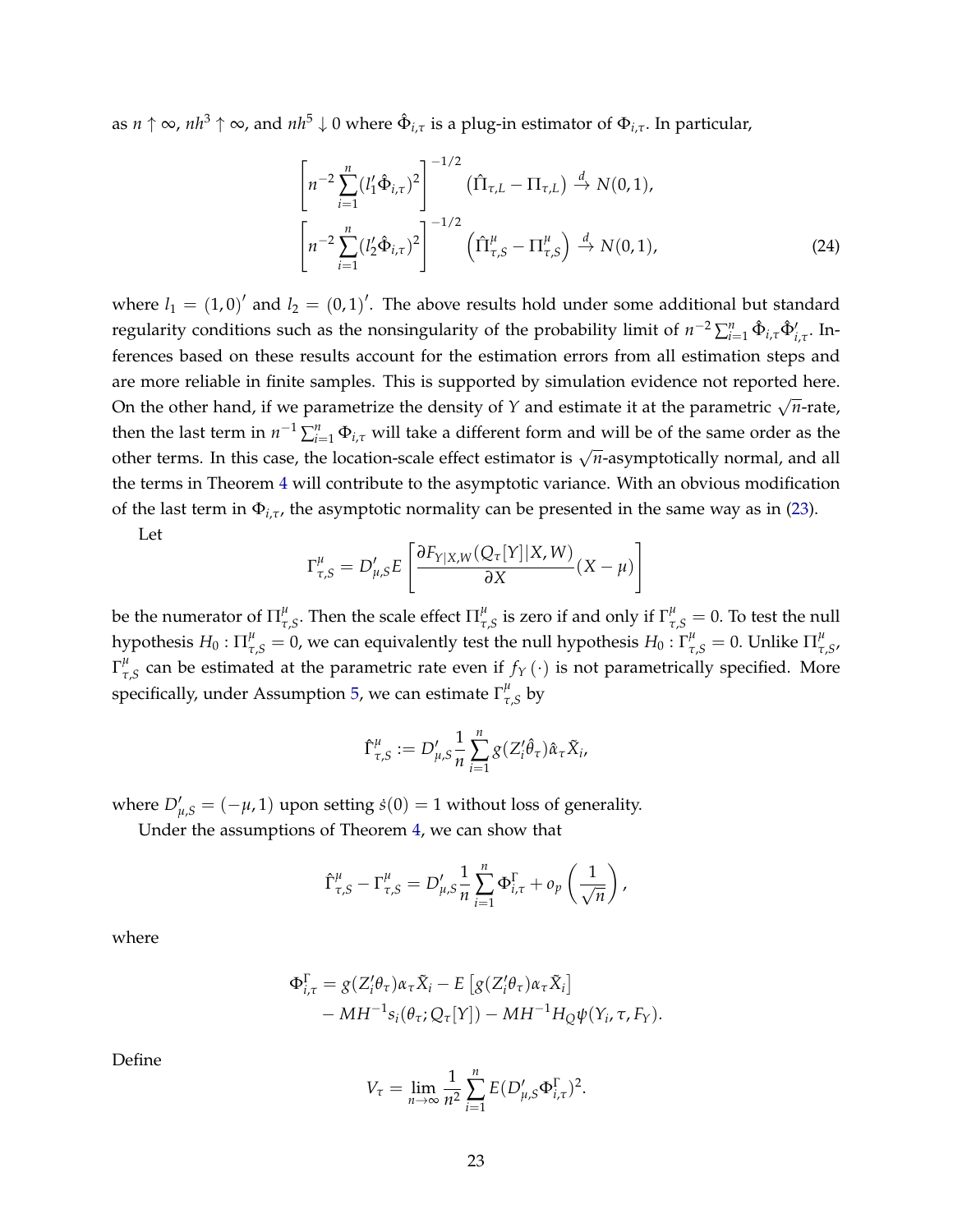Under some regularity conditions such as  $V_\tau > 0$ , we have  $V_\tau^{-1/2} (\hat{\Gamma}^\mu_{\tau, S} - \Gamma^\mu_\tau)$  $\frac{\mu}{\tau, S}$ )  $\stackrel{d}{\rightarrow} N(0, 1)$ . To test  $H_0: \Gamma_{\tau, S}^\mu = 0$ , we construct the test statistic

$$
t^{\mu}_{\tau,S} := \frac{\hat{\Gamma}^{\mu}_{\tau,S}}{\sqrt{\hat{V}_{\tau}}} \text{ for } \hat{V}_{\tau} = \frac{1}{n^2} \sum_{i=1}^{n} (D'_{\mu,S} \hat{\Phi}^{\Gamma}_{i,\tau})^2,
$$

where

$$
\hat{\Phi}_{i,\tau}^{\Gamma} = g(Z_i \hat{\theta}_{\tau}) \hat{\alpha}_{\tau} \tilde{X}_i - \frac{1}{n} \sum_{i=1}^n g(Z_i \hat{\theta}_{\tau}) \hat{\alpha}_{\tau} \tilde{X}_i - \hat{M} \hat{H}^{-1} s_i(\hat{\theta}_{\tau}; \hat{q}_{\tau}) - \hat{M} \hat{H}^{-1} \hat{H}_{Q} \hat{\psi}(Y_i, \tau, F_Y). \tag{25}
$$

In the above,  $\hat{\psi}(Y_i,\tau,F_Y)=[\tau-1\{Y_i\leq\hat{q}_\tau\}]\,/\hat{f}_Y\,(\hat{q}_\tau)$  and the score  $s_i(\hat{\theta}_\tau;\hat{q}_\tau)$  is obtained by eval-uating the expression given in [\(A.7\)](#page-43-0) at  $\theta = \hat{\theta}_{\tau}$  and  $q = \hat{q}_{\tau}$ .  $\hat{M}$ ,  $\hat{H}$ , and  $\hat{H}_Q$  are the sample versions of *M*, *H*, and *HQ*, respectively. Details are given in the proof of the corollary below.

<span id="page-23-3"></span>**Corollary 3.** Let the assumptions of Theorem [4](#page-21-0) hold. Assume that  $V_{\tau}^{-1/2}(\hat{\Gamma}_{\tau,S}^{\mu}-\Gamma_{\tau}^{\mu})$  $\frac{d}{d\tau, S}$ )  $\stackrel{d}{\rightarrow} N(0, 1)$  for *some*  $V_\tau > 0$  *and*  $\hat{V}_\tau / V_\tau \stackrel{p}{\to} 1$ *. Then, under the null hypothesis*  $H_0$  *:*  $\Pi^\mu_{\tau,S} = 0$ *,* 

$$
t^{\mu}_{\tau,S}\stackrel{d}{\to}N(0,1).
$$

#### **4.2 Compensated Effects**

In this section, we focus on the estimation of  $\Pi_{\tau,C}$  given in [\(16\)](#page-18-2). We use the same estimators of the quantile, the density of *Y*, and the parameters in the probit/logit model. We only need to make some minor notational changes. As before  $\theta_{\tau} = (\alpha'_{\tau}, \beta'_{\tau})'$ ,  $\hat{\theta}_{\tau} = (\hat{\alpha}'_{\tau}, \hat{\beta}'_{\tau})'$  and  $Z_i = (X'_i, W'_i)'$  but now  $\alpha_{\tau}=(\alpha_{\tau,1},\alpha_{\tau,2})'$  ,  $\hat{\alpha}_{\tau}=(\hat{\alpha}_{\tau,1},\hat{\alpha}_{\tau,2})'$  and  $X_i=(X'_{1i},X'_{2i})'$ . As in the case with the location-scale effect, we estimate  $\Pi_{\tau,C}$  by

<span id="page-23-2"></span><span id="page-23-1"></span>
$$
\hat{\Pi}_{\tau,C} = \hat{\Pi}_{\tau,L,1} + \hat{\Pi}_{\tau,L,2}
$$

where

$$
\hat{\Pi}_{\tau,L,1} = -\frac{\dot{\ell}_1(0)}{\hat{f}_Y(\hat{q}_\tau)} \frac{1}{n} \sum_{i=1}^n g(Z_i'\hat{\theta}_\tau) \hat{\alpha}_{\tau,1},\tag{26}
$$

$$
\hat{\Pi}_{\tau,L,2} = -\frac{\dot{\ell}_2(0)}{\hat{f}_Y(\hat{q}_\tau)} \frac{1}{n} \sum_{i=1}^n g(Z_i'\hat{\theta}_\tau) \hat{\alpha}_{\tau,2}.
$$
\n(27)

For the next theorem, we need the following modification of Assumption [5.](#page-19-1)

<span id="page-23-0"></span>**Assumption 7.** *Logit/Probit II. Assumption [5](#page-19-1) holds with (iv) replaced by the following:*

$$
\sup_{\theta \in \mathcal{N}_{\theta}} \left\| \frac{1}{n} \sum_{i=1}^{n} \dot{g}(Z_{i}^{\prime} \theta) Z_{i}^{\prime} - E \left[ \dot{g}(Z_{i}^{\prime} \theta) Z_{i}^{\prime} \right] \right\| \xrightarrow{p} 0,
$$
  
\n
$$
\sup_{\theta \in \mathcal{N}_{\theta}} \left\| \frac{1}{n} \sum_{i=1}^{n} \dot{g}(Z_{i}^{\prime} \theta) - E \left[ \dot{g}(Z_{i}^{\prime} \theta) \right] \right\| \xrightarrow{p} 0,
$$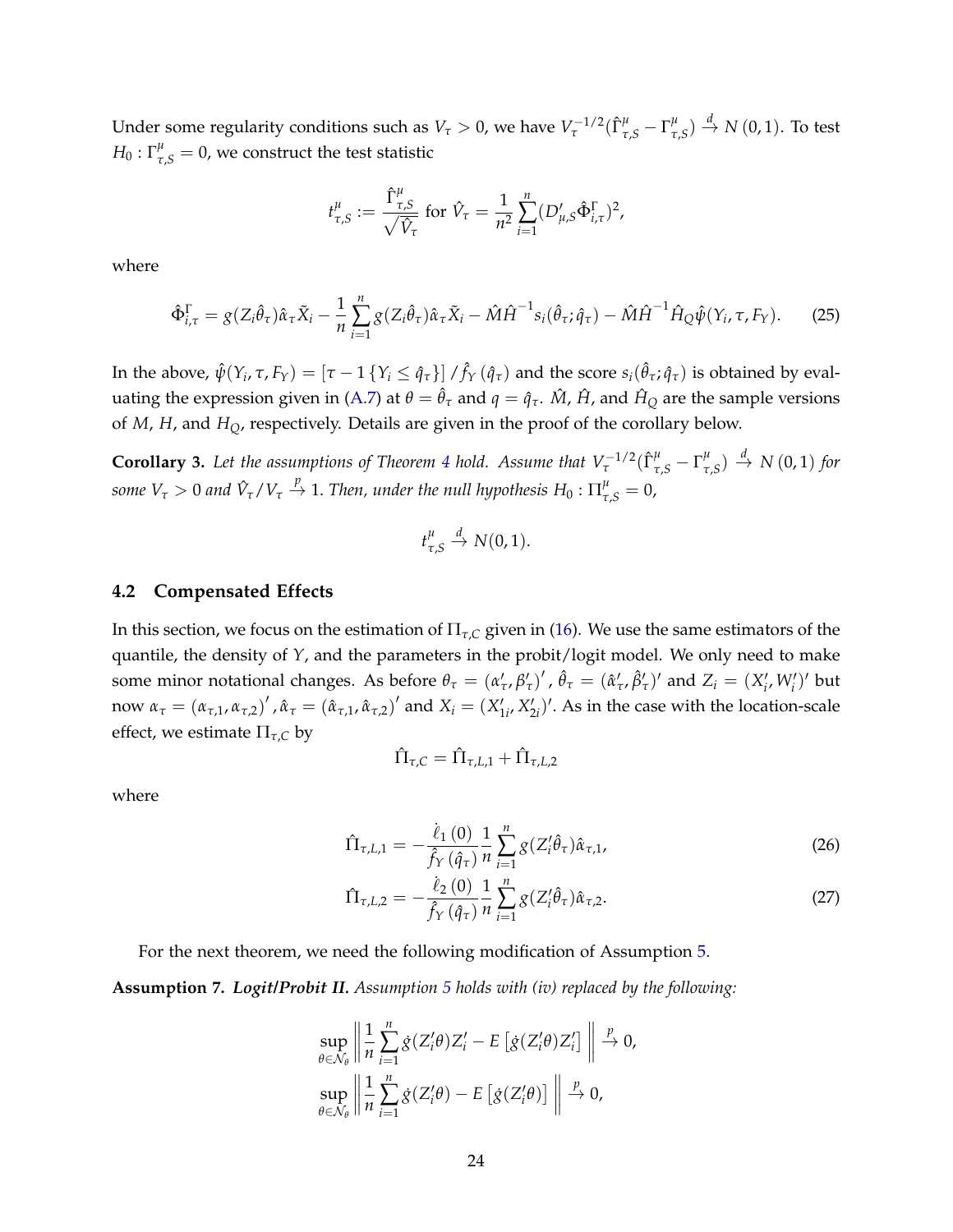*where* N*<sup>θ</sup> is a neighborhood of θ<sup>τ</sup> and*

$$
M_L = \left( E \left[ \dot{g}(Z_i' \theta_\tau) \alpha_\tau X_i' + g(Z_i' \theta_\tau) \right], \quad E \left[ \dot{g}(Z_i' \theta) \alpha_\tau W_i' \right] \right)
$$

*exists.*

<span id="page-24-1"></span>**Theorem 5.** *Under Assumptions [4,](#page-19-0) [6,](#page-20-0) and [7,](#page-23-0) the estimators given in* [\(26\)](#page-23-1) *and* [\(27\)](#page-23-2) *satisfy*

$$
\begin{pmatrix} \hat{\Pi}_{\tau,L,1} \\ \hat{\Pi}_{\tau,L,2} \end{pmatrix} - \begin{pmatrix} \Pi_{\tau,L,1} \\ \Pi_{\tau,L,2} \end{pmatrix} = \frac{1}{n} \sum_{i=1}^{n} \Phi_{i,\tau}^{L} + O\left(h^{2}\right) + o_{p}(n^{-1/2}) + o_{p}(n^{-1/2}h^{-1/2}),
$$

*where*

$$
\Phi_{i,\tau}^{L} = \frac{1}{f_{Y}(Q_{\tau}[Y])} D_{L}g(Z_{i}'\theta_{\tau})\alpha_{\tau} - E[g(Z_{i}'\theta_{\tau})\alpha_{\tau}]
$$
\n
$$
- \frac{1}{f_{Y}(Q_{\tau}[Y])} D_{L}M_{L}H^{-1}s_{i}(\theta_{\tau};Q_{\tau}[Y])
$$
\n
$$
- \left[ \left( \frac{\Pi_{\tau,L,1}}{\Pi_{\tau,L,2}} \right) \frac{\dot{f}_{Y}(Q_{\tau}[Y])}{f_{Y}(Q_{\tau}[Y])} + \frac{1}{f_{Y}(Q_{\tau}[Y])} D_{L}M_{L}H^{-1}H_{Q} \right] \psi(Y_{i},\tau,F_{Y})
$$
\n
$$
- \left( \frac{\Pi_{\tau,L,1}}{\Pi_{\tau,L,2}} \right) \frac{1}{f_{Y}(Q_{\tau}[Y])} \left\{ K_{h}(Y_{i}-Q_{\tau}[Y]) - E K_{h}(Y_{i}-Q_{\tau}[Y]) \right\}
$$

*and*

$$
D_L = \begin{pmatrix} -\dot{\ell}_1(0) & 0 \\ 0 & -\dot{\ell}_2(0) \end{pmatrix}.
$$

For the asymptotic normality, the discussions after Theorem [4](#page-21-0) are still applicable.

In the special case that  $\ell_1 (\delta) = \delta$  and  $\ell_2 (\delta) = -p\delta$ , it suffices to change  $D_L$  to diag(1, −*p*). It is possible that  $p$ , the relative price  $X_1$  in terms of  $X_2$ , has to be estimated by  $\hat{p}$  based on an independent sample. In that case, the estimator of the compensated effect would be

$$
\hat{\Pi}_{\tau,L} = \hat{\Pi}_{\tau,L,1} - \hat{p}\hat{\Pi}_{\tau,L,2}.
$$

If the sample size  $\tilde{n}$  of the independent sample for estimating  $p$  is much larger than  $n$  (i.e.,  $\tilde{n}/n \rightarrow \infty$ , then the expansion in Theorem [5](#page-24-1) still holds.

### <span id="page-24-0"></span>**5 Monte Carlo experiments**

In this section, we use Monte Carlo simulations to evaluate the finite sample performances of the proposed estimators and tests of location and scale effects. We employ the same data generating process as in Examples [4](#page-10-1) and [5](#page-11-0) for which we have derived the closed-form expressions for the location and scale effects. In particular, we let

$$
Y = \alpha + X\beta + U,
$$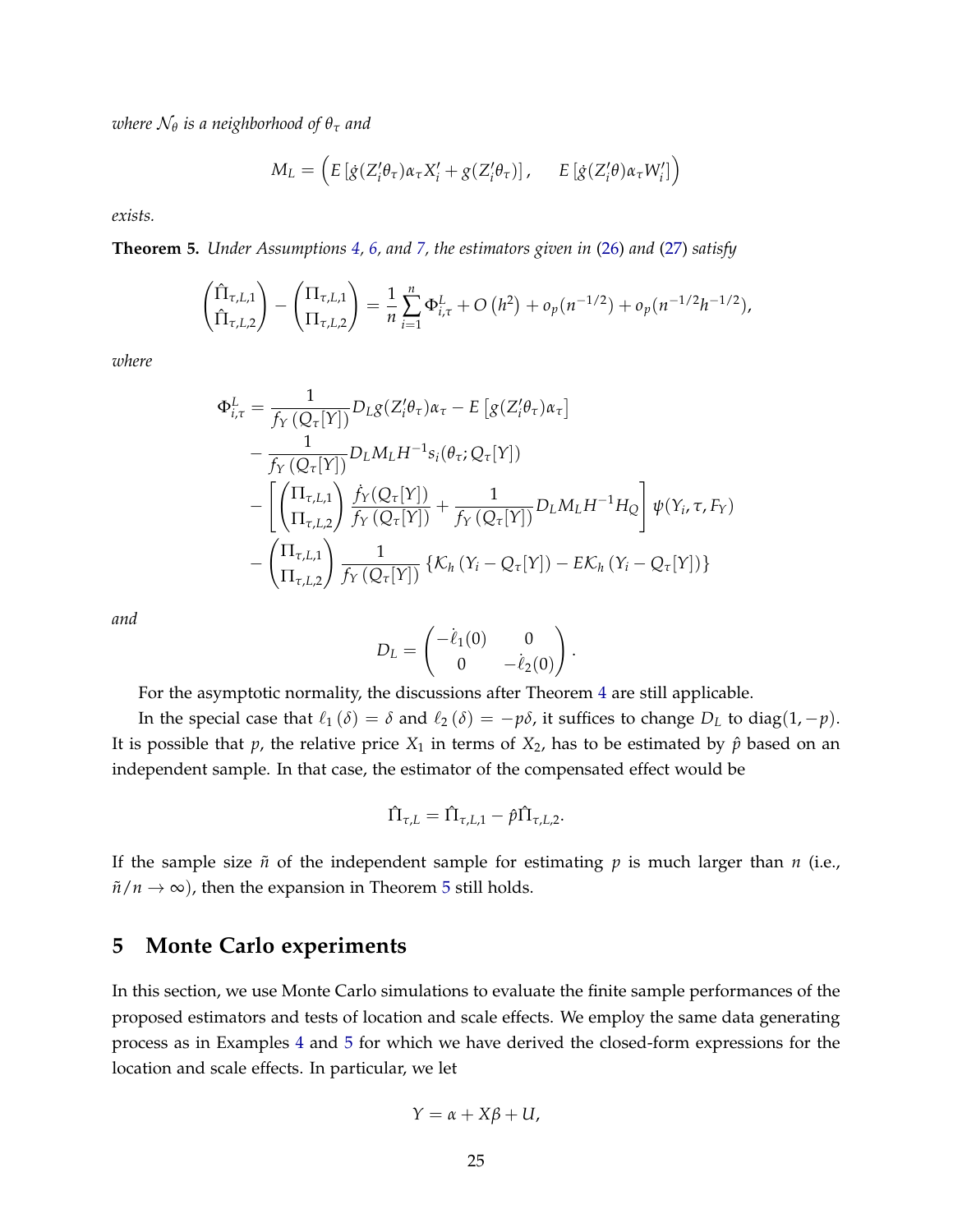where  $X \sim N(\mu_X, \sigma_X^2)$  and  $U \sim N(0, 1)$ . We set  $\alpha = 0$  and  $\dot{s}(0) = \dot{\ell}(0) = 1$ . Then, from the results in Examples [4](#page-10-1) and [5,](#page-11-0) the true location effect is  $\Pi_{\tau,L} = \beta$ , and the true scale effect is

$$
\Pi_{\tau,S}^{\mu_X} = -\frac{\sigma_X^2 \beta^2}{\sqrt{\sigma_X^2 \beta^2 + 1}} Q_{\tau}[U].
$$

We consider quantiles *τ* ∈ {0.10, 0.25, 0.50, 0.75, 0.90} and sample sizes *n* = 500 and *n* = 1000. The number of simulations is set to 10, 000 for each experiment.

We implement our estimators in Matlab. The unconditional quantile estimator in equation [\(17\)](#page-18-1) is easily computed as an order statistic. The density function is estimated as a kernel density estimator as in equation [\(18\)](#page-19-5) using a standard normal kernel. For the bandwidth choice in the kernel density estimation, we use a modified version of Silverman's rule of thumb. More specifically, since we require *nh*<sup>3</sup> ↑ ∞ and *nh*<sup>5</sup> ↓ 0 as *n* ↑ ∞, we take *h* = 1.06*σ*ˆ*Yn* <sup>−</sup>1/4, where *σ*ˆ*<sup>Y</sup>* is the sample standard deviation of *Y*.

#### **5.1 Bias, variance and mean squared error**

In this subsection, we consider the biases, variances, and mean-squared errors of the proposed location and scale effects estimators. For each effect estimator, we consider either a probit or a logit specification for the conditional cdf  $F_{Y|X}(Q_{\tau}[Y]|X)$ . Under our data generating process, the probit for  $F_{Y|X}(Q_{\tau}[Y]|X)$  is correctly specified while the logit is misspecified.

The bias, variance, and mean-squared error are reported in Table [1](#page-26-0) when  $\mu_X = 0$ ,  $\beta = 1$  and  $σ$ <sup>2</sup> $\chi$ </sup> = 1 so that the true location effect is 1 for any *τ* and the true scale effect is −0.707 $Q$ *τ*[*U*]. To save space, simulation results for other values of  $\beta$  and  $\sigma_X^2$  are omitted.

Table [1](#page-26-0) shows that the effect estimator based on the probit specification outperforms that based on the logit one. This is consistent with the correct specification of probit. For each estimator, the bias decreases as the sample size *n* increases. The variance also decreases as the sample size *n* increase, and as a result, the MSE also becomes smaller when the sample size grows. For our purposes, the scale-effect estimator performs well. For non-central quantiles, the difference in the scale-effect estimates under the probit and logit specifications is in general larger than the difference in the location-effect estimates. For central quantiles, the probit and logit specifications lead to more or less the same estimates for both the scale effect and the location effect.

#### **5.2 Accuracy of the normal approximation**

In this subsection, we investigate the finite sample accuracy of the normal approximation given in [\(24\)](#page-22-0). Using the same data generating process as in the previous subsection and employing the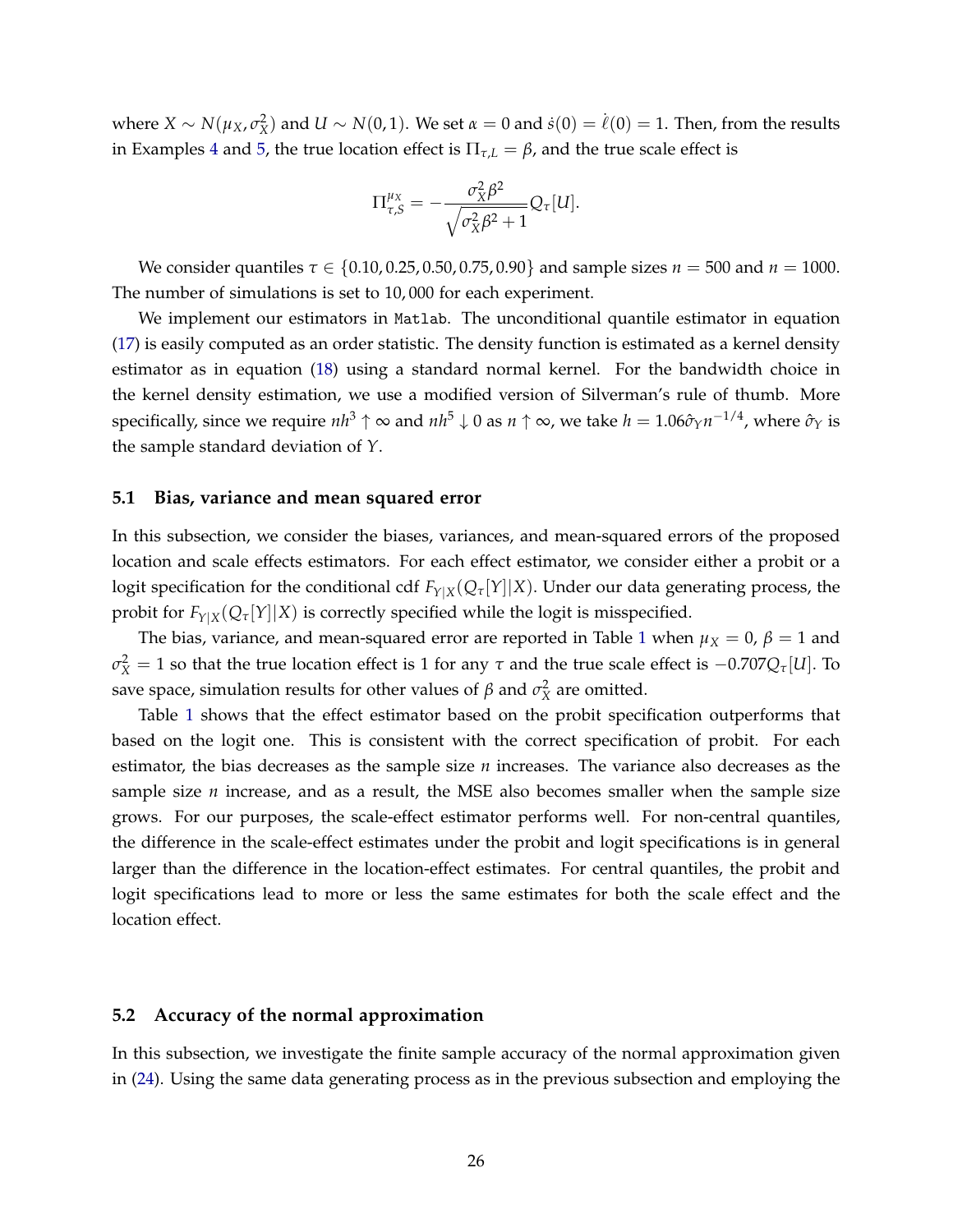|             |                    | $\tau = 0.1$ | $\tau = 0.25$ | $\tau = 0.50$ | $\tau = 0.75$ | $\tau = 0.90$ |
|-------------|--------------------|--------------|---------------|---------------|---------------|---------------|
|             |                    |              |               | $n = 500$     |               |               |
| <b>Bias</b> | $\Pi_L$ (probit)   | $-0.015$     | 0.013         | 0.023         | 0.012         | $-0.016$      |
|             | $\Pi_L$ (logit)    | $-0.016$     | 0.012         | 0.023         | 0.012         | $-0.016$      |
|             | $\Pi_{S}$ (probit) | $-0.008$     | 0.008         | 0.000         | $-0.007$      | 0.008         |
|             | $\Pi_S$ (logit)    | 0.039        | 0.034         | 0.000         | $-0.034$      | $-0.039$      |
| Variance    | $\Pi_L$ (probit)   | 0.019        | 0.010         | 0.008         | 0.010         | 0.019         |
|             | $\Pi_L$ (logit)    | 0.019        | 0.010         | 0.008         | 0.010         | 0.020         |
|             | $\Pi_{S}$ (probit) | 0.032        | 0.007         | 0.003         | 0.008         | 0.033         |
|             | $\Pi_S$ (logit)    | 0.033        | 0.007         | 0.003         | 0.008         | 0.034         |
| <b>MSE</b>  | $\Pi_L$ (probit)   | 0.019        | 0.010         | 0.009         | 0.010         | 0.019         |
|             | $\Pi_L$ (logit)    | 0.020        | 0.011         | 0.009         | 0.010         | 0.020         |
|             | $\Pi_{S}$ (probit) | 0.033        | 0.007         | 0.003         | 0.008         | 0.033         |
|             | $\Pi_S$ (logit)    | 0.035        | 0.009         | 0.003         | 0.009         | 0.035         |
|             |                    |              |               | $n = 1000$    |               |               |
| <b>Bias</b> | $\Pi_L$ (probit)   | $-0.011$     | 0.009         | 0.017         | 0.008         | $-0.013$      |
|             | $\Pi_L$ (logit)    | $-0.011$     | 0.009         | 0.017         | 0.008         | $-0.013$      |
|             | $\Pi_{S}$ (probit) | $-0.007$     | 0.005         | $-0.000$      | $-0.004$      | 0.010         |
|             | $\Pi_S$ (logit)    | 0.041        | 0.032         | $-0.000$      | $-0.031$      | $-0.038$      |
| Variance    | $\Pi_L$ (probit)   | 0.011        | 0.006         | 0.005         | 0.006         | 0.011         |
|             | $\Pi_l$ (logit)    | 0.011        | 0.006         | 0.005         | 0.006         | 0.011         |
|             | $\Pi_{S}$ (probit) | 0.018        | 0.004         | 0.001         | 0.004         | 0.017         |
|             | $\Pi_S$ (logit)    | 0.018        | 0.004         | 0.001         | 0.004         | 0.018         |
| <b>MSE</b>  | $\Pi_L$ (probit)   | 0.011        | 0.006         | 0.005         | 0.006         | 0.011         |
|             | $\Pi_L$ (logit)    | 0.011        | 0.006         | 0.005         | 0.006         | 0.011         |
|             | $\Pi_S$ (probit)   | 0.018        | 0.004         | 0.001         | 0.004         | 0.017         |
|             | $\Pi_S$ (logit)    | 0.020        | 0.005         | 0.001         | 0.005         | 0.019         |
|             |                    |              |               |               |               |               |

<span id="page-26-0"></span>Table 1: The biases, variances, and mean-squared errors of the location and scale effects estimators with  $\beta = 1$  and  $\sigma_X^2 = 1$ .

probit specification, we simulate the distributions of the studentized statistics

$$
\left[n^{-2}\sum_{i=1}^{n}(l'_{1}\hat{\Phi}_{i,\tau})^{2}\right]^{-1/2}(\hat{\Pi}_{\tau,L}-\Pi_{\tau,L})
$$

and

$$
\left[n^{-2}\sum_{i=1}^n (l'_2 \hat{\Phi}_{i,\tau})^2\right]^{-1/2} (\hat{\Pi}^{\mu}_{\tau,S} - \Pi^{\mu}_{\tau,S}).
$$

We plot each distribution and compare it with the standard normal distribution. We consider *β* ∈ {0.25, 0.50, 0.75, 1} and the same values *τ* as in the previous subsection. Simulation results for the two sample sizes  $n = 500$ , and  $n = 1000$  are qualitatively similar, and we report only the case when  $n = 1000$  here. Figures [1–](#page-27-0)[4](#page-28-0) report the (simulated) finite sample distributions when  $σ$ <sub>X</sub><sup>2</sup> = 1 and *n* = 1000 for some selected values of *β* and *τ* together with a standard normal density that is superimposed on each figure. It is clear from these figures that the standard normal distribution provides an accurate approximation to the distribution of the studentized test statistic for both the location and scale effects.

Table [2](#page-29-0) reports the empirical coverage of 95% confidence intervals for the location and scale effects. The empirical coverage is close to the nominal coverage in all cases. This is consistent with Figures [1](#page-27-0)[–4.](#page-28-0) We may then conclude that the normal approximation can be reliably used for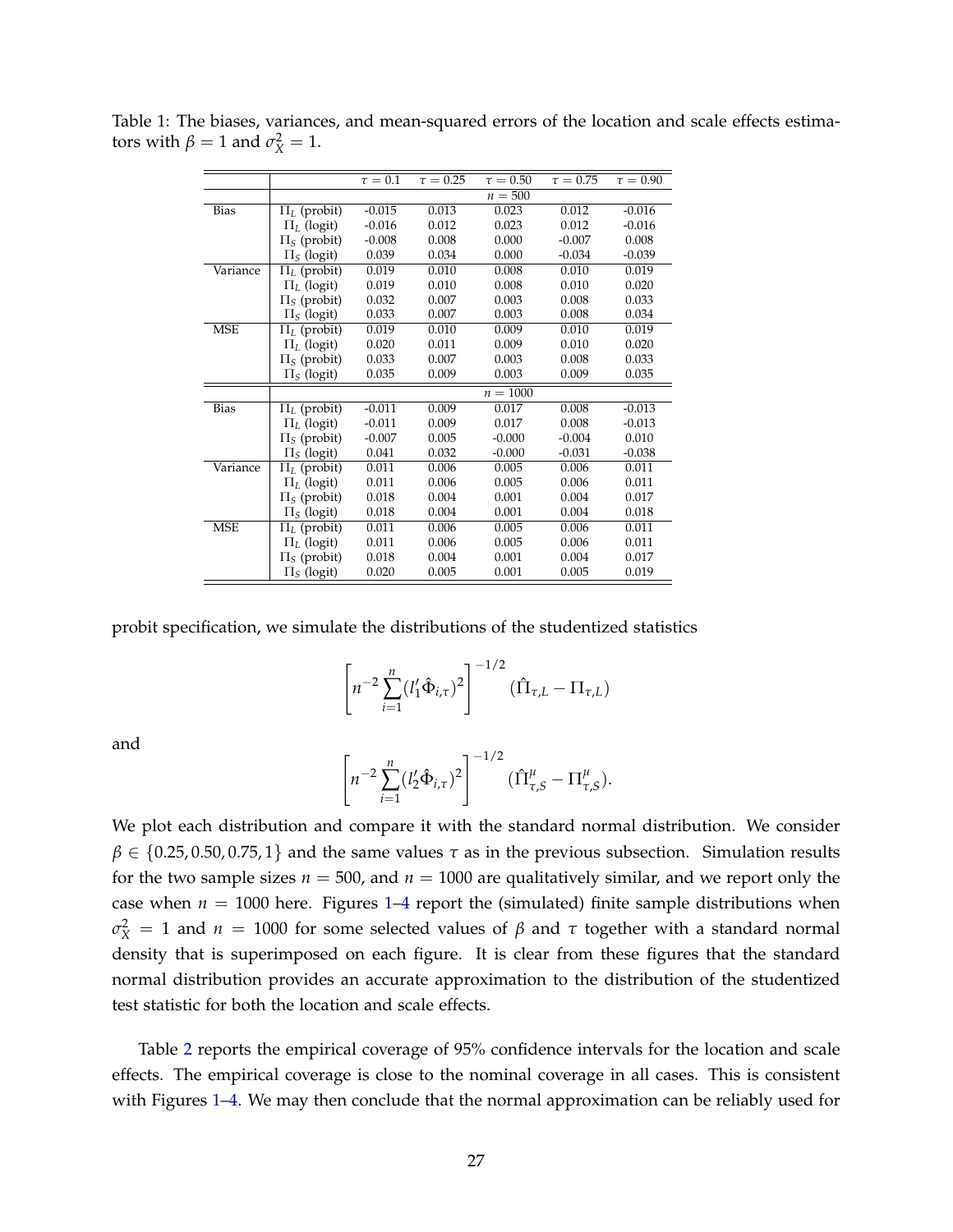<span id="page-27-0"></span>

Figure 1: Finite sample exact distribution of the studentized location effect statistic when  $\beta$  = 0.25,  $\sigma_X^2 = 1$ , and  $n = 1000$ .



Figure 2: Finite sample exact distribution of the studentized location effect statistic when  $\beta=$ 0.75,  $\sigma_X^2 = 1$ , and  $n = 1000$ .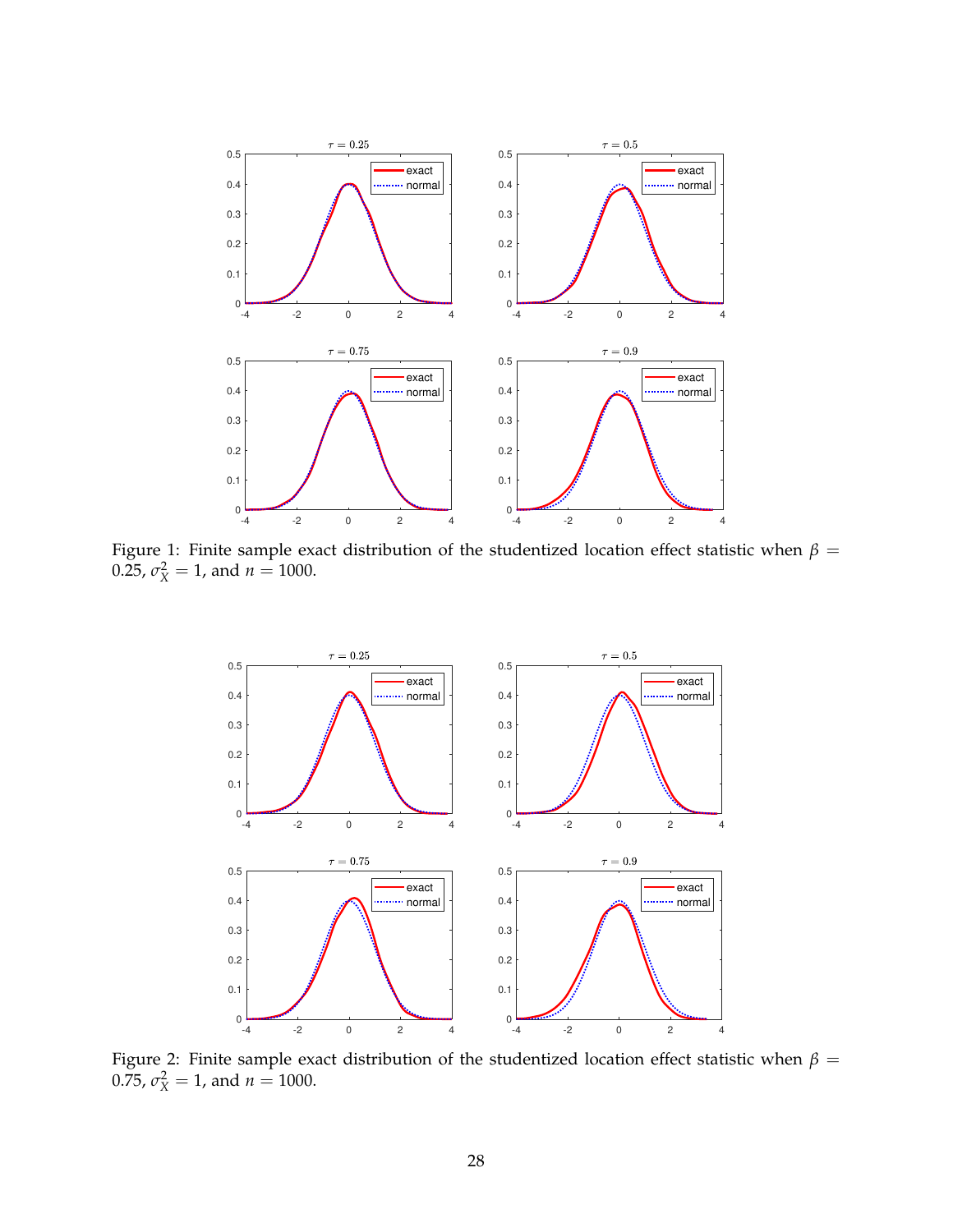

Figure 3: Finite sample exact distribution of the studentized scale effect statistic when  $\beta = 0.25$ ,  $\sigma_X^2 = 1$ , and  $n = 1000$ .

<span id="page-28-0"></span>

Figure 4: Finite sample exact distribution of the studentized scale effect statistic when  $\beta=0.75$ ,  $\sigma_X^2 = 1$ , and  $n = 1000$ .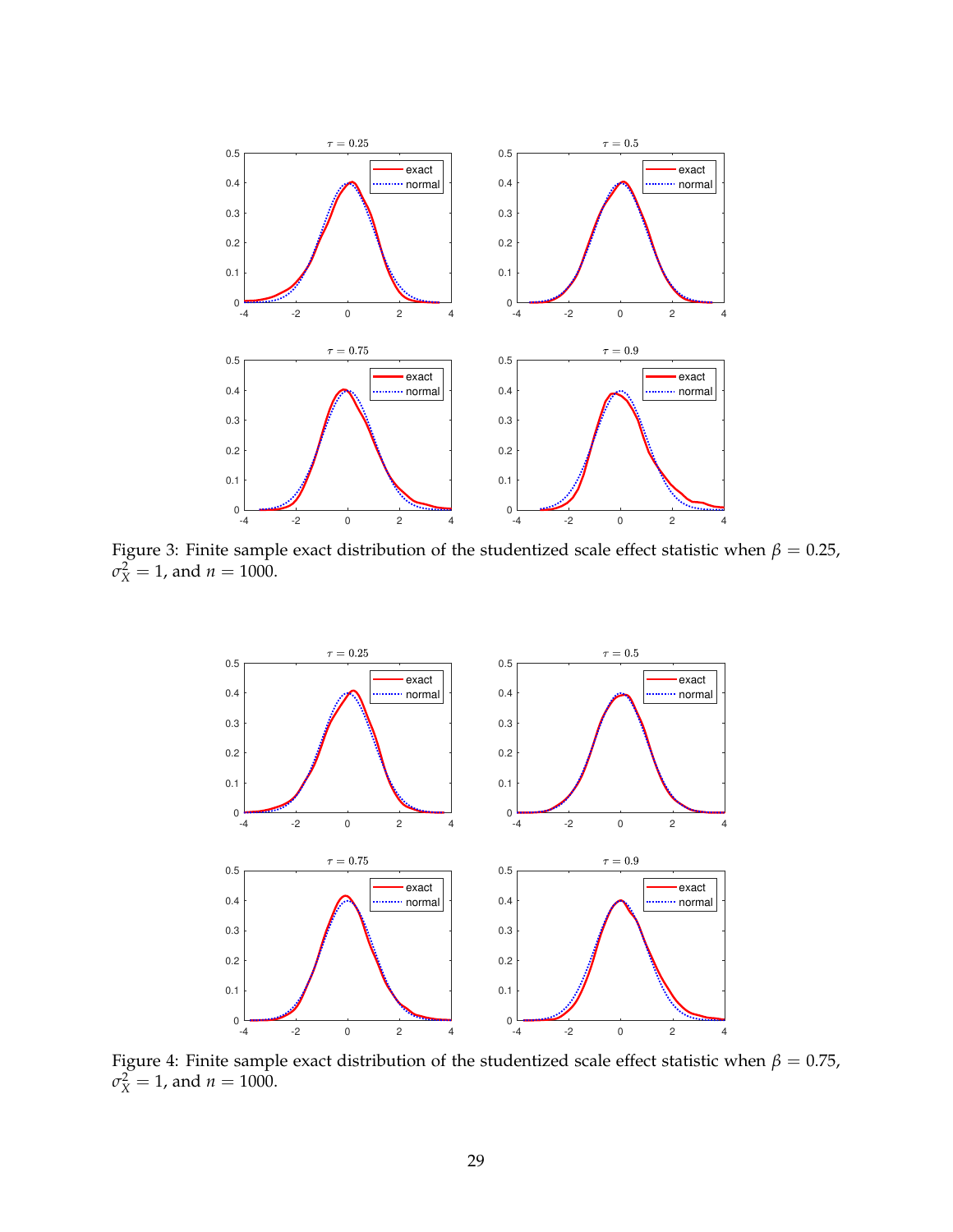|          | β          | $\tau = 0.1$ | $\tau = 0.25$ | $\tau = 0.50$ | $\tau = 0.75$ | $\tau = 0.90$ |  |  |
|----------|------------|--------------|---------------|---------------|---------------|---------------|--|--|
|          | $n = 500$  |              |               |               |               |               |  |  |
| Location | 0.25       | 0.946        | 0.950         | 0.951         | 0.950         | 0.947         |  |  |
|          | 0.5        | 0.942        | 0.952         | 0.950         | 0.953         | 0.938         |  |  |
|          | 0.75       | 0.940        | 0.954         | 0.952         | 0.956         | 0.937         |  |  |
|          | 1          | 0.937        | 0.957         | 0.950         | 0.957         | 0.935         |  |  |
| Scale    | 0.25       | 0.900        | 0.921         | 0.973         | 0.916         | 0.902         |  |  |
|          | 0.5        | 0.930        | 0.943         | 0.957         | 0.939         | 0.928         |  |  |
|          | 0.75       | 0.937        | 0.950         | 0.954         | 0.946         | 0.933         |  |  |
|          | 1          | 0.939        | 0.952         | 0.951         | 0.945         | 0.933         |  |  |
|          | $n = 1000$ |              |               |               |               |               |  |  |
| Location | 0.25       | 0.948        | 0.951         | 0.951         | 0.954         | 0.945         |  |  |
|          | 0.5        | 0.946        | 0.950         | 0.952         | 0.957         | 0.943         |  |  |
|          | 0.75       | 0.945        | 0.952         | 0.953         | 0.957         | 0.940         |  |  |
|          | 1          | 0.941        | 0.952         | 0.952         | 0.958         | 0.942         |  |  |
| Scale    | 0.25       | 0.922        | 0.939         | 0.965         | 0.940         | 0.921         |  |  |
|          | 0.5        | 0.938        | 0.949         | 0.955         | 0.950         | 0.933         |  |  |
|          | 0.75       | 0.942        | 0.951         | 0.952         | 0.952         | 0.938         |  |  |
|          | 1          | 0.939        | 0.952         | 0.950         | 0.953         | 0.940         |  |  |

<span id="page-29-0"></span>Table 2: Empirical coverage of 95% confidence intervals for the location and scale effects when  $\sigma_X^2 = 1.$ 

making inference on the location and scale effects.

#### **5.3 Power of the t-test of a zero scale effect**

To investigate the power of the t-test proposed in Corollary [3,](#page-23-3) we simulate the following model:

$$
Y=\alpha+X\beta+U,
$$

where

$$
\begin{pmatrix} X \\ U \end{pmatrix} \sim N\left( \begin{pmatrix} 1 \\ 0 \end{pmatrix}, \begin{pmatrix} 1 & 0 \\ 0 & 1 \end{pmatrix} \right).
$$

Here we set  $\alpha = 0$ ,  $\mu_X = 1$  and  $\dot{s}(0) = 1$ . When  $\beta = 0$ , *X* is excluded from the outcome equation and thus the scale effect is 0. The null hypothesis of a zero scale effect corresponds to the case that  $\beta = 0$ . The power of the test is obtained by varying  $\beta$  around 0 in a grid from  $-0.4$  to 0.4 with an increment of 0.01.

Figure [5](#page-30-1) graphs the size-adjusted power of the t-test for different quantile levels when  $n = 500$ and when  $n = 1000$ . The power is calculated using the probit specification of  $F_{Y|X}(Q_{\tau}[Y]|X)$ . The size adjustment is based on the empirical critical value such that the test rejects the null 5% of the time. Figure [5](#page-30-1) shows that the power increases as *β* deviates more from its null value of zero, and that for a given nonzero value of *β*, the power increases with the sample size. Results not reported here show that the test has a quite accurate size in that the empirical rejection probability under the null is close to 5%, the nominal level of the test.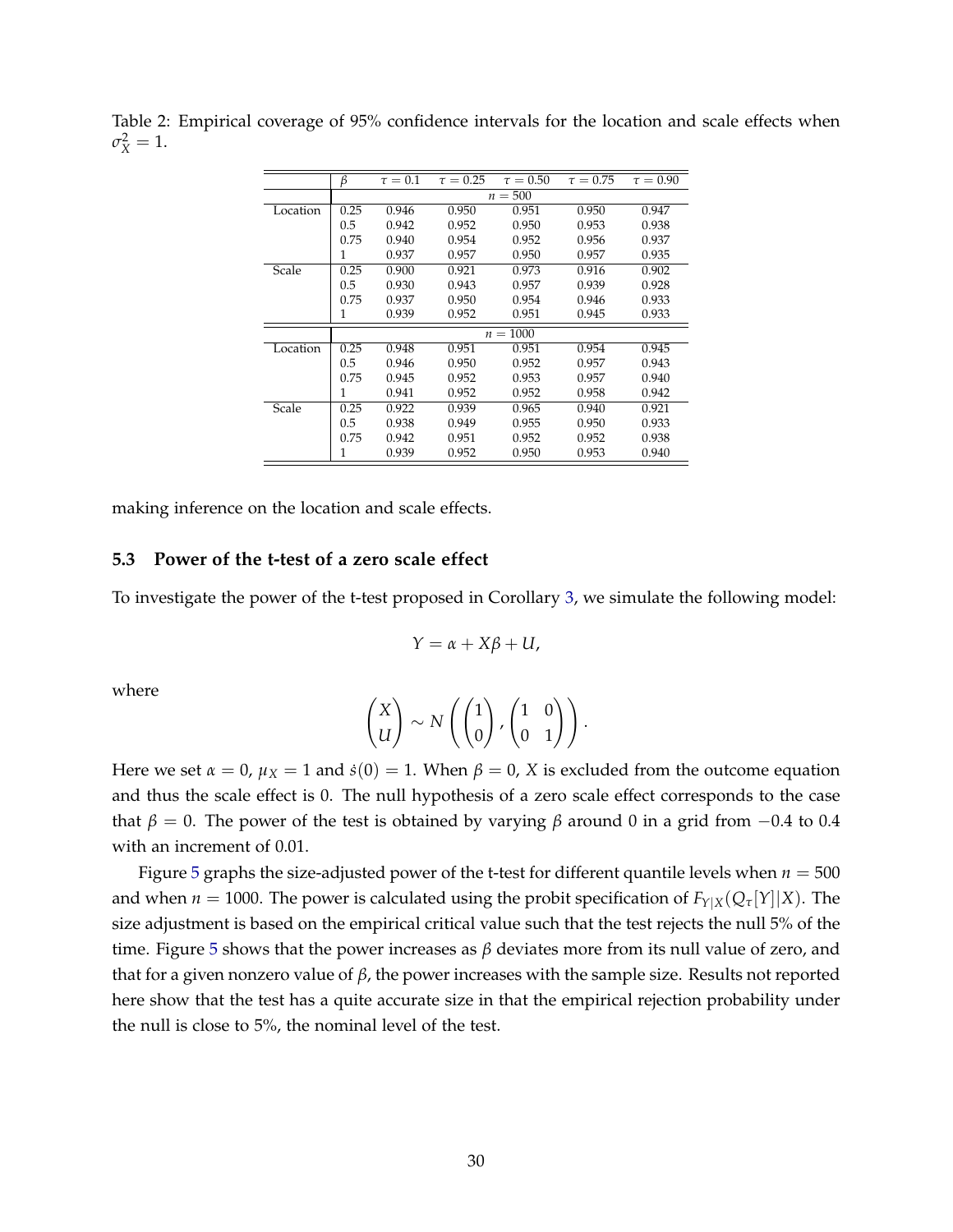<span id="page-30-1"></span>

Figure 5: Size-adjusted power of the t-test for a zero scale effect.

### <span id="page-30-0"></span>**6 Empirical application**

In order to illustrate the proposed approach, we use a household labor survey from [Wooldridge](#page-34-0) [\(2002\)](#page-34-0) that can be accessed online for replication.[3](#page-30-2) The idea is to evaluate the effects of *education* on the quantile of the unconditional distribution of *log wage*. In this application,  $Y = \text{image}$ , which is log hourly wage, and  $X = educ$ , which is years of education. The controls are:  $W =$ [*exper tenure nonwhite f emale*], where *exper* is years of working experience, *tenure* is years with current employer, *nonwhite* is a dummy that equals 1 if the individual is non-white, and *f emale* is a dummy that equals 1 if the individual is female. We assume that Assumption [2](#page-8-0) holds for this choice of *W*.

While the main goal is to study the scale effect, we also present results for the location effect. For the mean of years of education  $\mu_X$ , we let  $\mu_X = 12.29$  based on the Barro-Lee Data on Educational Attainment.<sup>[4](#page-30-3)</sup> We set  $\mu = \mu_X = 12.29$  to study the location and scale effects. In a similar fashion to the Monte Carlo analysis, we consider *τ* ∈ {0.10, 0.25, 0.50, 0.75, 0.90}. The sample size for the household labor survey is  $n = 526$ , which is comparable to  $n = 500$  in the simulation exercises. We compute the standard errors using the approximation in [\(24\)](#page-22-0).

The most interesting results in Table [3](#page-31-0) appear in the unconditional scale effects. As discussed in Section [2.2,](#page-12-0) the scale effects can be interpreted as percentage changes of the unconditional quantiles. Consider the scale effect for  $\tau = 0.10$ . Both the probit and logit specifications suggest an effect of about .045. Then, using the quantile-standard deviation elasticity, a 1% decrease in the standard deviation of education would produce a positive effect of .045% on the unconditional quantile at the quantile level  $\tau = 0.10$ . Given that the sample standard deviation of *educ* is 2.77,

<span id="page-30-2"></span><sup>3</sup>See <http://fmwww.bc.edu/ec-p/data/wooldridge/wage1.des> and [http://fmwww.bc.edu/ec-p/data/](http://fmwww.bc.edu/ec-p/data/wooldridge/wage1.dta) [wooldridge/wage1.dta](http://fmwww.bc.edu/ec-p/data/wooldridge/wage1.dta) for the data in the Stata data file format.

<span id="page-30-3"></span><sup>4</sup>The dataset is available from [https://databank.worldbank.org/reports.aspx?source=EducationStatistics](https://databank.worldbank.org/reports.aspx?source=Education Statistics) We use the series "Barro-Lee: Average years of total schooling, age 25+, total" for the US between 1970-2010 and find that the average years of schooling is 12.29.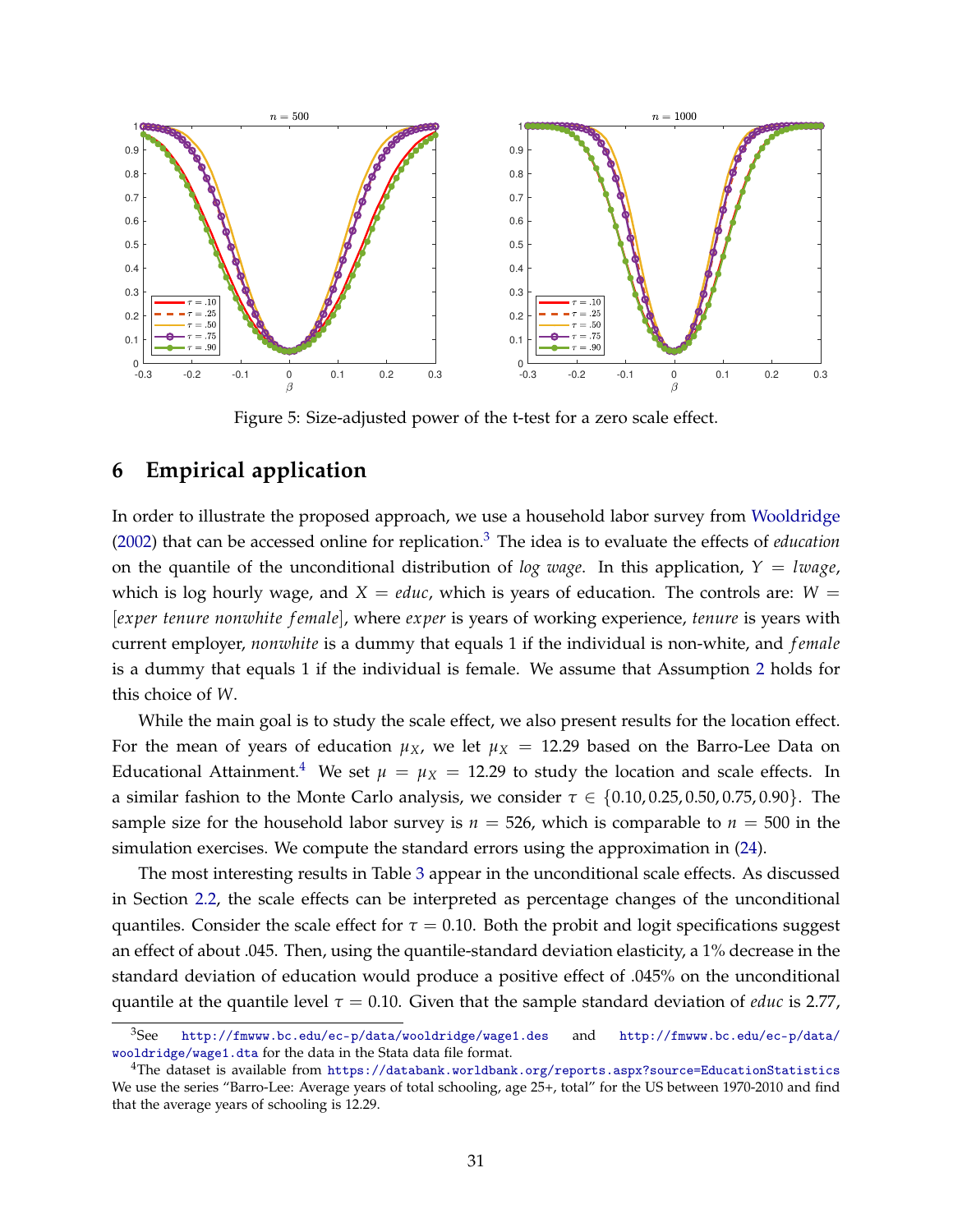<span id="page-31-0"></span>Table 3: Effects of location-scale shifts in education on the unconditional quantiles of log-wage.

|                   |                        | $\tau = 0.1$ | $\tau = 0.25$ | $\tau = 0.50$ | $\tau = 0.75$ | $\tau = .90$ |
|-------------------|------------------------|--------------|---------------|---------------|---------------|--------------|
| Location (probit) | Estimate               | 0.039        | 0.062         | 0.101         | 0.101         | 0.118        |
|                   |                        | (0.008)      | (0.011)       | (0.015)       | (0.016)       | (0.021)      |
|                   | 95% $CIL$              | 0.025        | 0.041         | 0.072         | 0.069         | 0.076        |
|                   | 95% CI <sub>II</sub>   | 0.054        | 0.083         | 0.129         | 0.132         | 0.160        |
| Location (logit)  | Estimate               | 0.038        | 0.065         | 0.103         | 0.100         | 0.120        |
|                   |                        | (0.007)      | (0.010)       | (0.015)       | (0.016)       | (0.021)      |
|                   | $95\%$ CI <sub>I</sub> | 0.024        | 0.044         | 0.074         | 0.069         | 0.080        |
|                   | 95% CI <sub>II</sub>   | 0.053        | 0.085         | 0.131         | 0.132         | 0.160        |
| Scale (probit)    | Estimate               | 0.045        | 0.029         | $-0.025$      | $-0.103$      | $-0.203$     |
|                   |                        | (0.014)      | (0.011)       | (0.013)       | (0.028)       | (0.065)      |
|                   | $95\%$ CI <sub>I</sub> | 0.018        | 0.007         | $-0.051$      | $-0.158$      | $-0.330$     |
|                   | 95% CI <sub>II</sub>   | 0.071        | 0.052         | 0.001         | $-0.049$      | $-0.077$     |
| Scale (logit)     | Estimate               | 0.045        | 0.034         | $-0.024$      | $-0.110$      | $-0.227$     |
|                   |                        | (0.014)      | (0.012)       | (0.014)       | (0.029)       | (0.066)      |
|                   | $95\%$ CI <sub>I</sub> | 0.017        | 0.011         | $-0.051$      | $-0.167$      | $-0.356$     |
|                   | 95% CI <sub>II</sub>   | 0.072        | 0.058         | 0.002         | $-0.053$      | $-0.099$     |

Notes: Standard errors are in parenthesis.

<span id="page-31-1"></span>

Figure 6: Point and interval estimates of location and scale effects of education on the unconditional quantiles of log-wage based on the probit specification:  $\Pi_{\tau,S}$  (solid red) and  $\Pi_{\tau,L}$  (dashed blue).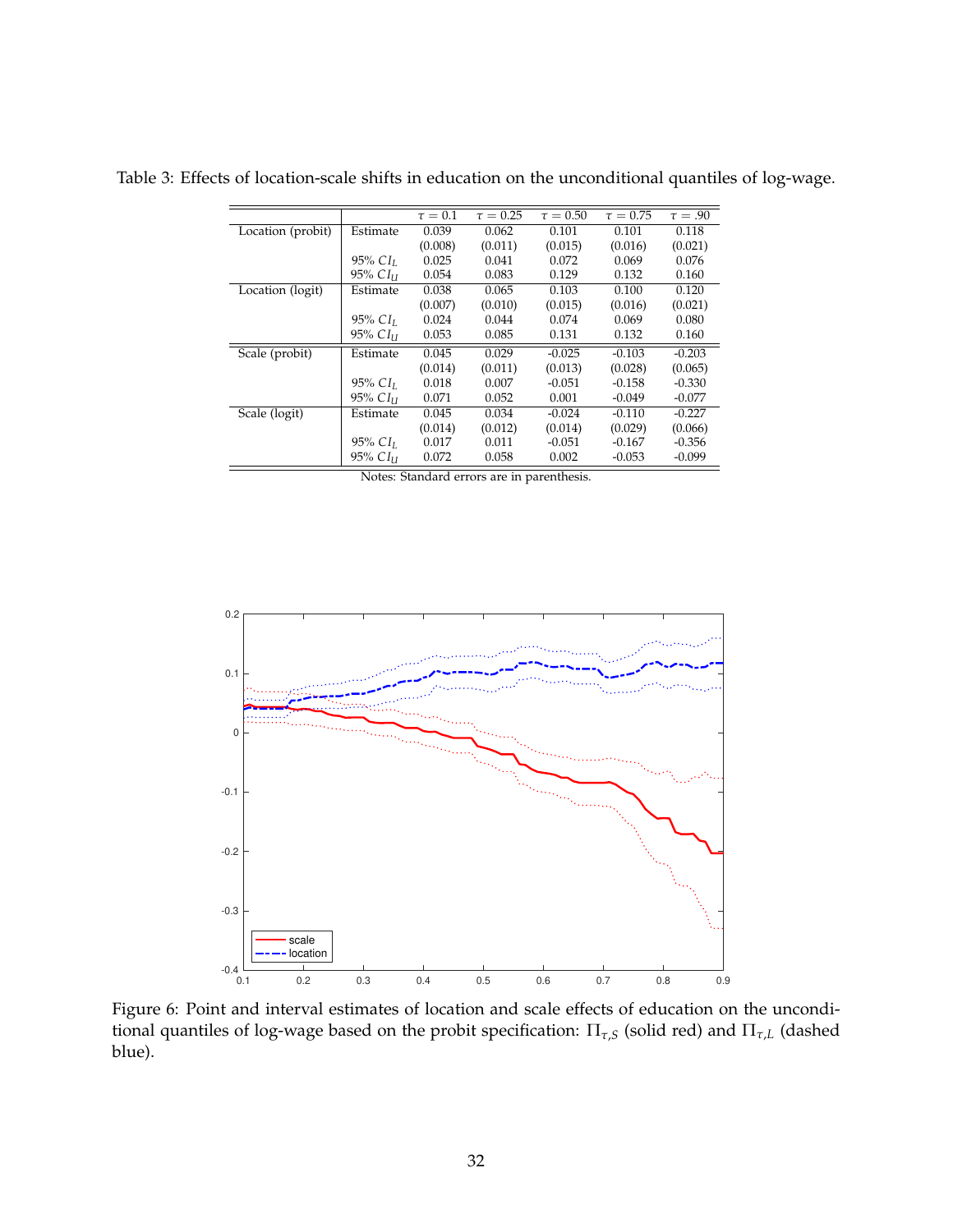the 1% decrease is approximately a change in the standard deviation from 2.77 to 2.74. Consider now the scale effect for  $\tau = 0.50$ . In this case, both probit and logit specifications provide a statistically insignificant effect (at the 5% level). Confront this with the results of Examples [4](#page-10-1) and [5](#page-11-0) where in the linear model  $Y = \alpha + X\beta + U$ , the scale effect is proportional to  $Q_{\tau}[U]$ . Thus,  $\hat{\Pi}_{0.50,S} \approx 0$  is consistent with a linear model and  $U$  symmetric around 0. Finally, consider the scale effect for  $\tau = 0.90$ , again using both probit and logit specifications. In this case, the effects are negative, suggesting a 1% decrease in the standard deviation would reduce the upper  $\tau = 0.90$  quantile by .20% (probit) and .23% (logit). Overall this analysis shows that the scale effects are monotonically decreasing in *τ*. This can be seen in Figure [6](#page-31-1) that plots, for a finer grid of  $\tau$ ,<sup>[5](#page-32-4)</sup> the probit estimates for both the location (dashed blue) and scale (solid red) effects.

How can this be interpreted? The location effects suggest that the marginal contribution of one more year of education benefits more the upper parts of the unconditional distribution of wages. The scale effects suggest the contrary. Reducing the overall dispersion of education would increase the lower quantile wages, but reduce the upper ones.

### <span id="page-32-2"></span>**7 Conclusion**

This paper has provided a general procedure to analyze the distributional impact of changes in covariates on an outcome variable. The standard unconditional quantile regression analysis focuses on a particular impact coming from a pure location shift. We study a more general location-scale model and show how to additively decompose the total effect into a location effect and a scale effect. They can be separately analyzed and estimated. To complement the existing results, we focus on how to define and estimate a change in the scale of a covariate. Additionally, we consider the case of compensated location changes in different covariates. We show how this can be obtained from the usual vector-valued unconditional quantile regressions. More generally, we have provided a framework to study the unconditional policy effects generated by a smooth and invertible intervention of one or more target variables.

### **References**

- <span id="page-32-0"></span>Autor, D. H., L. S. Katz, and M. S. Kearney (2005): "Rising wage inequality: The role of composition and prices," NBER Working Paper 11628.
- <span id="page-32-3"></span>Casella, G., and R. L. Berger (2001): *Statistical Inference, 2nd. edition*. Duxbury, Pacific Grove, CA.
- <span id="page-32-1"></span>Engle, R., and S. Manganelli (2004): "Conditional Autoregressive Value at Risk by Regression Quantiles," *Journal of Business and Economics Statistics*, 22(4), 367–381.

<span id="page-32-4"></span><sup>&</sup>lt;sup>5</sup>For Figure [6](#page-31-1) we use  $\tau = 0.10, 0.11, ..., 0.89, 0.90$ .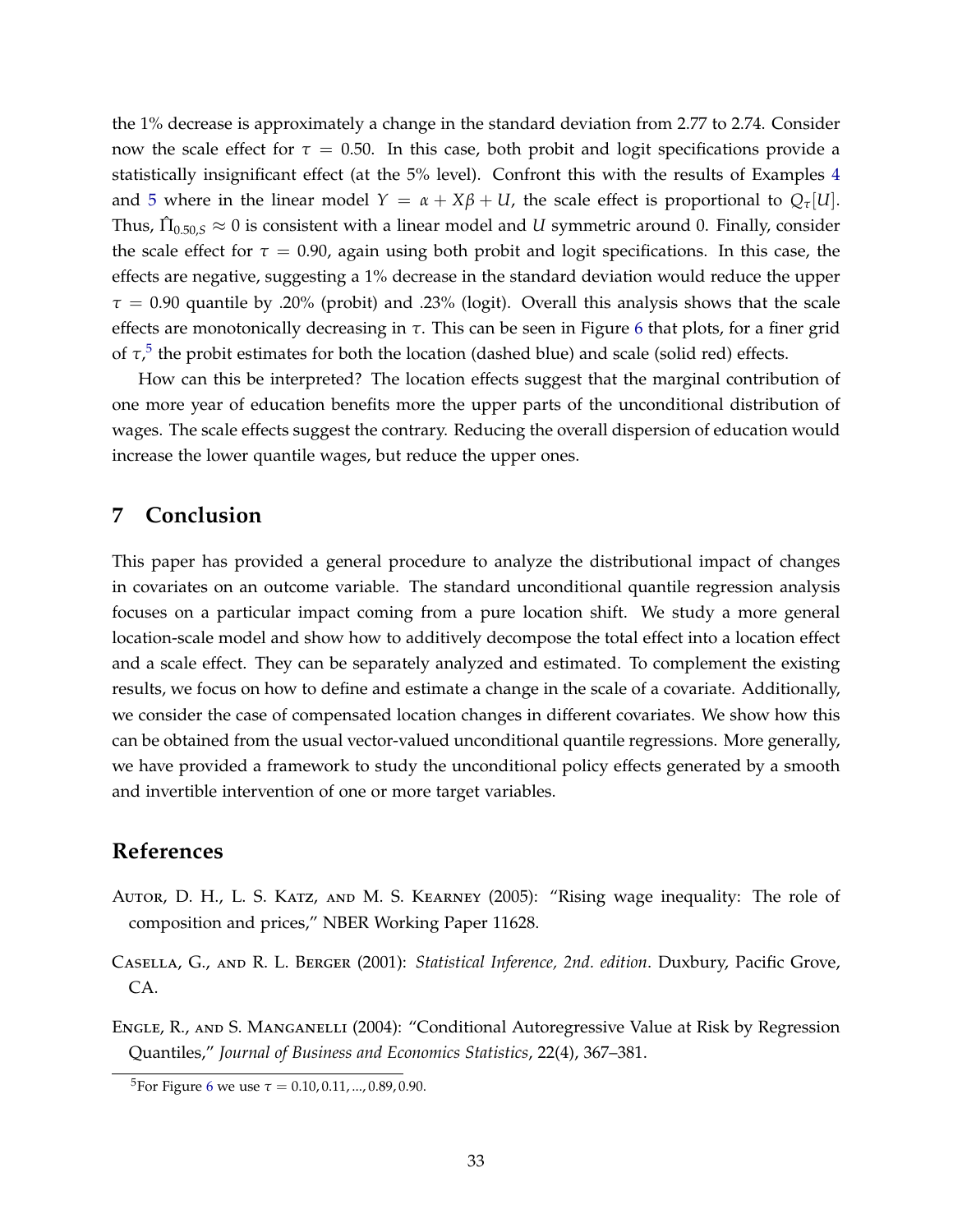- <span id="page-33-3"></span>Firpo, S., N. Fortin, and T. Lemieux (2009): "Unconditional quantile regression," *Econometrica*, 77(3), 953–973.
- <span id="page-33-2"></span>Fortin, N., T. Lemieux, and S. Firpo (2011): "Decomposition methods in economics," in *Handbook of Labor Economics*, ed. by O. Ashenfelter, and D. Card, vol. 4, pp. 1–12. Amsterdam: Elsevier.
- <span id="page-33-9"></span>Gu, G. W., S. Malik, D. Pozzoli, and V. Rocha (2019): "Trade-induced Skill Polarization," *Economic Inquiry*, 58(1), 241–259.
- <span id="page-33-10"></span>Hanushek, E. A., and L. Woessmann (2008): "The Role of Cognitive Skills in Economic Development," *Journal of Economic Literature*, 3(46), 607–668.
- <span id="page-33-12"></span>Hsu, Y.-C., T.-C. Lai, AND R. P. Lieli (2020): "Counterfactual Treatment Effects: Estimation and Inference," *Journal of Business and Economic Statistics*, Forthcoming.
- <span id="page-33-5"></span>Inoue, A., T. Li, and Q. Xu (2021): "Two Sample Unconditional Quantile Effect," ARXIV: https://arxiv.org/pdf/2105.09445.pdf.
- <span id="page-33-14"></span>Lee, Y.-Y. (2021): "Nonparametric Weighted Average Quantile Derivative," *Econometric Theory*, pp. 1–39.
- <span id="page-33-0"></span>MACHADO, J. A. F., AND J. MATA (1995): "Counterfactual decomposition of changes in wage distributions using quantile," *Journal of Applied Econometrics*, 20, 445–465.
- <span id="page-33-7"></span>Martinez-Iriarte, J. (2020): "Sensitivity Analysis in Unconditional Quantile Effects," Working Paper.
- <span id="page-33-11"></span>Martinez-Iriarte, J., and Y. Sun (2021a): "Characterizing Asymptotic Biases of Unconditional Regression Estimators of Policy Effects Under Endogeneity," Working Paper.
- <span id="page-33-8"></span>(2021b): "Identification and Estimation of Unconditional Policy Effects of an Endogenous Binary Treatment," Working Paper.
- <span id="page-33-1"></span>Melly, B. (2005): "Decomposition of differences in distribution using quantile regressions," *Labour Economics*, 12, 577–590.
- <span id="page-33-6"></span>Rothe, C. (2012): "Partial Distributional Policy Effects," *Econometrica*, 80(5), 2269–2301.
- <span id="page-33-4"></span>Sasaki, Y., T. Ura, and Y. Zhang (2020): "Unconditional Quantile Regression with High Dimensional Data," Working Paper.
- <span id="page-33-15"></span>Serfling, R. J. (1980): *Approximation Theorems of Mathematical Statistics*. New York: Wiley.
- <span id="page-33-13"></span>Spini, P. (2021): "Robustness, Heterogeneous Treatment Effects and Covariate Shifts," Working Paper.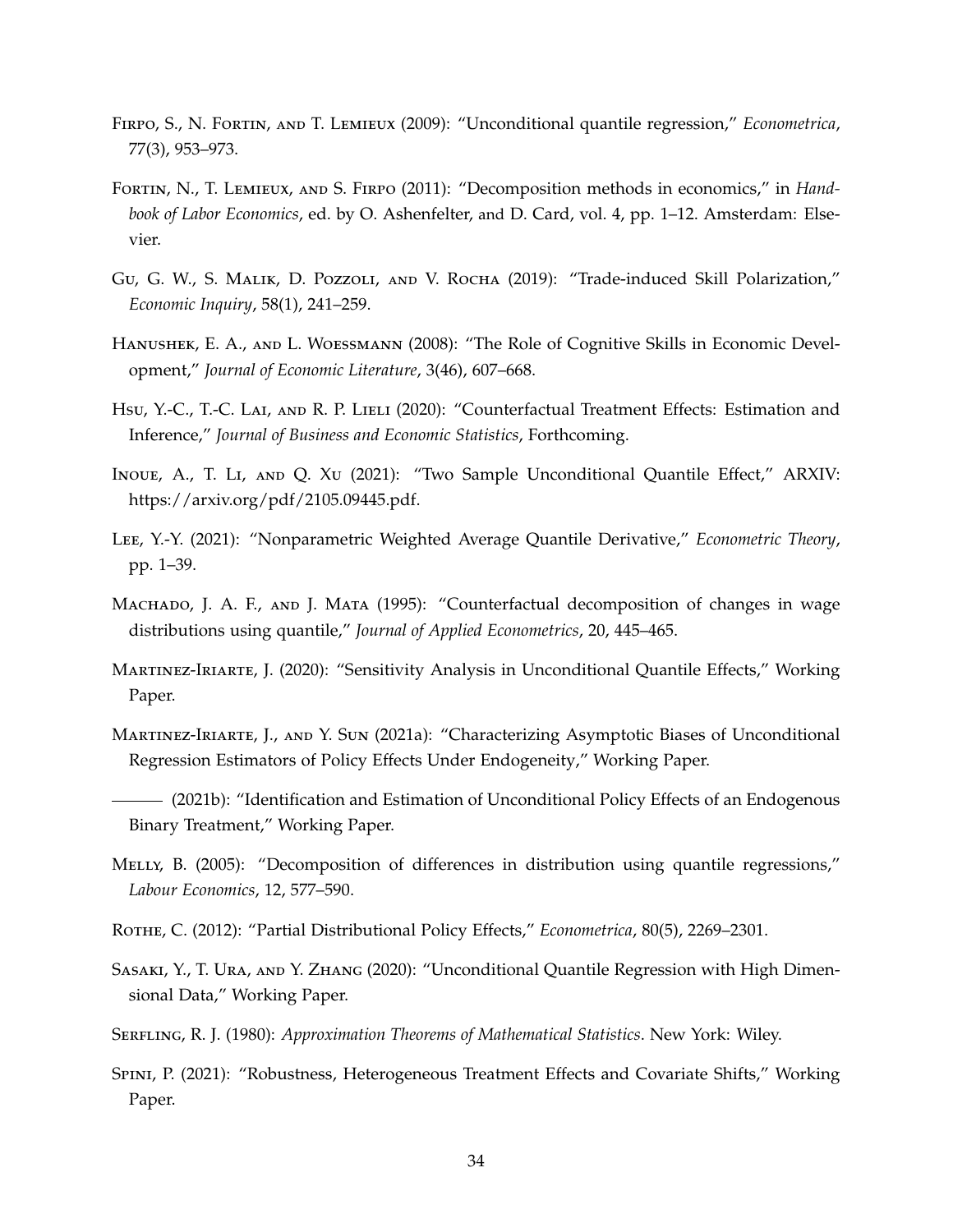<span id="page-34-1"></span>van der Vaart, A. (1998): *Asymptotic Statistics*. Cambridge University Press, Cambridge.

<span id="page-34-0"></span>Wooldridge, J. M. (2002): *Econometric Analysis of Cross Section and Panel Data*. MIT Press, Cambridge, MA.

# **Appendix**

### **A.1 Proof of Theorem [1](#page-6-0)**

**Part (i).** To obtain the joint density of  $(X_{\delta}, W)$ , we note that

$$
F_{X_{\delta},W}(x,w) = \Pr(X_{\delta} \leq x, W \leq w) = \Pr(X \leq x^{\delta}, W \leq w) = F_{X,W}(x^{\delta}, w),
$$

and so

$$
f_{X_\delta,W}(x,w)=\frac{\partial x^\delta}{\partial x}\cdot f_{X,W}(x^\delta,w)=J(x^\delta;\delta)f_{X,W}(x^\delta,w).
$$

Evaluated at  $\delta=0$ , J  $(x^{\delta};\delta)$  is 1 and  $f_{X_\delta,W}(x,w)$  is  $f_{X,W}(x,w)$ . Given this, we expand  $f_{X_\delta,W}(x,w)$  –  $f_{X,W}(x, w)$  around  $\delta = 0$ , which is possible under Assumptions [1\(](#page-5-2)i) and (iii.a). Observing that

$$
\frac{\partial J(x^{\delta}; \delta)}{\partial x^{\delta}} = \frac{\partial}{\partial x} \frac{\partial x^{\delta}}{\partial x^{\delta}} = 0,
$$
  

$$
\frac{\partial J(x^{\delta}; \delta)}{\partial \delta} \bigg|_{\delta=0} = \frac{\partial}{\partial \delta} \frac{\partial x^{\delta}}{\partial x} \bigg|_{\delta=0} = \frac{\partial}{\partial x} \frac{\partial x^{\delta}}{\partial \delta} \bigg|_{\delta=0} = \frac{\partial \kappa(x)}{\partial x},
$$

we have

$$
f_{X_{\delta},W}(x,w) - f_{X,W}(x,w)
$$
  
\n
$$
= J(x^{\delta}; \delta) f_{X,W}(x^{\delta}, w) - f_{X,W}(x, w)
$$
  
\n
$$
= \delta \left[ \frac{\partial J(x^{\delta}; \delta)}{\partial x^{\delta}} \frac{\partial x^{\delta}}{\partial \delta} + \frac{\partial J(x^{\delta}; \delta)}{\partial \delta} \right] \Big|_{\delta=0} f_{X,W}(x, w)
$$
  
\n
$$
+ \delta J(x; 0) \frac{\partial f_{X,W}(x, w)}{\partial x} \frac{\partial x^{\delta}}{\partial \delta} \Big|_{\delta=0} + \delta R_{1}(x, w, \delta)
$$
  
\n
$$
= \delta \frac{\partial J(x^{\delta}; \delta)}{\partial \delta} \Big|_{\delta=0} f_{X,W}(x, w) + \delta J(x; 0) \frac{\partial f_{X,W}(x, w)}{\partial x} \frac{\partial x^{\delta}}{\partial \delta} \Big|_{\delta=0} + \delta R_{1}(x, w, \delta)
$$
  
\n
$$
= \delta \left[ \frac{\partial \kappa(x)}{\partial x} f_{X,W}(x, w) + \frac{\partial f_{X,W}(x, w)}{\partial x} \kappa(x) \right] + \delta R_{1}(x, w, \delta)
$$
  
\n
$$
= \delta \frac{\partial}{\partial x} [\kappa(x) f_{X,W}(x, w)] + \delta R_{1}(x, w, \delta),
$$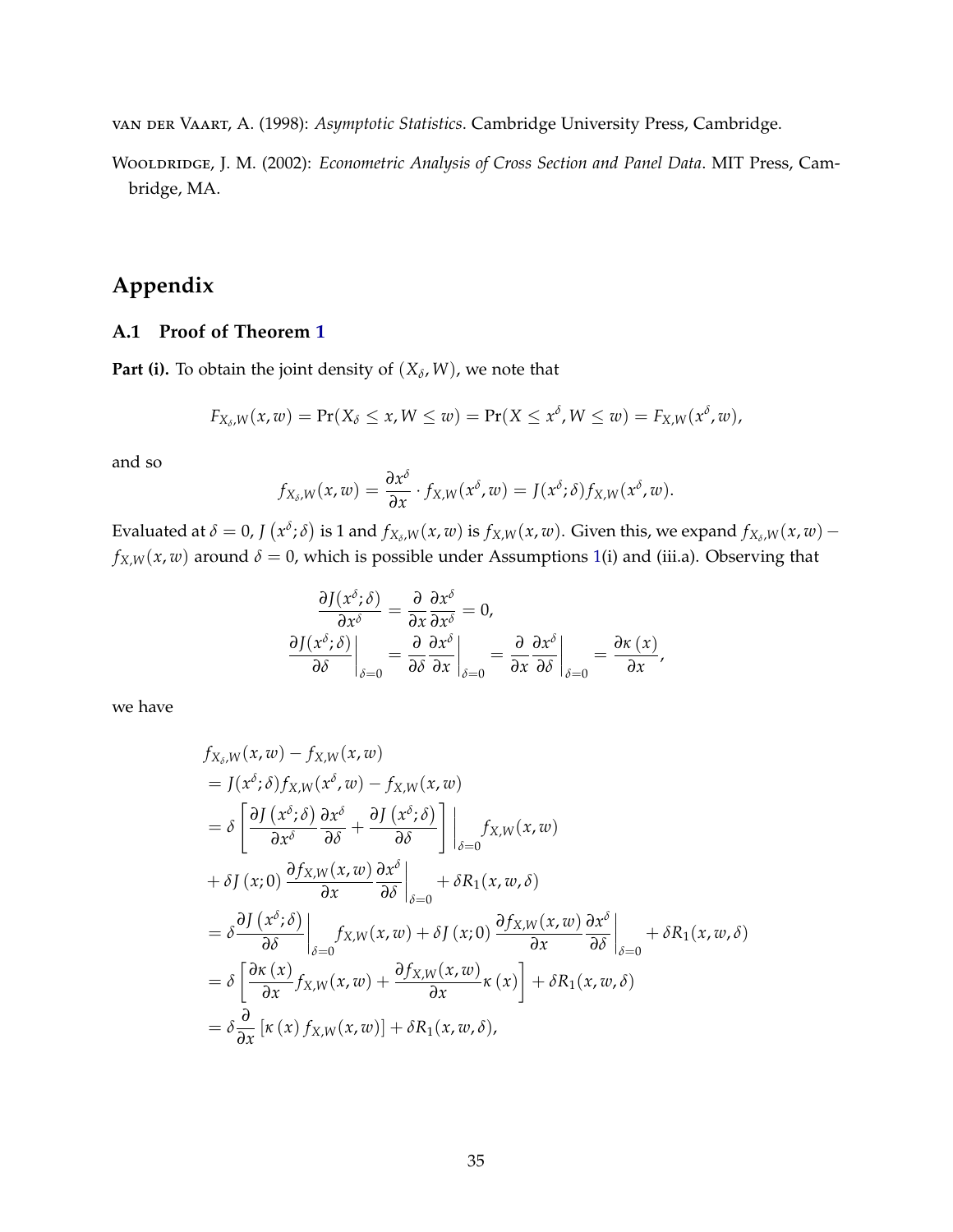where, for  $\tilde{\delta}(x, w)$  between 0 and  $\delta$ ,

$$
R_1(x, w, \delta) = \left\{ \frac{\partial \left[ J\left(x^{\delta}; \delta\right) f_{X,W}(x^{\delta}, w)\right]}{\partial \delta} \bigg|_{\delta = \tilde{\delta}(x, w)} - \frac{\partial \left[ J\left(x^{\delta}; \delta\right) f_{X,W}(x^{\delta}, w)\right]}{\partial \delta} \bigg|_{\delta = 0} \right\}.
$$
 (A.1)

By the continuity of the derivative of  $J(x^{\delta}; \delta) f_{X,W}(x^{\delta}, w)$  with respect to  $\delta$ , we have  $R_1(x, w, \delta) =$ *o*(1) for each  $(x, w)$  as  $\delta \rightarrow 0$ .

It remains to show that  $\kappa(x) = -\frac{\partial \mathcal{G}(x;\delta)}{\partial \delta}$ *∂δ*  $\Big|_{\delta=0}$ . Differentiating both sides of  $\mathcal{G}(x^{\delta};\delta) = x$  with respect to  $\delta$ , we obtain that

$$
\frac{\partial x^{\delta}}{\partial \delta} = -\left(\frac{\partial \mathcal{G} \left(x^{\delta}; \delta\right)}{\partial x^{\delta}}\right)^{-1} \frac{\partial \mathcal{G} \left(x^{\delta}; \delta\right)}{\partial \delta}
$$

and so

$$
\kappa(x) := \frac{\partial x^{\delta}}{\partial \delta}\bigg|_{\delta=0} = -\left(\frac{\partial \mathcal{G}(x;0)}{\partial x}\right)^{-1} \frac{\partial \mathcal{G}(x;\delta)}{\partial \delta}\bigg|_{\delta=0} = -\frac{\partial \mathcal{G}(x;\delta)}{\partial \delta}\bigg|_{\delta=0'}
$$

where we have used  $\mathcal{G}(x;0) = x$ .

**Part (ii).** Consider first the counterfactual distribution  $F_{Y_\delta}$ :

$$
F_{Y_{\delta}}(y) = \int_{\mathcal{W}} \int_{\mathcal{X}} \int_{\mathcal{U}} 1 \left\{ h(x, w, u) \leq y \right\} f_{U|X_{\delta}, W}(u|x, w) f_{X_{\delta}, W}(x, w) du dx dw,
$$

where for simplicity we have assumed that the support of *X* conditional on any  $W = w$  does not depend on *w* and we have denoted the support by  $\mathcal{X}$ . By Assumption [1\(](#page-5-2)ii),  $f_{U|X_\delta,W}(u|x,w) =$  $f_{U|X,W}(u|x^{\delta},w).$  So we can write

$$
F_{Y_{\delta}}(y) = \int_{\mathcal{W}} \int_{\mathcal{X}} \int_{\mathcal{U}} 1 \{ h(x, w, u) \leq y \} f_{U|X_{\delta}, W}(u|x, w) f_{X_{\delta}, W}(x, w) du dx dw = \int_{\mathcal{W}} \int_{\mathcal{X}} \int_{\mathcal{U}} 1 \{ h(x, w, u) \leq y \} f_{U|X, W}(u|x^{\delta}, w) f_{X_{\delta}, W}(x, w) du dx dw = \underbrace{\int_{\mathcal{W}} \int_{\mathcal{X}} \int_{\mathcal{U}} 1 \{ h(x, w, u) \leq y \} f_{U|X, W}(u|x, w) f_{X, W}(x, w) du dx dw}_{=F_{Y}(y)} + \int_{\mathcal{W}} \int_{\mathcal{X}} \int_{\mathcal{U}} 1 \{ h(x, w, u) \leq y \} f_{U|X, W}(u|x, w) [f_{X_{\delta}, W}(x, w) - f_{X, W}(x, w)] du dx dw + \int_{\mathcal{W}} \int_{\mathcal{X}} \int_{\mathcal{U}} 1 \{ h(x, w, u) \leq y \} [f_{U|X, W}(u|x^{\delta}, w) - f_{U|X, W}(u|x, w)] f_{X_{\delta}, W}(x, w) du dx dw.
$$

Hence, we have

$$
\frac{F_{Y_{\delta}}(y)-F_Y(y)}{\delta}:=G_{1,\delta}(y)+G_{2,\delta}(y),
$$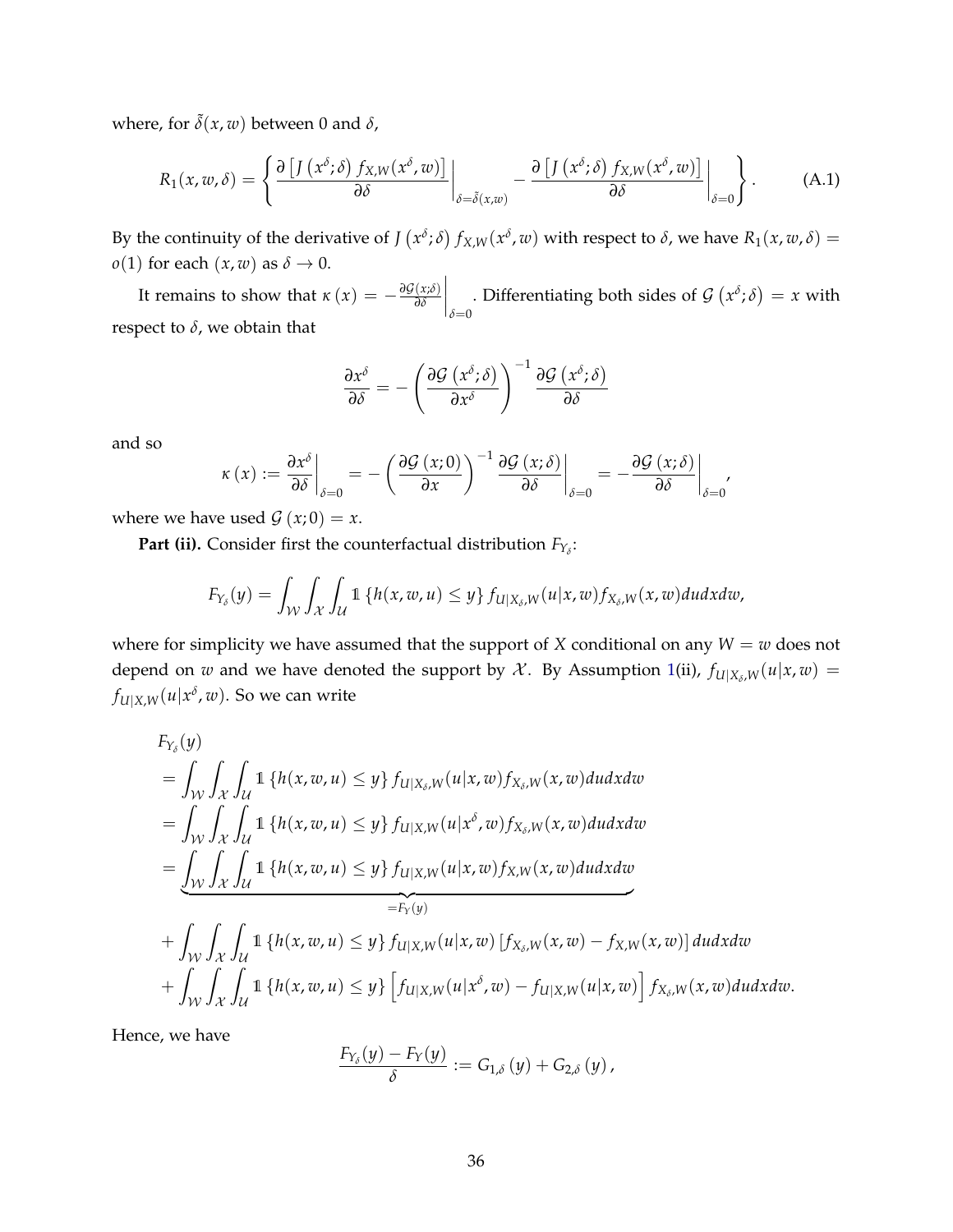where

$$
G_{1,\delta}(y) = \int_{\mathcal{W}} \int_{\mathcal{X}} \int_{\mathcal{U}} 1 \left\{ h(x, w, u) \leq y \right\} f_{U|X, W}(u|x, w) \frac{1}{\delta} \left[ f_{X_{\delta}, W}(x, w) - f_{X, W}(x, w) \right] du dx dw
$$
  
= 
$$
\int_{\mathcal{W}} \int_{\mathcal{X}} F_{Y|X, W}(y|x, w) \frac{1}{\delta} \left[ f_{X_{\delta}, W}(x, w) - f_{X, W}(x, w) \right] dx dw, \tag{A.2}
$$

and

$$
G_{2,\delta}(y) = \int_{\mathcal{W}} \int_{\mathcal{X}} \int_{\mathcal{U}} 1 \left\{ h(x, w, u) \le y \right\}
$$
  
 
$$
\times \frac{1}{\delta} \left[ f_{U|X,W}(u|x^{\delta}, w) - f_{U|X,W}(u|x, w) \right] f_{X_{\delta},W}(x, w) du dx dw.
$$
 (A.3)

We first consider the term  $G_{1,\delta}(y)$ . Using Part (i) and Assumption [1\(](#page-5-2)iv), we have

$$
G_{1,\delta}(y) = \int_{\mathcal{W}} \int_{\mathcal{X}} F_{Y|X,W}(y|x,w) \frac{\partial [k(x) f_{X,W}(x,w)]}{\partial x}
$$
  
+ 
$$
\int_{\mathcal{W}} \int_{\mathcal{X}} F_{Y|X,W}(y|x,w) R_1(x,w,\delta) dx dw
$$
  
= 
$$
- \int_{\mathcal{W}} \int_{\mathcal{X}} \frac{\partial F_{Y|X,W}(y|x,w)}{\partial x} \kappa(x) f_{X,W}(x,w) dx dw
$$
  
+ 
$$
\int_{\mathcal{W}} \int_{\mathcal{X}} F_{Y|X,W}(y|x,w) R_1(x,w,\delta) dx dw,
$$

where the second equality follows from integration by parts. Under Assumption [1\(](#page-5-2)iii.a), we can use the dominated convergence theorem to obtain

$$
\lim_{\delta \to 0} \sup_{y \in \mathcal{Y}} \left| \int_{\mathcal{W}} \int_{\mathcal{X}} F_{Y|X,W}(y|x,w) R_1(x,w,\delta) dx dw \right| = 0.
$$

Thus, we have that  $G_{1,\delta}(y)$  converges to  $G_{1,0}(y)$ , given by

$$
G_{1,0}(y) := -\int_{\mathcal{W}} \int_{\mathcal{X}} \frac{\partial F_{Y|X,W}(y|x,w)}{\partial x'} \kappa(x) f_{X,W}(x,w) dx dw
$$

uniformly in  $y \in \mathcal{Y}$ , as  $\delta \to 0$ .

Next, we consider *G*2,*<sup>δ</sup>* (*y*). Using Assumption [1\(](#page-5-2)iii.b), we have

$$
\begin{aligned}\n\left[f_{U|X,W}(u|x^{\delta},w) - f_{U|X,W}(u|x,w)\right] f_{X,W}(x^{\delta},w) \\
= \frac{\partial f_{U|X,W}(u|x^{\delta},w)}{\partial x^{\delta'}} f_{X,W}(x^{\delta},w) \frac{\partial x^{\delta}}{\partial \delta}\Big|_{\delta=0} \cdot \delta + \delta R_2(u,x,w,\delta) \\
= \frac{\partial f_{U|X,W}(u|x,w)}{\partial x'} f_{X,W}(x,w)\kappa(x)\delta + \delta R_2(u,x,w,\delta),\n\end{aligned}
$$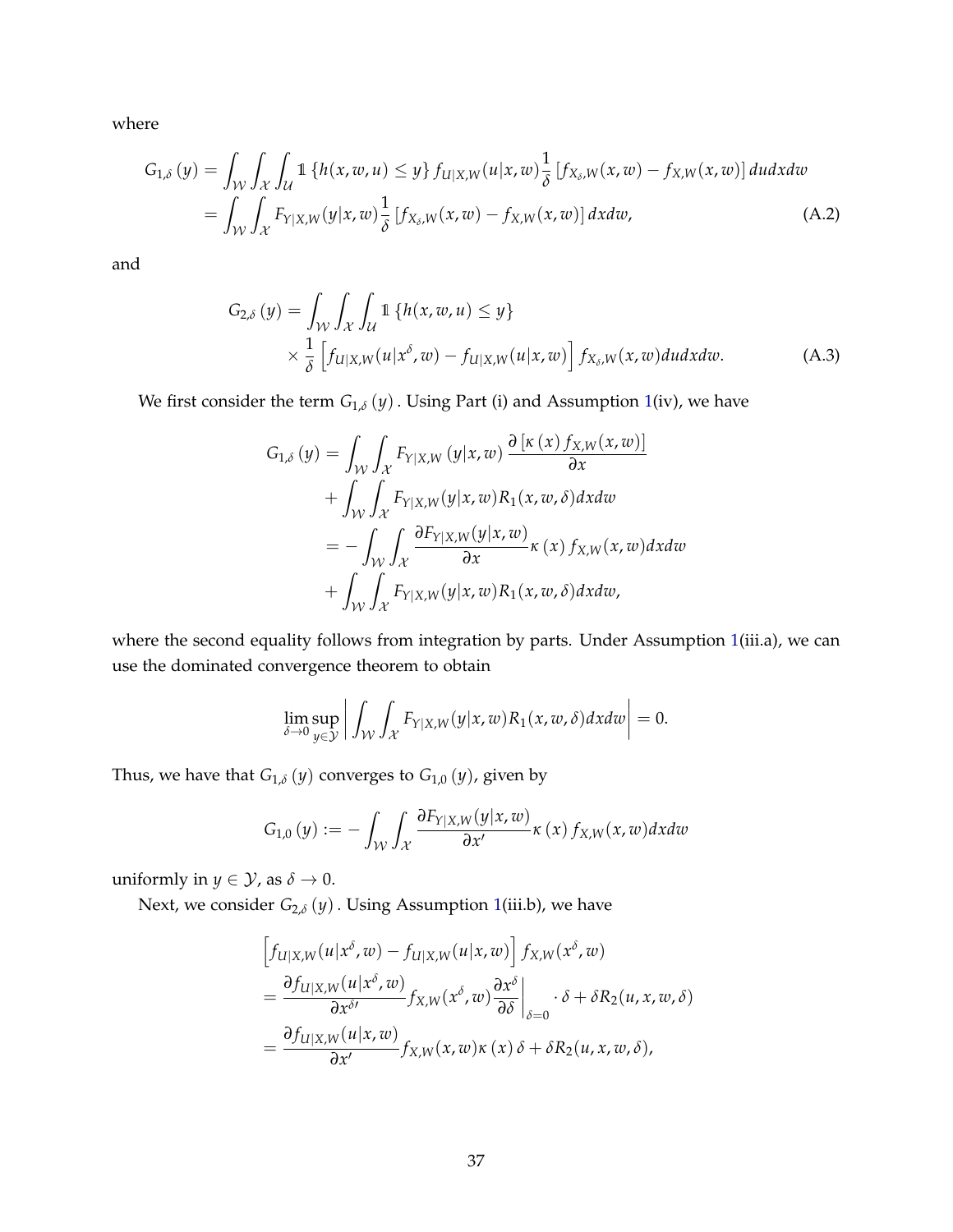where

$$
R_2(u, x, w, \delta)
$$
\n
$$
= \frac{\partial [f_{U|X,W}(u|x^{\delta}, w) f_{X,W}(x^{\delta}, w)]}{\partial \delta} \Big|_{\delta = \tilde{\delta}(u, x, w)} - \frac{\partial [f_{U|X,W}(u|x^{\delta}, w) f_{X,W}(x^{\delta}, w)]}{\partial \delta} \Big|_{\delta = 0}
$$
\n
$$
- \left[ f_{U|X,W}(u|x, w) \frac{\partial f_{X,W}(x^{\delta}, w)}{\partial \delta} \Big|_{\delta = \tilde{\delta}(u, x, w)} - f_{U|X,W}(u|x, w) \frac{\partial f_{X,W}(x^{\delta}, w)}{\partial \delta} \Big|_{\delta = 0} \right].
$$

Note that in the above, the transpose on *x* is not relevant but we keep it so that the same lines of arguments can be used for proving Theorem [3.](#page-17-2) Hence

$$
G_{2,\delta}(y) = \int_{\mathcal{W}} \int_{\mathcal{X}} \int_{\mathcal{U}} 1 \left\{ h(x, w, u) \leq y \right\} \frac{\partial f_{U|X, W}(u|x, w)}{\partial x'} f_{X, W}(x, w) \kappa(x) du dx dw + \int_{\mathcal{W}} \int_{\mathcal{X}} \int_{\mathcal{U}} 1 \left\{ h(x, w, u) \leq y \right\} R_{2}(u, x, w, \delta) du dx dw.
$$

Under Assumption [1\(](#page-5-2)iii.b), we can invoke the dominated convergence theorem to get

$$
\lim_{\delta \to 0} \sup_{y \in \mathcal{Y}} \left| \int_{\mathcal{W}} \int_{\mathcal{X}} \int_{\mathcal{U}} \mathbb{1} \left\{ h(x, w, u) \leq y \right\} R_2(u, x, w, \delta) du dx dw \right| = 0.
$$

Hence, uniformly in  $y \in \mathcal{Y}$ , as  $\delta \to 0$ ,  $G_{2,\delta}(y)$  converges to

$$
G_{2,0}(y) = \int_{\mathcal{W}} \int_{\mathcal{X}} \int_{\mathcal{U}} 1 \left\{ h(x, w, u) \leq y \right\} \frac{\partial f_{U|X, W}(u|x, w)}{\partial x'} \kappa(x) f_{X, W}(x, w) du dx dw
$$
  
= 
$$
\int_{\mathcal{W}} \int_{\mathcal{X}} \int_{\mathcal{U}} 1 \left\{ h(x, w, u) \leq y \right\} \frac{\partial \ln f_{U|X, W}(u|x, w)}{\partial x'} \kappa(x) f_{U|X, W}(u|x, w) f_{X, W}(x, w) du dx dw
$$
  
= 
$$
E \left[ 1 \left\{ h(X, W, U) \leq y \right\} \frac{\partial \ln f_{U|X, W}(U|X, W)}{\partial X'} \kappa(X) \right].
$$

Combining the above results yields

$$
\frac{F_{Y_{\delta}}(y) - F_{Y}(y)}{\delta}
$$
\n
$$
\rightarrow G_{10}(y) + G_{20}(y)
$$
\n
$$
= E\left[\left(-\frac{\partial F_{Y|X,W}(y|X,W)}{\partial X'} + 1\left\{h(X,W,U) \le y\right\} \frac{\partial \ln f_{U|X,W}(U|X,W)}{\partial X'}\right) \kappa(X)\right]
$$
\n
$$
:= G(y)
$$

uniformly over *y*  $\in$  *Y* as *δ*  $\rightarrow$  0.

**Part (iii).** Note that  $\psi(y, \tau, F_Y)$  is the influence function of the quantile functional. Using Part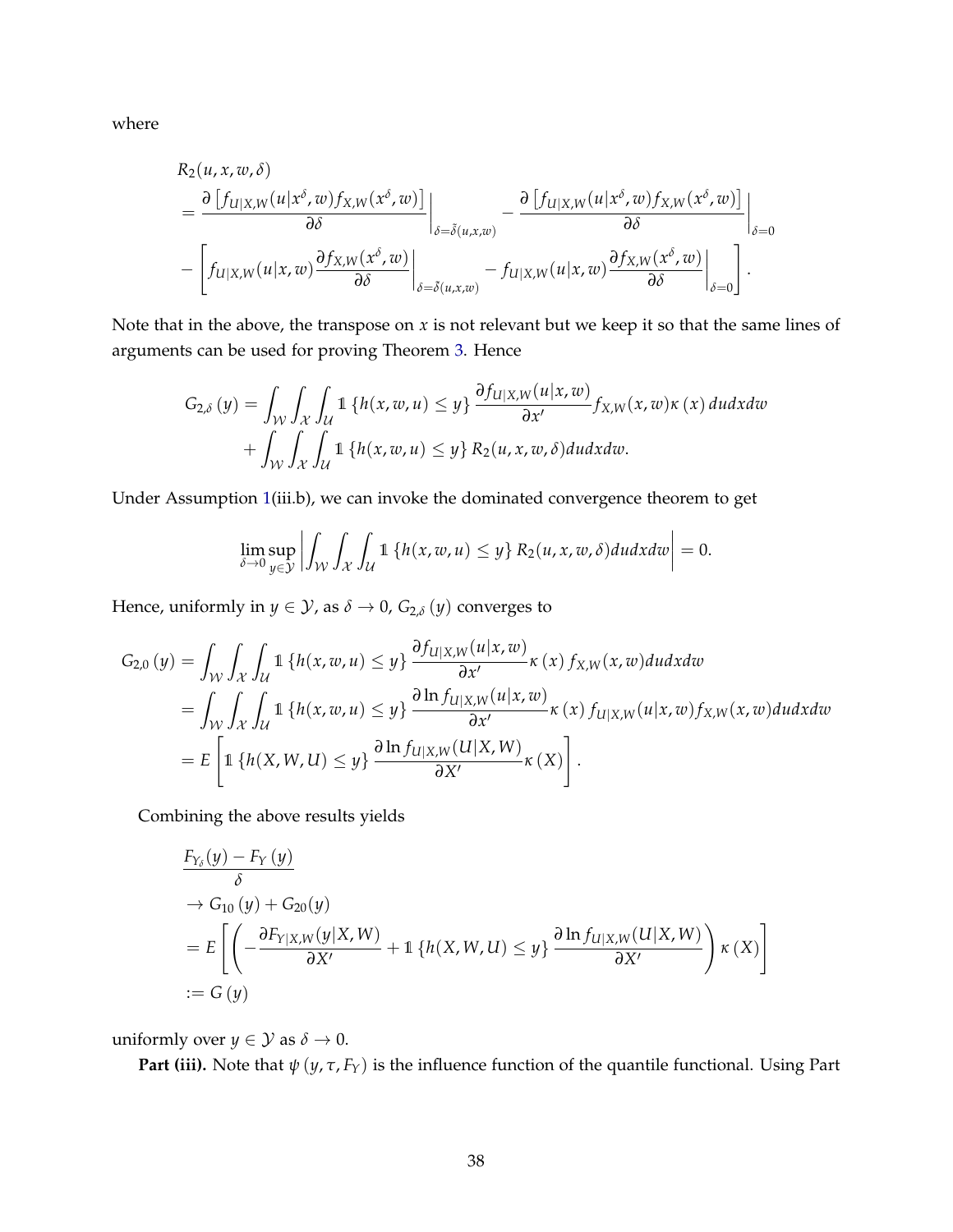(ii) and Assumption  $1(v)$  $1(v)$ , we have

$$
\Pi_{\tau} = \int_{\mathcal{Y}} \psi(y, \tau, F_{Y}) dG(y) = \int_{\mathcal{Y}} \psi(y, \tau, F_{Y}) dG_{1,0}(y) + \int_{\mathcal{Y}} \psi(y, \tau, F_{Y}) dG_{2,0}(y)
$$

by Lemma 21.3 in [van der Vaart](#page-34-1) [\(1998\)](#page-34-1). Now

$$
\int_{\mathcal{Y}} \psi(y, \tau, F_Y) dG_{1,0}(y) = \int_{\mathcal{Y}} \psi(y, \tau, F_Y) dG_{1,0}(y)
$$
\n
$$
= - \int_{\mathcal{W}} \int_{\mathcal{X}} \left[ \int_{\mathcal{Y}} \psi(y, \tau, F_Y) \frac{\partial f_{Y|X,W}(y|x, w)}{\partial x'} dy \right] \kappa(x) f_{X,W}(x, w) dxdw
$$
\n
$$
= - \int_{\mathcal{W}} \int_{\mathcal{X}} \frac{\partial}{\partial x'} \left[ \int_{\mathcal{Y}} \psi(y, \tau, F_Y) f_{Y|X,W}(y|x, w) dy \right] \kappa(x) f_{X,W}(x, w) dxdw
$$
\n
$$
= - \int_{\mathcal{W}} \int_{\mathcal{X}} \frac{\partial E[\psi(Y, \tau, F_Y) | X = x, W = w]}{\partial x'} \kappa(x) f_{X,W}(x, w) dxdw
$$

and

$$
\int_{\mathcal{Y}} \psi(y, \tau, F_Y) dG_{2,0}(y)
$$
\n
$$
= \int_{\mathcal{W}} \int_{\mathcal{X}} \int_{\mathcal{U}} \left[ \int_{\mathcal{Y}} \psi(y, \tau, F_Y) d\mathbb{1} \left\{ h(x, w, u) \leq y \right\} \right] \frac{\partial \ln f_{U|X, W}(u|x, w)}{\partial x'} \kappa(x)
$$
\n
$$
\times f_{U|X, W}(u|x, w) f_{X, W}(x, w) du dx dw
$$
\n
$$
= \int_{\mathcal{W}} \int_{\mathcal{X}} \int_{\mathcal{U}} \psi(h(x, w, u), \tau, F_Y) \frac{\partial \ln f_{U|X, W}(u|x, w)}{\partial x'} \kappa(x)
$$
\n
$$
\times f_{U|X, W}(u|x, w) f_{X, W}(x, w) du dx dw.
$$

Therefore,

$$
\Pi_{\tau} = -\int_{\mathcal{W}} \int_{\mathcal{X}} \frac{\partial E[\psi(y, \tau, F_{Y}) | X = x, W = w]}{\partial x'} \kappa(x) f_{X, W}(x, w) dx dw dy \n+ \int_{\mathcal{W}} \int_{\mathcal{X}} \int_{\mathcal{U}} \psi(h(x, w, u), \tau, F_{Y}) \frac{\partial \ln f_{U|X, W}(u|x, w)}{\partial x'} \kappa(x) \n\times f_{U|X, W}(u|x, w) f_{X, W}(x, w) du dx dw.
$$

## **A.2 Proof of Theorem [2](#page-14-0)**

The conditional version of  $\Pi_{\tau}$  is

$$
\Pi_\tau(x,w)=\frac{1}{f_{Y|X,W}(Q_\tau[Y|x,w]|x,w)}\left.\frac{\partial F_{Y|X,W}(Q_\tau[Y|x,w]|z,w)}{\partial z}\right|_{z=x}\kappa(x)\,.
$$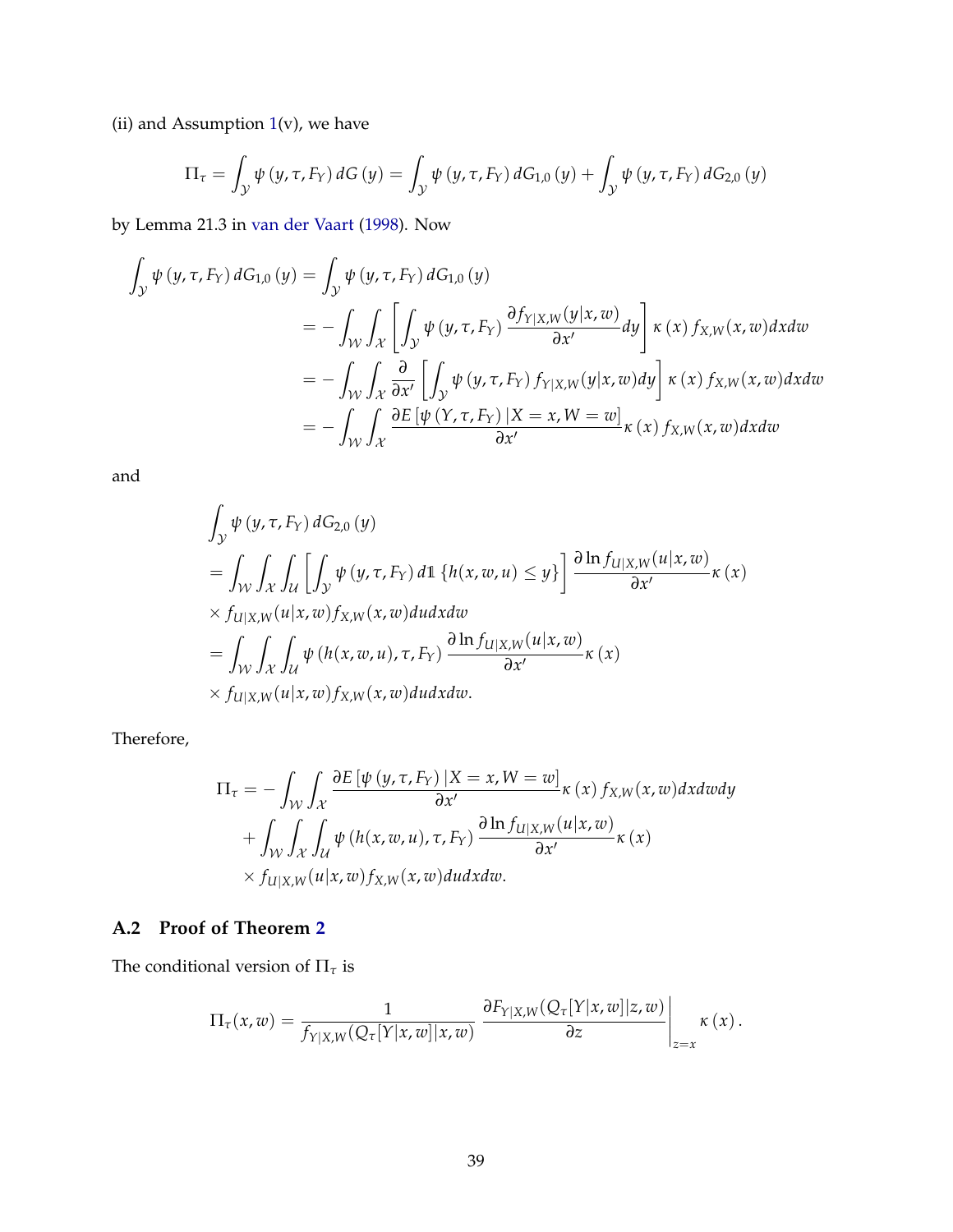Let  $\xi_{\tau}(x, w)$  be the quantile implied by the matching function in [\(10\)](#page-14-1). The conditional effect at this particular quantile is then

$$
\Pi_{\xi_{\tau}(x,w)}(x,w)=\frac{1}{f_{Y|X,W}(Q_{\tau}[Y]|x,w)}\frac{\partial F_{Y|X,W}(Q_{\tau}[Y]|x,w)}{\partial x}\kappa(x).
$$

But Corollary [1](#page-8-1) says that

$$
\Pi_{\tau} = \frac{1}{f_Y(Q_{\tau}[Y])} \int_{\mathcal{W}} \int_{\mathcal{X}} \frac{\partial F_{Y|X,W}(Q_{\tau}[Y]|x,w)}{\partial x} \kappa(x) f_{X,W}(x,w) dx dw.
$$

It follows that we can reweigh  $\Pi_{\tau}(x, w)$  to obtain  $\Pi_{\tau}$ :

$$
\Pi_{\tau} = \int_{\mathcal{W}} \int_{\mathcal{X}} \Pi_{\xi_{\tau}(x,w)}(x,w) \frac{f_{Y|X,W}(Q_{\tau}[Y]|x,w)}{f_{Y}(Q_{\tau}[Y])} f_{X,W}(x,w) dx dw
$$
  
= 
$$
E\left[\Pi_{\xi_{\tau}(X,W)}(X,W) \frac{f_{Y|X,W}(Q_{\tau}[Y]|X,W)}{f_{Y}(Q_{\tau}[Y])}\right].
$$

To obtain the second representation, we note that

$$
\frac{f_{Y|X,W}(Q_{\tau}[Y]|x,w)}{f_Y(Q_{\tau}[Y])}f_{X,W}(x,w)=f_{X,W|Y}(x,w|Q_{\tau}[Y]),
$$

and so we obtain:

$$
\Pi_{\tau} = \int_{\mathcal{W}} \int_{\mathcal{X}} \Pi_{\xi_{\tau}(x,w)}(x,w) f_{X,W|Y}(x,w|Q_{\tau}[Y]) dx dw
$$
  
=  $E \left[ \Pi_{\xi_{\tau}(X,W)}(X,W) | Y = Q_{\tau}[Y] \right].$ 

### **A.3 Proof of Theorem [3](#page-17-2)**

The proof of this Theorem is very similar to the proof of Theorem [1.](#page-6-0) The following decomposition still holds

$$
\frac{F_{Y_{\delta}}(y)-F_Y(y)}{\delta}:=G_{1,\delta}(y)+G_{2,\delta}(y),
$$

where

$$
G_{1,\delta}(y) = \int_{\mathcal{W}} \int_{\mathcal{X}} F_{Y|X,W}(y|x,w) \frac{[f_{X_{\delta},W}(x,w) - f_{X,W}(x,w)]}{\delta} dxdw,
$$
  

$$
G_{2,\delta}(y) = \int_{\mathcal{W}} \int_{\mathcal{X}} \int_{\mathcal{U}} 1 \{h(x,w,u) \leq y\} \frac{[f_{U|X,W}(u|x^{\delta},w) - f_{U|X,W}(u|x,w)]}{\delta} f_{X_{\delta},W}(x,w) dudxdw.
$$

We first consider the term  $G_{1,\delta}(y)$ . Under the assumptions given, we have

$$
f_{X_\delta,W}(x,w) = \det \left[ J(x^\delta;\delta) \right] f_{X,W}(x^\delta,w).
$$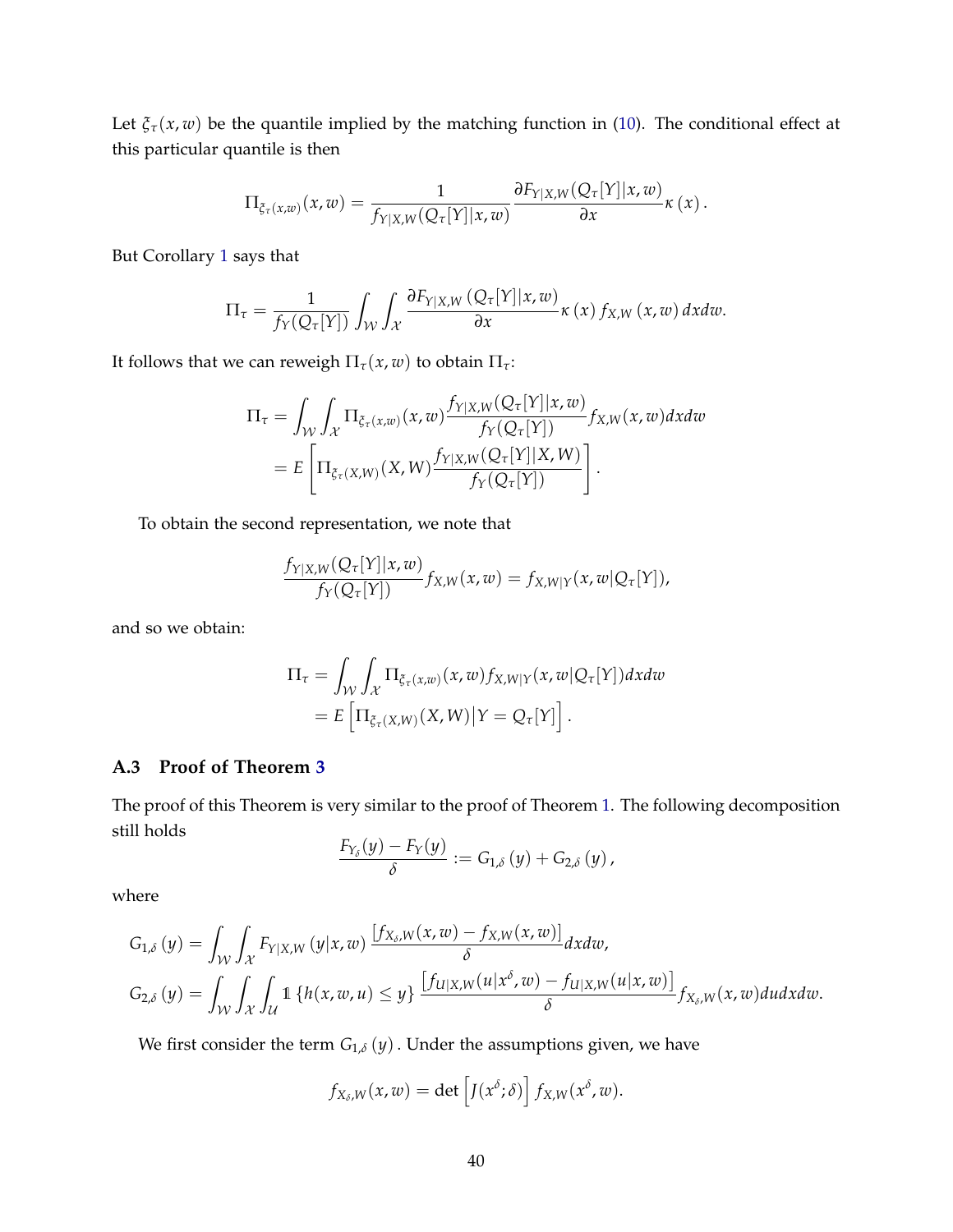Evaluated at  $\delta = 0$ ,  $f_{X_\delta,W}(x,w)$  is  $f_{X,W}(x,w)$ . Given this, we expand  $f_{X_\delta,W}(x,w) - f_{X,W}(x,w)$ around  $\delta = 0$ , which is possible under Assumptions [3\(](#page-17-0)i) and (iii). We have

$$
f_{X_{\delta},W}(x,w) - f_{X,W}(x,w)
$$
\n
$$
= \delta \frac{\partial [\det [J(x^{\delta};\delta)] f_{X,W}(x^{\delta},w)]}{\partial \delta} \Big|_{\delta=0} + \delta R_1(x,w,\delta)
$$
\n
$$
= \delta \frac{\partial \det [J(x^{\delta};\delta)]}{\partial \delta} \Big|_{\delta=0} f_{X,W}(x,w) + \delta \det [J(x^{\delta};\delta)] \left(\frac{\partial x^{\delta}}{\partial \delta}\right)' \frac{\partial f_{X,W}(x^{\delta},w)}{\partial x^{\delta}} \Big|_{\delta=0} + \delta R_1(x,w,\delta)
$$
\n
$$
= \delta \frac{\partial \det [J(x^{\delta};\delta)]}{\partial \delta} \Big|_{\delta=0} f_{X,W}(x,w) + \delta \kappa (x)' \frac{\partial f_{X,W}(x,w)}{\partial x} + \delta R_1(x,w,\delta), \tag{A.4}
$$

where, for  $\tilde{\delta}(x, w)$  between 0 and  $\delta$ ,

$$
R_1(x, w, \delta) = \left\{\frac{\partial \left[\det \left[J\left(x^{\delta}; \delta\right)\right] f_{X, W}(x^{\delta}, w)\right]}{\partial \delta} \bigg|_{\delta = \tilde{\delta}(x, w)} - \frac{\partial \left[\det \left[J\left(x^{\delta}; \delta\right)\right] f_{X, W}(x^{\delta}, w)\right]}{\partial \delta} \bigg|_{\delta = 0}\right\}.
$$

Using the arguments similar to those in the proof of Theorem [1,](#page-6-0) we can show that  $G_{1,\delta}(y)$ converges to

$$
G_{1,0}(y) := \int_{\mathcal{W}} \int_{\mathcal{X}} \frac{\partial \det \left[ J(x^{\delta}; \delta) \right]}{\partial \delta} \Big|_{\delta=0} F_{Y|X,W}(y|x, w) f_{X,W}(x, w) dxdw
$$
  
+ 
$$
\int_{\mathcal{W}} \int_{\mathcal{X}} F_{Y|X,W}(y|x, w) \left( \frac{\partial x^{\delta}}{\partial \delta} \right)' \Big|_{\delta=0} \frac{\partial f_{X,W}(x, w)}{\partial x} dxdw
$$
  
:=  $G_{1,0}^{(1)}(y) + G_{1,0}^{(2)}(y)$ 

uniformly in *y*  $\in$  *Y*, as *δ*  $\rightarrow$  0.

Using Assumption [3](#page-17-0) and the fact that  $\frac{\partial x_i^{\delta}}{\partial x_j}|_{\delta=0} = 1$  {*i* = *j*}, we have

$$
\frac{\partial \det \left[ J\left( x^{\delta} ; \delta \right) \right]}{\partial \delta} \Big|_{\delta=0} = \frac{\partial}{\partial \delta} \left( \frac{\partial x_1^{\delta}}{\partial x_1} \frac{\partial x_2^{\delta}}{\partial x_2} - \frac{\partial x_1^{\delta}}{\partial x_2} \frac{\partial x_2^{\delta}}{\partial x_1} \right) \Big|_{\delta=0}
$$
\n
$$
= \left( \frac{\partial \kappa_1(x)}{\partial x_1} \frac{\partial x_2^{\delta}}{\partial x_2} + \frac{\partial x_1^{\delta}}{\partial x_1} \frac{\partial x_2(x)}{\partial x_2} - \frac{\partial x_1(x)}{\partial x_2} \frac{\partial x_2^{\delta}}{\partial x_1} - \frac{\partial x_1^{\delta}}{\partial x_2} \frac{\partial x_2(x)}{\partial x_1} \right) \Big|_{\delta=0}
$$
\n
$$
= \frac{\partial \kappa_1(x)}{\partial x_1} + \frac{\partial \kappa_2(x)}{\partial x_2}.
$$

So

$$
G_{1,0}^{(1)}(y) = \int_{\mathcal{W}} \int_{\mathcal{X}} \left( \frac{\partial \kappa_1(x)}{\partial x_1} + \frac{\partial \kappa_2(x)}{\partial x_2} \right) F_{Y|X,W}(y|x,w) f_{X,W}(x,w) dx dw.
$$

Next, note that

$$
\left(\frac{\partial x^{\delta}}{\partial \delta}\right)' \bigg|_{\delta=0} \frac{\partial f_{X,W}(x,w)}{\partial x} = \kappa(x)'\frac{\partial f_{X,W}(x,w)}{\partial x}.
$$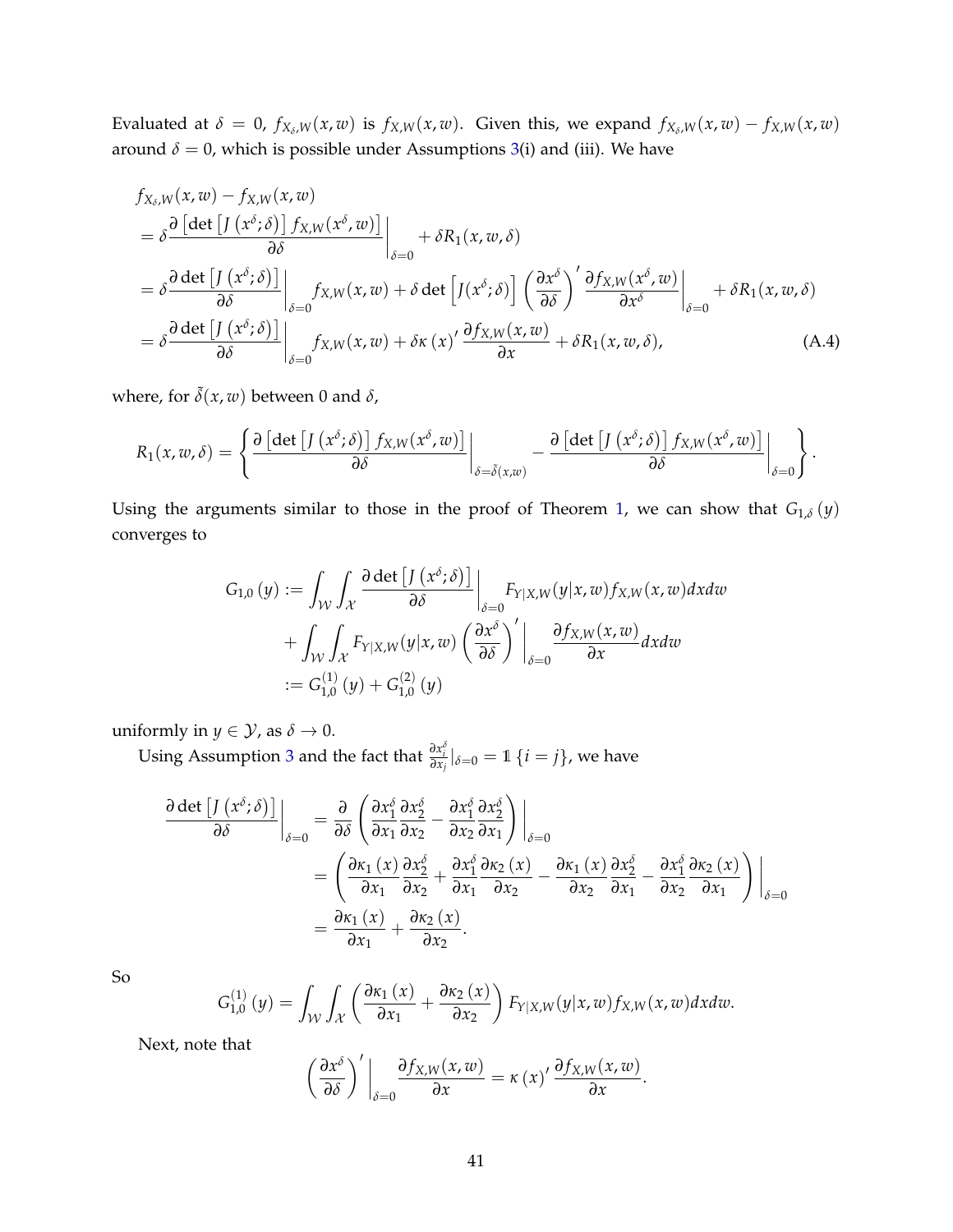Using integration by parts, we can show that for  $j = 1$  and 2,

$$
\int_{\mathcal{W}} \int_{\mathcal{X}} F_{Y|X,W}(y|x,w) \left[ \kappa_j(x) \frac{\partial f_{X,W}(x,w)}{\partial x_j} \right] dx dw
$$
  
= 
$$
- \int_{\mathcal{W}} \int_{\mathcal{X}} f_{X,W}(x,w) \frac{\partial \left[ F_{Y|X,W}(y|x,w) \kappa_j(x) \right]}{\partial x_j} dx dw.
$$

So

$$
G_{1,0}^{(2)}(y) = \int_{\mathcal{W}} \int_{\mathcal{X}} F_{Y|X,W}(y|x,w) \left[\kappa(x)' \frac{\partial f_{X,W}(x,w)}{\partial x}\right] dx dw
$$
  
\n
$$
= - \int_{\mathcal{W}} \int_{\mathcal{X}} f_{X,W}(x,w) \left(\frac{\partial \left[F_{Y|X,W}(y|x,w) \kappa_1(x)\right]}{\partial x_1} + \frac{\partial \left[F_{Y|X,W}(y|x,w) \kappa_2(x)\right]}{\partial x_2}\right) dx dw
$$
  
\n
$$
= - \int_{\mathcal{W}} \int_{\mathcal{X}} f_{X,W}(x,w) \left(\frac{\partial \left[F_{Y|X,W}(y|x,w)\right]}{\partial x_1} \kappa_1(x) + \frac{\partial \left[F_{Y|X,W}(y|x,w)\right]}{\partial x_2} \kappa_2(x)\right) dx dw
$$
  
\n
$$
- \int_{\mathcal{W}} \int_{\mathcal{X}} f_{X,W}(x,w) F_{Y|X,W}(y|x,w) \left(\frac{\partial \kappa_1(x)}{\partial x_1} + \frac{\partial \kappa_2(x)}{\partial x_2}\right) dx dw.
$$

Therefore,

$$
G_{1,0}(y)
$$
\n
$$
= -\int_{\mathcal{W}} \int_{\mathcal{X}} \left[ \frac{\partial F_{Y|X,W}(y|x,w)}{\partial x_1} \kappa_1(x) + \frac{\partial F_{Y|X,W}(y|x,w)}{\partial x_2} \kappa_2(x) \right] f_{X,W}(x,w) dxdw
$$
\n
$$
= -\int_{\mathcal{W}} \int_{\mathcal{X}} \left[ \frac{\partial \left[ F_{Y|X,W}(y|x,w) \right]}{\partial x'} \kappa(x) \right] f_{X,W}(x,w) dxdw
$$
\n
$$
= -E \left[ \frac{\partial F_{Y|X,W}(y|X,W)}{\partial X'} \kappa(X) \right].
$$

For  $G_{2,\delta}(y)$ , the proof of Theorem [1](#page-6-0) remains valid, and we have that  $G_{2,\delta}(y)$  converges to

$$
G_{2,0}(y) := E\left[\mathbb{1}\left\{h(X,W,U) \leq y\right\} \frac{\partial \ln f_{U|X,W}(U|X,W)}{\partial X'}\kappa(X)\right]
$$

uniformly in *y*  $\in$  *Y*, as  $\delta \to 0$ .

Invoking the same argument as that in the proof of Theorem [1,](#page-6-0) we obtain the desired result.

### **A.4 Proof of Lemma [1](#page-21-2)**

The main complication in this lemma is that the dependent variable is  $1 \{Y_i \leq \hat{q}_\tau\}$ . This means that the preliminary estimator  $\hat{q}_\tau$  might affect the asymptotic distribution of  $\hat{\alpha}_\tau$  and  $\hat{\beta}_\tau$ .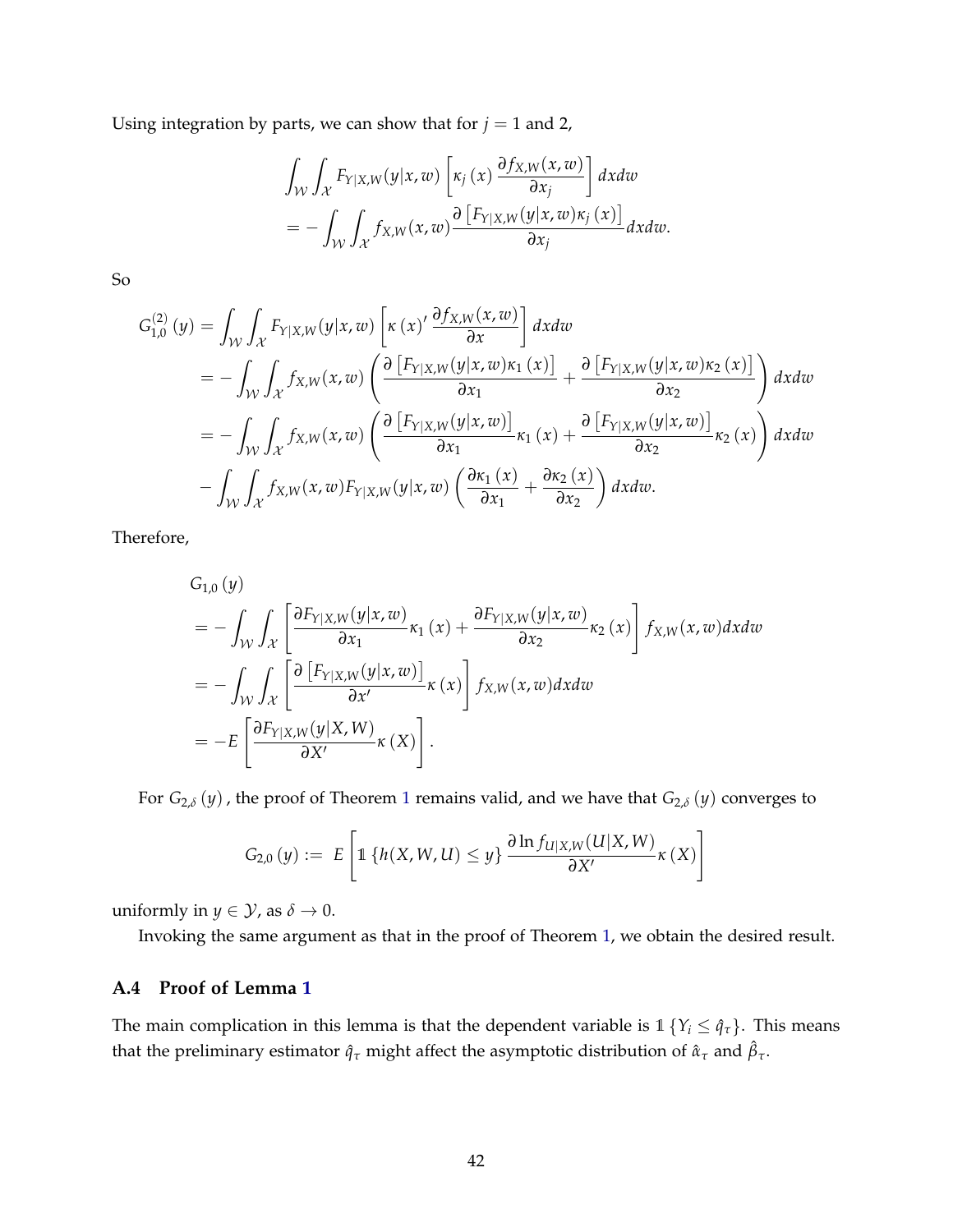As mentioned in the main text, under Assumption [4,](#page-19-0)

$$
\hat{q}_{\tau} - Q_{\tau}[Y] = \frac{1}{n} \sum_{i=1}^{n} \frac{\tau - 1 \{ Y_i \le Q_{\tau}[Y] \}}{f_Y(Q_{\tau}[Y])} + o_p(n^{-1/2}) = \frac{1}{n} \sum_{i=1}^{n} \psi(Y_i, \tau, F_Y) + o_p(n^{-1/2}).
$$

Recall that

$$
\hat{\theta}_{\tau} = \arg \max_{\theta \in \Theta} \sum_{i=1}^{n} \left\{ \mathbb{1} \left\{ Y_i \leq \hat{q}_{\tau} \right\} \log \left[ G(Z_i^{\prime} \theta) \right] + \mathbb{1} \left\{ Y_i > \hat{q}_{\tau} \right\} \log \left[ 1 - G(Z_i^{\prime} \theta) \right] \right\}.
$$

Let  $s_i(\theta; \hat{q}_\tau)$  denote the score for observation *i*. Then, under Assumption [5\(](#page-19-1)i), we have

$$
\frac{1}{n}\sum_{i=1}^n s_i(\hat{\theta}_\tau;\hat{q}_\tau)=0.
$$

Taking a mean-value expansion (element-by-element), we obtain

$$
\frac{1}{n}\sum_{i=1}^n s_i(\hat{\theta}_\tau;\hat{q}_\tau) = \frac{1}{n}\sum_{i=1}^n s_i(\theta_\tau;\hat{q}_\tau) + \frac{1}{n}\sum_{i=1}^n H_i(\tilde{\theta}_\tau;\hat{q}_\tau) (\hat{\theta}_\tau - \theta_\tau),
$$
  
=0

where  $\tilde{\theta}_\tau$  is between  $\theta_\tau$  and  $\hat{\theta}_\tau$  and can be different for different rows of  $H_i$ . Under the assumption of the uniform law of large numbers for the Hessian (i.e., Assumption [5\(](#page-19-1)ii)), we obtain

$$
\frac{1}{n}\sum_{i=1}^n H_i(\tilde{\theta}_{\tau}, \hat{q}_{\tau}) \stackrel{p}{\to} E[H_i(\theta_{\tau}; Q_{\tau}[Y])] =: H.
$$

We have then

<span id="page-42-0"></span>
$$
0 = \frac{1}{n} \sum_{i=1}^{n} s_i(\theta_\tau; \hat{q}_\tau) + H(\hat{\theta}_\tau - \theta_\tau) + o_p(\|\hat{\theta}_\tau - \theta_\tau\|).
$$
 (A.5)

Now, we use the stochastic equicontinuity in Assumption [5\(](#page-19-1)iii):

$$
\frac{1}{n}\sum_{i=1}^n \left(s_i(\theta_\tau;\hat{q}_\tau)-E\left[s_i(\theta_\tau;q)\right]\big|_{q=\hat{q}_\tau}\right)=\frac{1}{n}\sum_{i=1}^n s_i(\theta_\tau;Q_\tau[Y])+o_p(n^{-1/2}).
$$

Here we have used that  $E[s_i(\theta_\tau; Q_\tau|Y])]=0$ : the score evaluated at the true quantile has expected value 0. Plugging this back into [\(A.5\)](#page-42-0), we obtain

<span id="page-42-1"></span>
$$
0 = E\left[s_i(\theta_\tau; q)\right]|_{q=\hat{q}_\tau} + \frac{1}{n}\sum_{i=1}^n s_i(\theta_\tau; Q_\tau[Y]) + H\left(\hat{\theta}_\tau - \theta_\tau\right) + o_p\left(\left\|\hat{\theta}_\tau - \theta_\tau\right\|\right).
$$
 (A.6)

Here  $E [s_i(\theta_\tau; q)]|_{q=\hat{q}_\tau}$  is random because we first compute the expectation  $E [s_i(\theta_\tau; q)]$  for a fixed *q* and then replace *q* by  $\hat{q}_{\tau}$ , which is random. To show that  $E\left[s_i(\theta_\tau; q)\right]|_{q=\hat{q}_\tau}$  is  $O_p(n^{-1/2})$ , we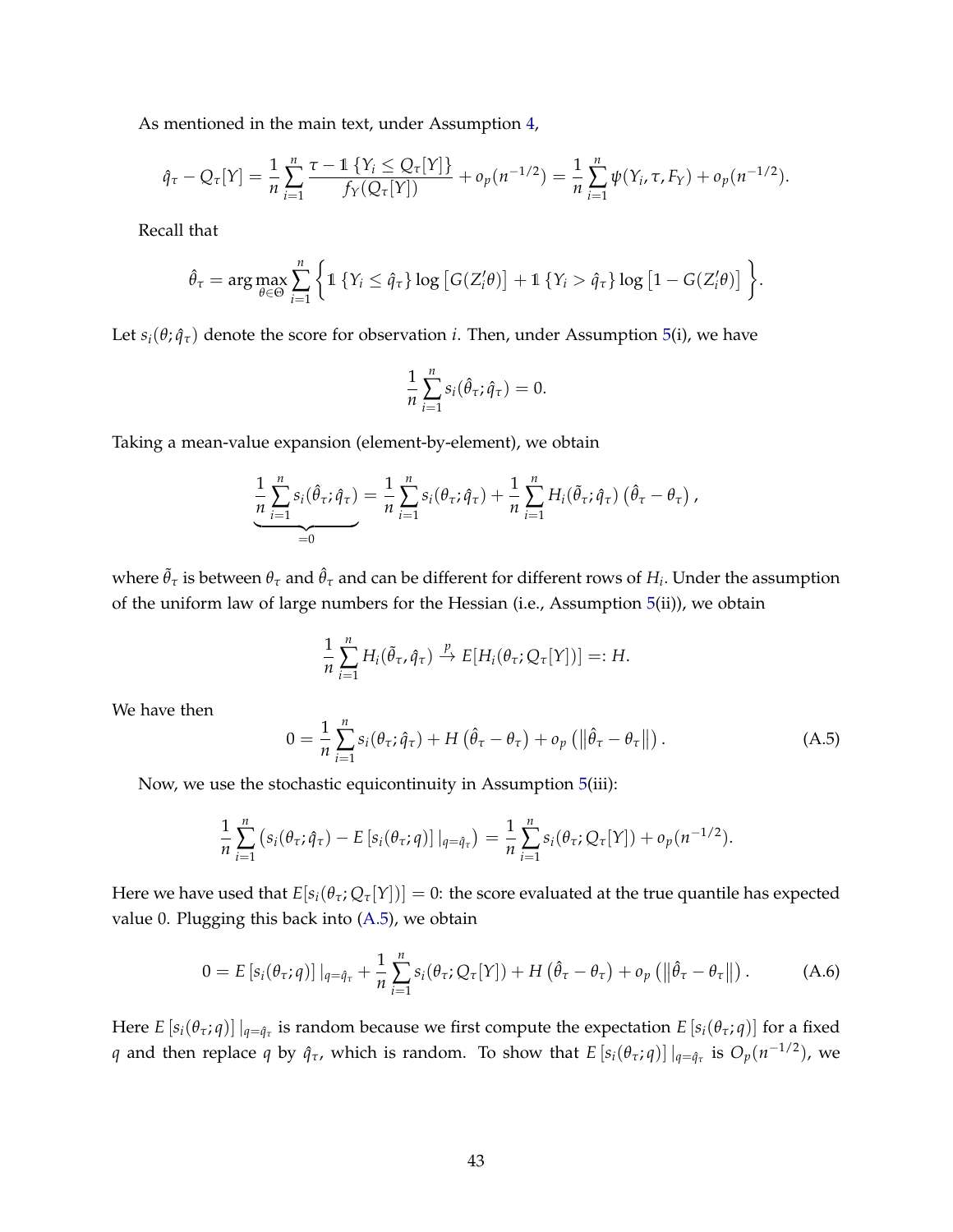observe that (see equation 15.18 in [Wooldridge](#page-34-0) [\(2002\)](#page-34-0))

<span id="page-43-0"></span>
$$
s_i(\theta; q) = \frac{g(Z_i'\theta)Z_i\left[\mathbb{1}\left\{Y_i \leq q\right\} - G\left(Z_i'\theta\right)\right]}{G\left(Z_i'\theta\right)\left[1 - G\left(Z_i'\theta\right)\right]}.
$$
\n(A.7)

.

Therefore, using the law of iterated expectations, we obtain

$$
E\left[s_i(\theta; q)\right] = E\left[\frac{g(Z_i'\theta)Z_i\left[F_{Y|Z}(q|Z_i) - G\left(Z_i'\theta\right)\right]}{G\left(Z_i'\theta\right)\left[1 - G\left(Z_i'\theta\right)\right]}\right]
$$

So

$$
H_Q = \frac{\partial E\left[s_i(\theta_\tau; q)\right]}{\partial q}\bigg|_{q=Q_\tau[Y]} = E\left[\frac{g(Z_i'\theta_\tau)Z_i\left[f_{Y|Z}(Q_\tau[Y]|Z_i)\right]}{G\left(Z_i'\theta_\tau\right)\left[1-G\left(Z_i'\theta_\tau\right)\right]}\right].
$$
\n(A.8)

We have

$$
E\left[s_i(\theta_\tau;q)\right]|_{q=\hat{q}_\tau} = \underbrace{E\left[s_i(\theta_\tau; Q_\tau[Y])\right]}_{=0} + \underbrace{\left.\frac{\partial E\left[s_i(\theta_\tau;q)\right]}{\partial q}\right|}_{=H_Q} \left(\hat{q}_\tau - Q_\tau[Y]\right) + o_p(n^{-1/2})
$$
\n
$$
= H_Q\left(\hat{q}_\tau - Q_\tau[Y]\right) + o_p(n^{-1/2}),
$$

which implies that  $E [s_i(\theta_\tau; q)] |_{q = \hat{q}_\tau} = O_p(n^{-1/2})$ . Going back to [\(A.6\)](#page-42-1), we obtain

$$
\|H(\hat{\theta}_{\tau}-\theta_{\tau})+o_p(\|\hat{\theta}_{\tau}-\theta_{\tau}\|)\| \leq \|E[s_i(\theta_{\tau};q)]\|_{q=\hat{q}_{\tau}}\|+\left\|\frac{1}{n}\sum_{i=1}^n s_i(\theta_{\tau};Q_{\tau}[Y])\right\|,
$$

which implies that

<span id="page-43-1"></span>
$$
\hat{\theta}_{\tau} - \theta_{\tau} = O_p(n^{-1/2}).
$$

Furthermore, since *H* is negative definite, then we have

$$
\hat{\theta}_{\tau} - \theta_{\tau} = -H^{-1} \frac{1}{n} \sum_{i=1}^{n} s_{i}(\theta_{\tau}; Q_{\tau}[Y]) - \underbrace{H^{-1}E \left[ s_{i}(\theta_{\tau}; q) \right] |_{q=\hat{q}_{\tau}}} \text{Continution of } \hat{q}_{\tau}
$$
\n
$$
= -H^{-1} \frac{1}{n} \sum_{i=1}^{n} s_{i}(\theta_{\tau}; Q_{\tau}[Y]) - H^{-1}H_{Q}(\hat{q}_{\tau} - Q_{\tau}[Y]) + o_{p}(n^{-1/2})
$$
\n
$$
= -H^{-1} \frac{1}{n} \sum_{i=1}^{n} s_{i}(\theta_{\tau}; Q_{\tau}[Y]) - H^{-1}H_{Q} \frac{1}{n} \sum_{i=1}^{n} \psi(Y_{i}, \tau, F_{Y}) + o_{p}(n^{-1/2}). \tag{A.9}
$$

### **A.5 Proof of Theorem [4](#page-21-0)**

To establish the joint asymptotic distribution of the estimators of the location and scale effect, we need to obtain the asymptotic distribution of  $\hat{f}_Y(\hat{q}_\tau)$ . By Lemma 6 in [Martinez-Iriarte and Sun](#page-33-8)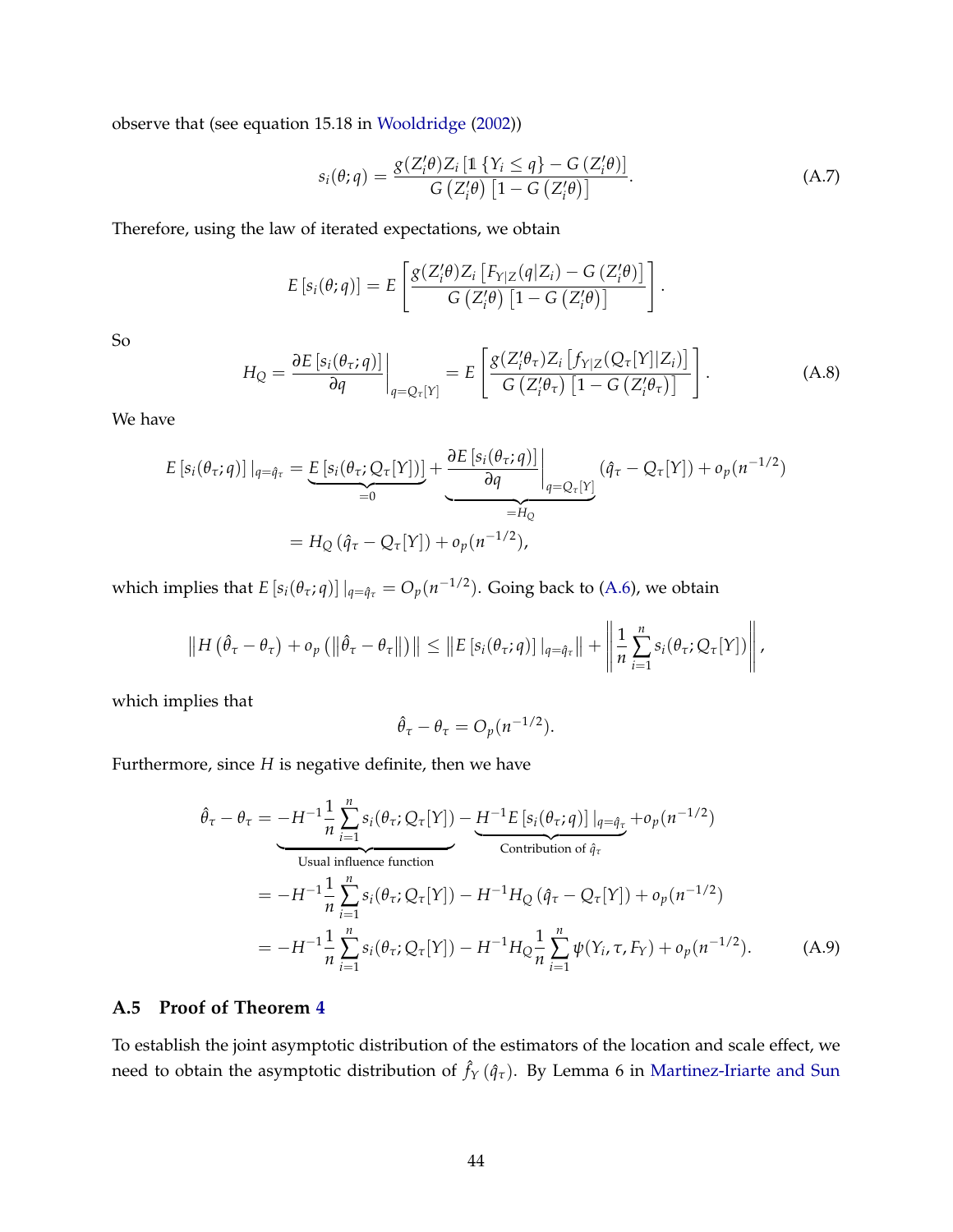[\(2021b\)](#page-33-8), we have that

<span id="page-44-0"></span>
$$
\hat{f}_Y(y) - f_Y(y) = \frac{1}{n} \sum_{i=1}^n \mathcal{K}_h (Y_i - y) - E [K_h (Y - y)] + B_f(y) + o_p(h^2), \tag{A.10}
$$

where the bias is

$$
B_{f_Y}(y) = \frac{1}{2}h^2 f_Y''^2(y) \int_{-\infty}^{\infty} u^2 \mathcal{K}(u) du.
$$

Moreover, we can write

$$
\hat{f}_Y(\hat{q}_\tau) - \hat{f}_Y(Q_\tau[Y]) = \hat{f}_Y(Q_\tau[Y]) (\hat{q}_\tau - Q_\tau[Y]) + o_p(n^{-1/2}h^{-1/2}),
$$

where  $\dot{f}_Y$  is the derivative of the density. Thus, we have that

$$
\hat{f}_{Y}(\hat{q}_{\tau}) - f_{Y}(Q_{\tau}[Y]) \n= \hat{f}_{Y}(\hat{q}_{\tau}) - \hat{f}_{Y}(Q_{\tau}[Y]) + \hat{f}_{Y}(Q_{\tau}[Y]) - f_{Y}(Q_{\tau}[Y]) \n= \hat{f}_{Y}(Q_{\tau}[Y])(\hat{q}_{\tau} - Q_{\tau}[Y]) + \hat{f}_{Y}(Q_{\tau}[Y]) - f_{Y}(Q_{\tau}[Y]) + o_{p}(n^{-1/2}h^{-1/2}).
$$
\n(A.11)

.

The first term captures the uncertainty associated with estimating the quantile, and the second term captures the uncertainty associated with estimating the density.

Next, we can write the location and scale effects as

$$
\begin{pmatrix} \hat{\Pi}_{\tau,L} \\ \hat{\Pi}_{\tau,S}^{\mu} \end{pmatrix} - \begin{pmatrix} \Pi_{\tau,L} \\ \Pi_{\tau,S}^{\mu} \end{pmatrix} = D_{\mu} \left[ \frac{n^{-1} \sum_{i=1}^{n} g(Z_{i}^{\prime} \hat{\theta}_{\tau}) \hat{\alpha}_{\tau} \tilde{X}_{i}}{\hat{f}_{Y} (\hat{q}_{\tau})} - \frac{E \left[ g(Z_{i}^{\prime} \theta_{\tau}) \alpha_{\tau} \tilde{X}_{i} \right]}{f_{Y} (Q_{\tau}[Y])} \right]
$$

Now

$$
\frac{n^{-1}\sum_{i=1}^{n}g(Z_{i}^{\prime}\hat{\theta}_{\tau})\hat{\alpha}_{\tau}\tilde{X}_{i}}{\hat{f}_{Y}(\hat{q}_{\tau})}-\frac{E\left[g(Z_{i}^{\prime}\theta_{\tau})\alpha_{\tau}\tilde{X}_{i}\right]}{f_{Y}(Q_{\tau}[Y])}
$$
\n
$$
=\frac{n^{-1}\sum_{i=1}^{n}\left[g(Z_{i}^{\prime}\hat{\theta}_{\tau})\hat{\alpha}_{\tau}\tilde{X}_{i}\right]-E\left[g(Z_{i}^{\prime}\theta_{\tau})\alpha_{\tau}\tilde{X}_{i}\right]}{\hat{f}_{Y}(\hat{q}_{\tau})}-E\left[g(Z_{i}^{\prime}\theta_{\tau})\alpha_{\tau}\tilde{X}_{i}\right]\frac{\hat{f}_{Y}(\hat{q}_{\tau})-f_{Y}(Q_{\tau}[Y])}{\hat{f}_{Y}(\hat{q}_{\tau})f_{Y}(Q_{\tau}[Y])}
$$
\n
$$
=\frac{n^{-1}\sum_{i=1}^{n}\left[g(Z_{i}^{\prime}\hat{\theta}_{\tau})\hat{\alpha}_{\tau}\tilde{X}_{i}\right]-E\left[g(Z_{i}^{\prime}\theta_{\tau})\alpha_{\tau}\tilde{X}_{i}\right]}{\hat{f}_{Y}(\hat{q}_{\tau})}
$$
\n
$$
-\frac{E\left[g(Z_{i}^{\prime}\theta_{\tau})\alpha_{\tau}\tilde{X}_{i}\right]}{f_{Y}(Q_{\tau}[Y])^{2}}\left\{\hat{f}_{Y}(Q_{\tau}[Y])\left(\hat{q}_{\tau}-Q_{\tau}[Y]\right)+\hat{f}_{Y}(Q_{\tau}[Y])-f_{Y}(Q_{\tau}[Y])\right\}+o_{p}(n^{-1/2}h^{-1/2}).
$$

Taking a mean-value expansion (element-by-element), we have

$$
\frac{1}{n} \sum_{i=1}^{n} g(Z_i' \hat{\theta}_{\tau}) \hat{\alpha}_{\tau} \tilde{X}_i = \frac{1}{n} \sum_{i=1}^{n} g(Z_i' \theta_{\tau}) \alpha_{\tau} \tilde{X}_i \n+ \left( \frac{1}{n} \sum_{i=1}^{n} g(Z_i' \tilde{\theta}_{\tau}) \tilde{\alpha}_{\tau} \tilde{X}_i Z_i' \right) (\hat{\theta}_{\tau} - \theta_{\tau}) + \left( \frac{1}{n} \sum_{i=1}^{n} g(Z_i' \tilde{\theta}_{\tau}) \tilde{X}_i \right) (\hat{\alpha}_{\tau} - \alpha_{\tau}).
$$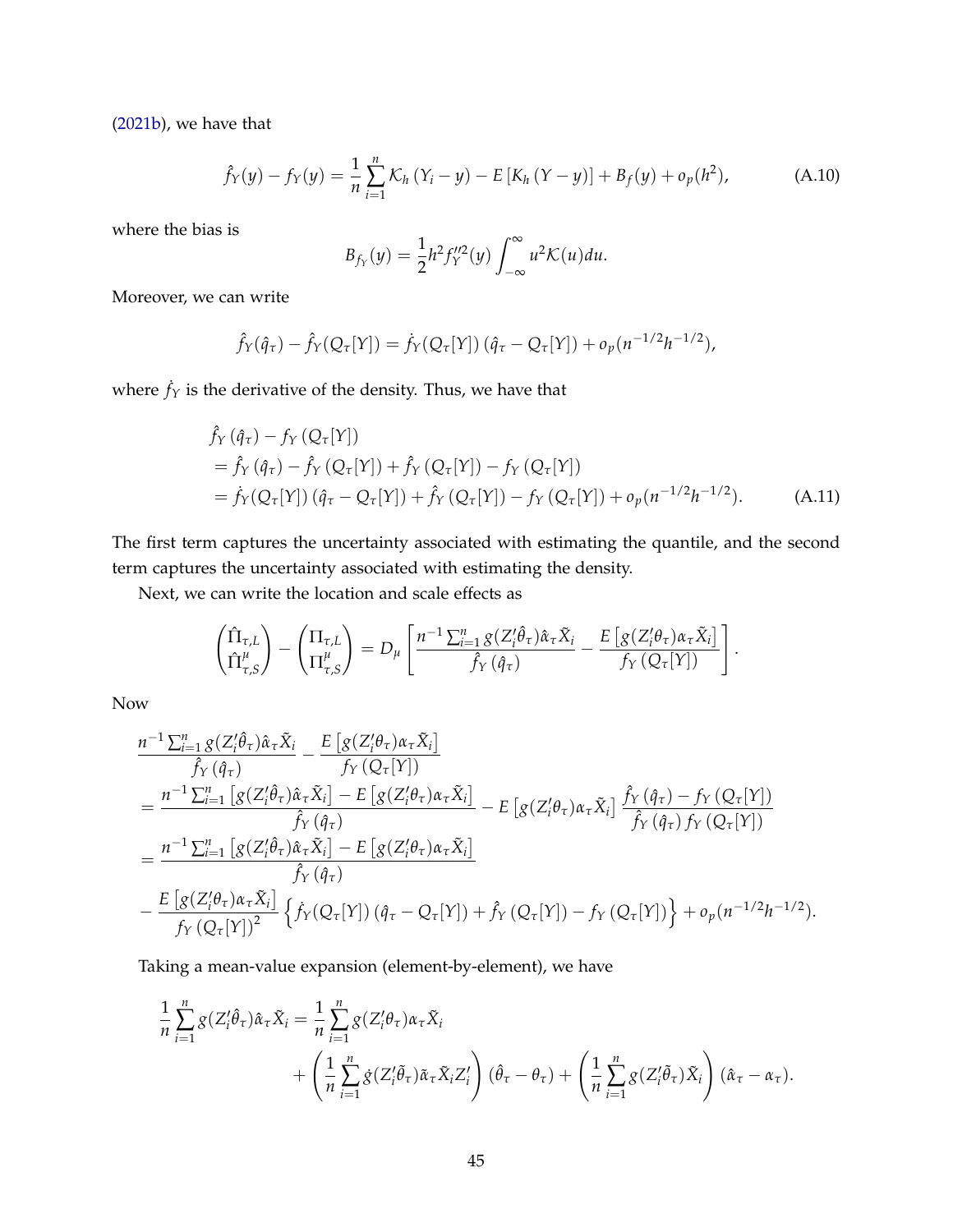Using the uniform law of large numbers in Assumption [5\(](#page-19-1)iv), we have

$$
\frac{1}{n}\sum_{i=1}^n g(Z_i'\tilde{\theta}_\tau)\tilde{\alpha}_\tau \tilde{X}_i Z_i' \stackrel{p}{\to} M_1 := \underbrace{E\left[g(Z_i'\theta_\tau)\alpha_\tau \tilde{X}_i Z_i'\right]}_{2 \times \dim(Z)}
$$

and

$$
\frac{1}{n}\sum_{i=1}^n g(Z_i'\tilde{\theta}_\tau)\tilde{X}_i \stackrel{p}{\to} M_2 := \underbrace{E\left[g(Z_i'\theta_\tau)\tilde{X}_i\right]}_{2\times 1}.
$$

Therefore,

$$
\sqrt{n}\left(\frac{1}{n}\sum_{i=1}^{n}g(Z_{i}^{\prime}\hat{\theta}_{\tau})\hat{\alpha}_{\tau}\tilde{X}_{i}-E\left[g(Z_{i}^{\prime}\theta_{\tau})\alpha_{\tau}\tilde{X}_{i}\right]\right) \n= \sqrt{n}\left(\frac{1}{n}\sum_{i=1}^{n}g(Z_{i}^{\prime}\theta_{\tau})\alpha_{\tau}\tilde{X}_{i}-E\left[g(Z_{i}^{\prime}\theta_{\tau})\alpha_{\tau}\tilde{X}_{i}\right]\right)+M_{1}\sqrt{n}(\hat{\theta}_{\tau}-\theta_{\tau})+M_{2}\sqrt{n}(\hat{\alpha}_{\tau}-\alpha_{\tau})+o_{p}(1).
$$

The first term captures the uncertainty in estimating the expected value, and the second and third terms capture the uncertainty in estimating the logit/probit model, and it has already incorporated the contribution of the preliminary estimator  $\hat{q}_{\tau}$  of  $Q_{\tau}$  [*Y*]. To ease notation, define  $M := M_1 + (M_2, O)$  where *O* is a 2 × dim(*W*) matrix of zeros. An explicit expression of *M* is given in Assumption [5\(](#page-19-1)iv). Thus, we can write:

$$
\sqrt{n}\left(\frac{1}{n}\sum_{i=1}^{n}g(Z_{i}^{\prime}\hat{\theta}_{\tau})\hat{\alpha}_{\tau}\tilde{X}_{i}-E\left[g(Z_{i}^{\prime}\theta_{\tau})\alpha_{\tau}\tilde{X}_{i}\right]\right)
$$
\n
$$
=\sqrt{n}\left(\frac{1}{n}\sum_{i=1}^{n}g(Z_{i}^{\prime}\theta_{\tau})\alpha_{\tau}\tilde{X}_{i}-E\left[g(Z_{i}^{\prime}\theta_{\tau})\alpha_{\tau}\tilde{X}_{i}\right]\right)+M\sqrt{n}\left(\hat{\theta}_{\tau}-\theta_{\tau}\right)+o_{p}(1). \tag{A.12}
$$

It then follows that

$$
\begin{split}\n\left(\hat{\Pi}_{\tau,L}^{L}\right) - \left(\Pi_{\tau,L}^{L}\right) &= \frac{1}{f_{Y}\left(Q_{\tau}[Y]\right)} D_{\mu} \left[\frac{1}{n} \sum_{i=1}^{n} g(Z_{i}^{\prime} \theta_{\tau}) \alpha_{\tau} \tilde{X}_{i} - E\left[g(Z_{i}^{\prime} \theta_{\tau}) \alpha_{\tau} \tilde{X}_{i}\right]\right] \\
&+ \frac{1}{f_{Y}\left(Q_{\tau}[Y]\right)} D_{\mu} M\left(\hat{\theta}_{\tau} - \theta_{\tau}\right) - \left(\Pi_{\tau,L}^{L}\right) \frac{\dot{f}_{Y}\left(Q_{\tau}[Y]\right)}{\dot{f}_{Y}\left(Q_{\tau}[Y]\right)} \left(\hat{q}_{\tau} - Q_{\tau}[Y]\right) \\
&- \left(\Pi_{\tau,L}^{L}\right) \frac{\left(\hat{f}_{Y}\left(Q_{\tau}[Y]\right) - f_{Y}\left(Q_{\tau}[Y]\right)\right)}{\dot{f}_{Y}\left(Q_{\tau}[Y]\right)} + o_{p}(n^{-1/2}) + o_{p}(n^{-1/2}h^{-1/2}).\n\end{split}
$$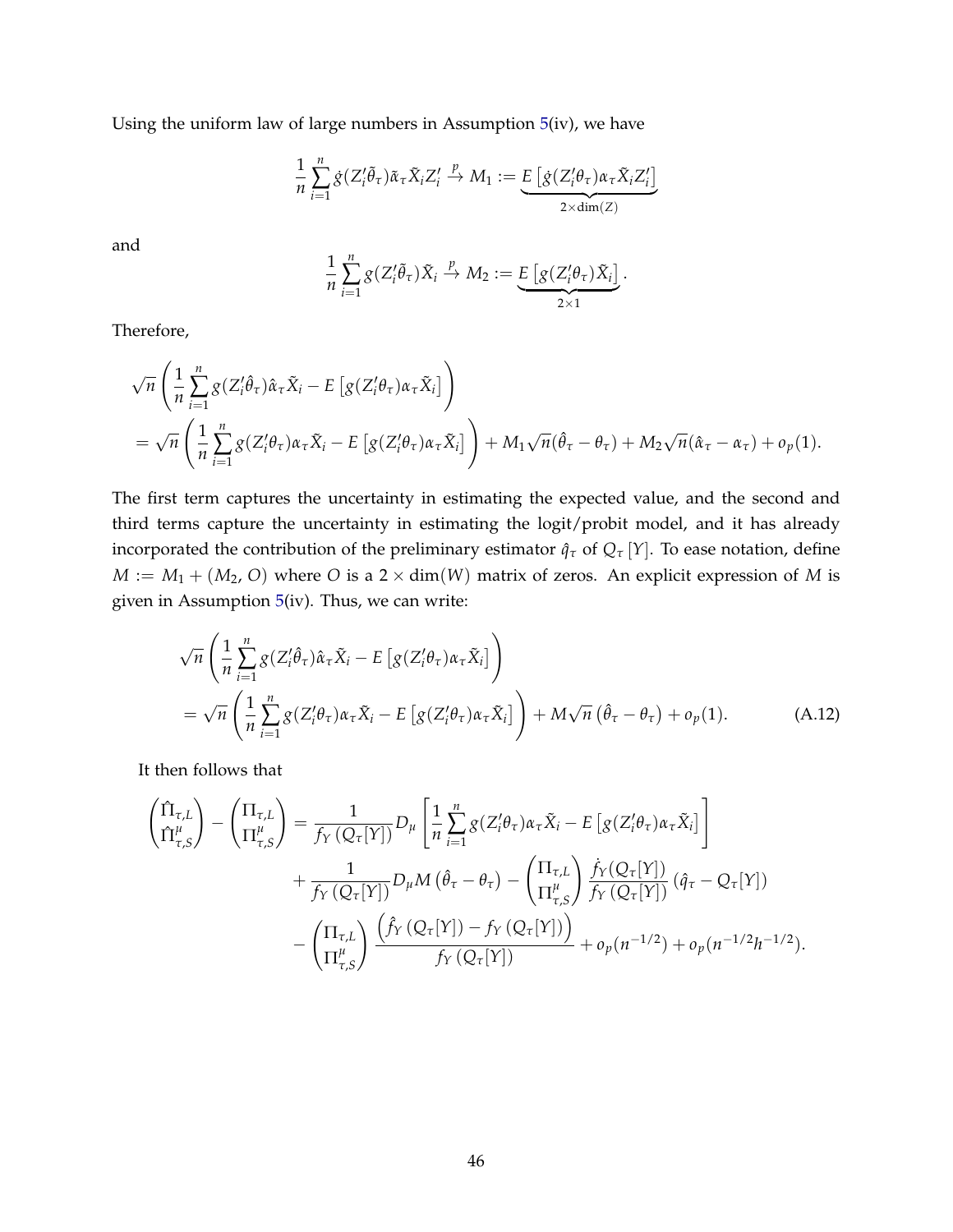Plugging the asymptotic representation of  $\sqrt{n} (\hat{\theta}_{\tau} - \theta_{\tau})$  in [\(A.9\)](#page-43-1), we obtain:

$$
\begin{split}\n\left(\hat{\Pi}_{\tau,L}^{L}\right) - \left(\Pi_{\tau,L}^{L}\right) &= \frac{1}{f_{Y}\left(Q_{\tau}[Y]\right)}D_{\mu}\left[\frac{1}{n}\sum_{i=1}^{n}g(Z_{i}^{\prime}\theta_{\tau})\alpha_{\tau}\tilde{X}_{i} - E\left[g(Z_{i}^{\prime}\theta_{\tau})\alpha_{\tau}\tilde{X}_{i}\right]\right] \\
&- \frac{1}{f_{Y}\left(Q_{\tau}[Y]\right)}D_{\mu}MH^{-1}\frac{1}{n}\sum_{i=1}^{n}s_{i}(\theta_{\tau};Q_{\tau}[Y]) \\
&- \left[\left(\Pi_{\tau,L}^{L}\right)\frac{\dot{f}_{Y}(Q_{\tau}[Y])}{f_{Y}\left(Q_{\tau}[Y]\right)} + \frac{1}{f_{Y}\left(Q_{\tau}[Y]\right)}D_{\mu}MH^{-1}H_{Q}\right]\frac{1}{n}\sum_{i=1}^{n}\psi(Y_{i},\tau,F_{Y}) \\
&- \left(\Pi_{\tau,L}^{L}\right)\frac{\hat{f}_{Y}\left(Q_{\tau}[Y]\right) - f_{Y}\left(Q_{\tau}[Y]\right)}{f_{Y}\left(Q_{\tau}[Y]\right)} + o_{p}(n^{-1/2}) + o_{p}(n^{-1/2}h^{-1/2}).\n\end{split}
$$

Plugging the representation of  $\hat{f}_Y(Q_\tau[Y]) - f_Y(Q_\tau[Y])$  in [\(A.10\)](#page-44-0) completes the proof.

### **A.6 Proof of Corollary [3](#page-23-3)**

The result has been proved in the main text. Here we give the expressions for  $\hat{M}$ ,  $\hat{H}$ , and  $\hat{H}_{Q}$ . For  $\hat{M}$  and  $\hat{H}$  , we have

$$
\hat{M} = \frac{1}{n} \sum_{i=1}^{n} \left( \begin{array}{cc} \dot{g}(Z_{i}'\hat{\theta}_{\tau})\hat{\alpha}_{\tau}X_{i}' + g(Z_{i}'\hat{\theta}_{\tau}), & \dot{g}(Z_{i}'\hat{\theta}_{\tau})\hat{\alpha}_{\tau}W_{i}' \\ \dot{g}(Z_{i}'\hat{\theta}_{\tau})\hat{\alpha}_{\tau}X_{i}X_{i}' + g(Z_{i}'\hat{\theta}_{\tau})X_{i}, & \dot{g}(Z_{i}'\hat{\theta}_{\tau})\hat{\alpha}_{\tau}X_{i}W_{i}' \end{array} \right)
$$

and

$$
\hat{H} = \frac{1}{n} \sum_{i=1}^{n} \frac{g(Z_i'\hat{\theta}_\tau)^2}{G(Z_i'\hat{\theta}_\tau)(1 - G(Z_i'\hat{\theta}_\tau))} \begin{pmatrix} X_i^2 & X_iW_i'\\ X_iW_i & W_iW_i' \end{pmatrix}.
$$

For  $\hat{H}_Q$  , we note that

$$
H_Q = \frac{\partial E\left[s_i(\theta_\tau;q)\right]}{\partial q}\bigg|_{q=Q_\tau[Y]} = E\left[\frac{g(Z_i'\theta_\tau)Z_if_{Y|Z}(Q_\tau[Y]|Z_i)}{G(Z_i'\theta_\tau)\left[1-G(Z_i'\theta_\tau)\right]}\right].
$$

Let

$$
\Lambda(Z_i,\theta_{\tau}) := \frac{g(Z_i'\theta_{\tau})Z_i}{G(Z_i'\theta_{\tau})\left[1 - G(Z_i'\theta_{\tau})\right]}.
$$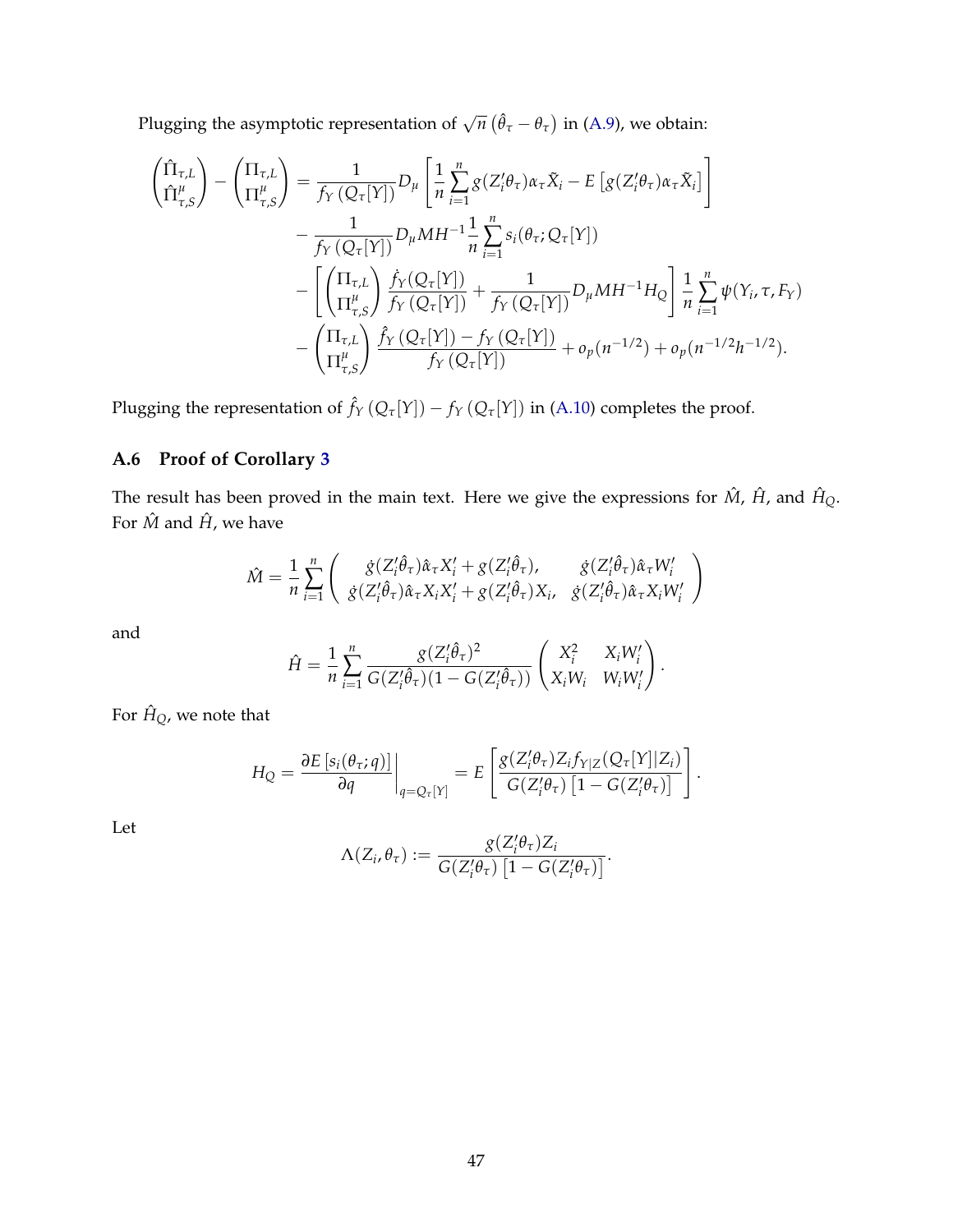Then

$$
H_Q = E[\Lambda(Z_i, \theta_\tau) f_{Y|Z}(Q_\tau[Y]|Z_i)]
$$
  
\n
$$
= \int_Z \Lambda(z, \theta_\tau) f_{Y|Z}(Q_\tau[Y]|z) f_Z(z) dz
$$
  
\n
$$
= f_Y(Q_\tau[Y]) \int_Z \Lambda(z, \theta_\tau) \frac{f_{Y,Z}(Q_\tau[Y], z)}{f_Y(Q_\tau[Y]) f_Z(z)} f_Z(z) dz
$$
  
\n
$$
= f_Y(Q_\tau[Y]) \int_Z \Lambda(z, \theta_\tau) f_{Z|Y}(z|Q_\tau[Y]) dz
$$
  
\n
$$
= f_Y(Q_\tau[Y]) E[\Lambda(Z, \theta_\tau)|Y = Q_\tau[Y])].
$$

To estimate the conditional expectation, we may use a vector version of the Nadaraya-Watson estimator:

$$
\hat{E}[\Lambda(Z,\hat{\theta}_{\tau})|Y=\hat{q}_{\tau}] = \frac{\sum_{i=1}^{n} K_{h}(Y_{i}-\hat{q}_{\tau})\Lambda(Z_{i},\hat{\theta}_{\tau})}{\sum_{i=1}^{n} K_{h}(Y_{i}-\hat{q}_{\tau})},
$$

where  $K_h$  is the rescaled kernel  $K_h(Y_i - y) = h^{-1}K((Y_i - y)/h)$  for a kernel function  $K(\cdot)$ . We can then estimate *H<sup>Q</sup>* by

$$
\hat{H}_{Q} = \hat{f}_{Y}(\hat{q}_{\tau})\hat{E}[\Lambda(Z,\hat{\theta}_{\tau})|Y = \hat{q}_{\tau}]
$$
\n
$$
= \left[\frac{1}{n}\sum_{i=1}^{n}K_{h}(Y_{i}-\hat{q}_{\tau})\right] \cdot \frac{\sum_{i=1}^{n}K_{h}(Y_{i}-\hat{q}_{\tau})\Lambda(Z_{i},\hat{\theta}_{\tau})}{\sum_{i=1}^{n}K_{h}(Y_{i}-\hat{q}_{\tau})}
$$
\n
$$
= \frac{1}{n}\sum_{i=1}^{n}K_{h}(Y_{i}-\hat{q}_{\tau})\Lambda(Z_{i},\hat{\theta}_{\tau}).
$$
\n(A.13)

It is worth pointing out that, in the logistic case,  $G(z) = (1 + \exp(-z))^{-1}$ , we have the convenient identity  $g(z) = G(z)(1 - G(z))$ . Thus,  $\Lambda(Z_i, \hat{\theta}_\tau) = Z_i$  and the estimation of *H* and  $H_Q$  becomes simpler.

#### **A.7 Proof of Theorem [5](#page-24-1)**

The proof of this theorem is similar to that of Theorem [4.](#page-21-0) We outline the main steps and omit the details here. We have

$$
\begin{pmatrix} \hat{\Pi}_{\tau,L,1} \\ \hat{\Pi}_{\tau,L,2} \end{pmatrix} - \begin{pmatrix} \Pi_{\tau,L,1} \\ \Pi_{\tau,L,2} \end{pmatrix} = D_L \begin{bmatrix} n^{-1} \sum_{i=1}^n g(Z_i'\hat{\theta}_{\tau}) \hat{\alpha}_{\tau} \\ \hat{f}_Y(\hat{q}_{\tau}) \end{bmatrix} - \frac{E \left[ g(Z_i'\theta_{\tau}) \alpha_{\tau} \right]}{f_Y(Q_{\tau}[Y])} \end{pmatrix}.
$$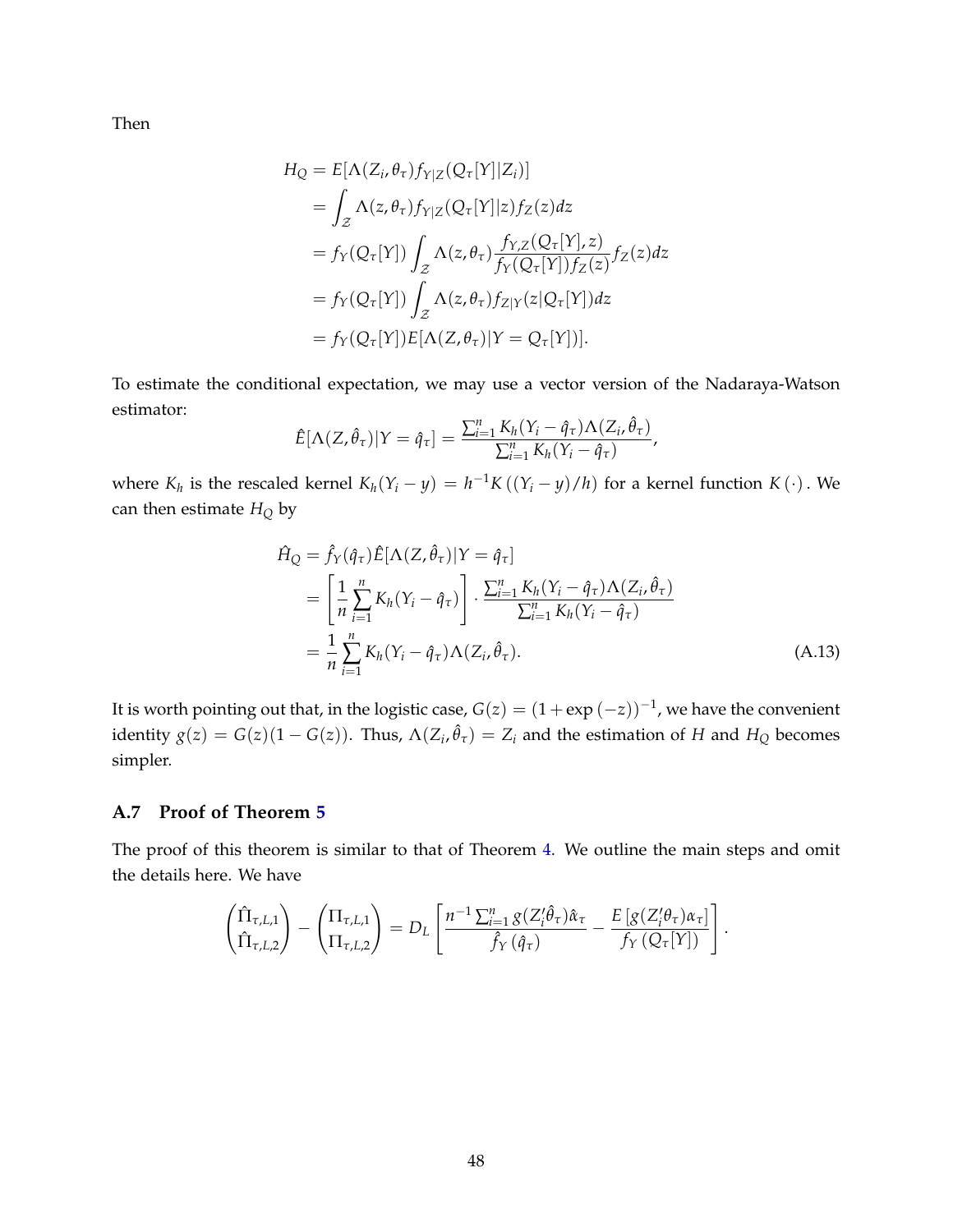But

$$
\frac{n^{-1}\sum_{i=1}^{n}g(Z_{i}^{\prime}\hat{\theta}_{\tau})\hat{\alpha}_{\tau}}{\hat{f}_{Y}(\hat{q}_{\tau})}-\frac{E[g(Z_{i}^{\prime}\theta_{\tau})\alpha_{\tau}]}{f_{Y}(Q_{\tau}[Y])}
$$
\n
$$
=\frac{n^{-1}\sum_{i=1}^{n}\left[g(Z_{i}^{\prime}\hat{\theta}_{\tau})\hat{\alpha}_{\tau}\right]-E[g(Z_{i}^{\prime}\theta_{\tau})\alpha_{\tau}]}{f_{Y}(Q_{\tau}[Y])}
$$
\n
$$
-\frac{E[g(Z_{i}^{\prime}\theta_{\tau})\alpha_{\tau}]}{f_{Y}(Q_{\tau}[Y])^{2}}\left\{\hat{f}_{Y}(Q_{\tau}[Y])\left(\hat{q}_{\tau}-Q_{\tau}[Y]\right)+\hat{f}_{Y}(Q_{\tau}[Y])-f_{Y}(Q_{\tau}[Y])\right\}+o_{p}(n^{-1/2}h^{-1/2}).
$$

Now

$$
\frac{1}{n} \sum_{i=1}^{n} g(Z_i' \hat{\theta}_{\tau}) \hat{\alpha}_{\tau} = \frac{1}{n} \sum_{i=1}^{n} g(Z_i' \theta_{\tau}) \alpha_{\tau} \n+ \left( \frac{1}{n} \sum_{i=1}^{n} \dot{g}(Z_i' \tilde{\theta}_{\tau}) \tilde{\alpha}_{\tau} Z_i' \right) (\hat{\theta}_{\tau} - \theta_{\tau}) + \left( \frac{1}{n} \sum_{i=1}^{n} g(Z_i' \tilde{\theta}_{\tau}) \right) (\hat{\alpha}_{\tau} - \alpha_{\tau}) \n= \frac{1}{n} \sum_{i=1}^{n} g(Z_i' \hat{\theta}_{\tau}) \alpha_{\tau} + M_L (\hat{\theta}_{\tau} - \theta_{\tau}) + o_p (n^{-1/2}).
$$

Therefore,

$$
\left(\begin{aligned}\n\hat{\Pi}_{\tau,L1} \\
\hat{\Pi}_{\tau,L2}\n\end{aligned}\right) - \left(\begin{aligned}\n\Pi_{\tau,L2} \\
\Pi_{\tau,L2}\n\end{aligned}\right) \\
= \frac{1}{f_Y(Q_\tau[Y])} D_L \left[\frac{1}{n} \sum_{i=1}^n g(Z_i'\theta_\tau) \alpha_\tau - E\left[g(Z_i'\theta_\tau) \alpha_\tau\right]\right] \\
- \frac{1}{f_Y(Q_\tau[Y])} D_L M_L H^{-1} \frac{1}{n} \sum_{i=1}^n s_i(\theta_\tau; Q_\tau[Y]) \\
- \left[\left(\begin{aligned}\n\Pi_{\tau,L1} \\
\Pi_{\tau,L2}\n\end{aligned}\right) \frac{\dot{f}_Y(Q_\tau[Y])}{f_Y(Q_\tau[Y])} + \frac{1}{f_Y(Q_\tau[Y])} D_L M_L H^{-1} H_Q\right] \frac{1}{n} \sum_{i=1}^n \psi(Y_i, \tau, F_Y) \\
- \left(\begin{aligned}\n\Pi_{\tau,L1} \\
\Pi_{\tau,L2}\n\end{aligned}\right) \frac{\hat{f}_Y(Q_\tau[Y]) - f_Y(Q_\tau[Y])}{f_Y(Q_\tau[Y])} + o_p(n^{-1/2}) + o_p(n^{-1/2}h^{-1/2}).\n\end{aligned}
$$

Combining this with [\(A.10\)](#page-44-0) leads to the desired result.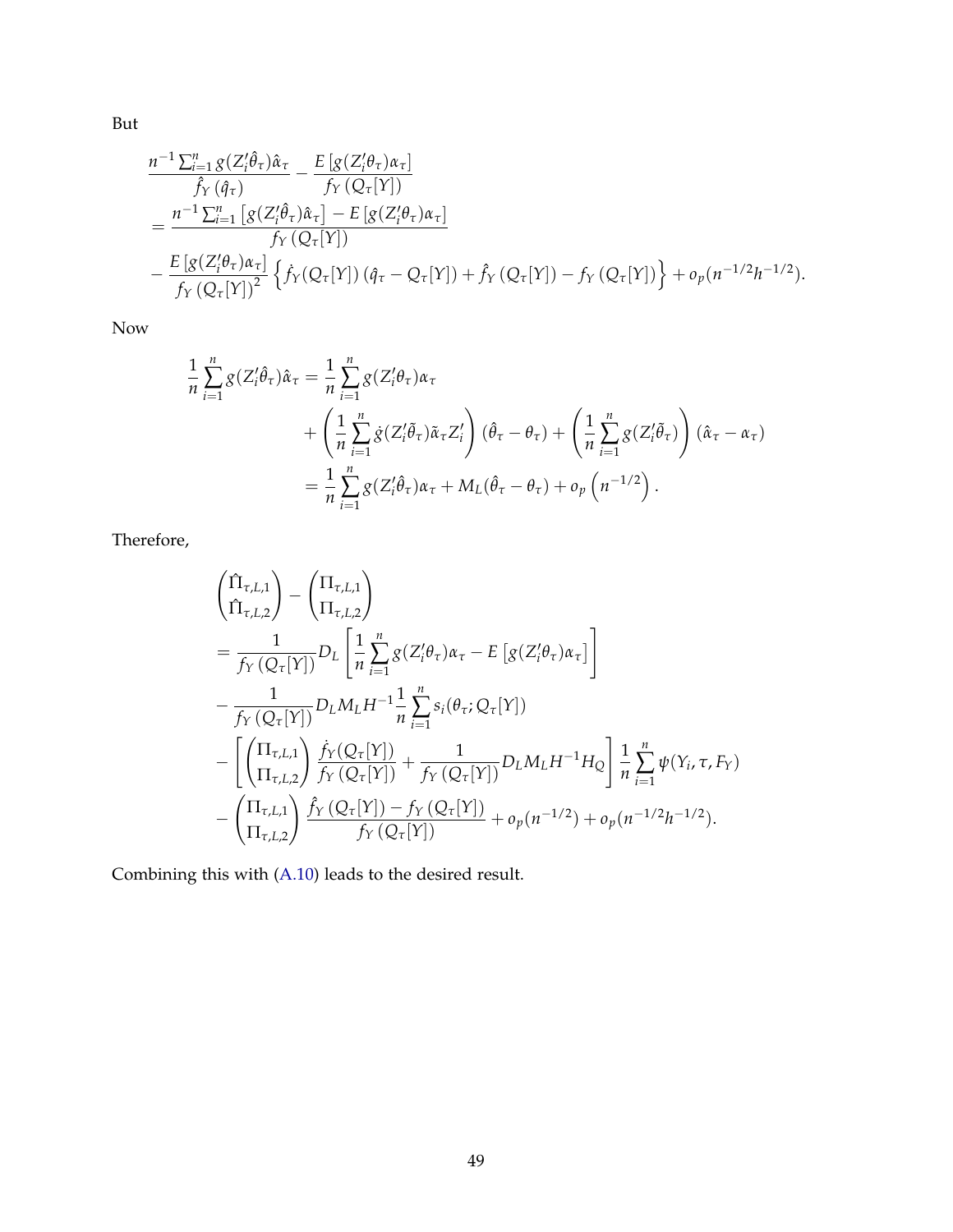# **Supplementary Appendix**

#### <span id="page-49-0"></span>**S.1 Details of Example [4](#page-10-1)**

Let  $\varepsilon \sim N(0, 1)$ . Before the location-scale shift,

$$
Y = \alpha + X\beta + U \sim N(\alpha, 1 + \beta^2) := \alpha + \sqrt{1 + \beta^2} \varepsilon,
$$

and the *τ*-quantile  $Q_{\tau}[Y]$  of *Y* is  $\alpha + \sqrt{1 + \beta^2} \epsilon_{\tau}$  where  $\epsilon_{\tau}$  is the *τ*-quantile of *ε*. After the locationscale shift with

$$
X_{\delta}=X/s(\delta)+\ell(\delta)\sim N(\ell(\delta),s^{-2}(\delta)),
$$

we have

$$
Y_{\delta} = \alpha + X_{\delta}\beta + U \sim N\left[\alpha + \beta\ell\left(\delta\right), 1 + \beta^{2}s^{-2}\left(\delta\right)\right] := \alpha + \beta\ell\left(\delta\right) + \sqrt{1 + \beta^{2}s^{-2}\left(\delta\right)}\varepsilon,
$$

and the *τ*-quantile  $Q_{\tau}[Y_{\delta}]$  of  $Y_{\delta}$  is  $\alpha + \beta \ell(\delta) + \sqrt{1 + \beta^2 s^{-2}(\delta)} \epsilon_{\tau}$ . Hence

$$
\Pi_{\tau} = \lim_{\delta \to 0} \frac{\beta \ell(\delta) + \sqrt{1 + \beta^2 s^{-2}(\delta)} \epsilon_{\tau} - \sqrt{1 + \beta^2} \epsilon_{\tau}}{\delta}
$$
  
\n
$$
= \ell(0) \beta - s(0) \frac{\beta^2}{\sqrt{\beta^2 + 1}} Q_{\tau}[U]
$$
  
\n
$$
= \ell(0) \beta - s(0) \frac{\beta^2}{\sqrt{\beta^2 + 1}} \frac{Q_{\tau}[Y] - \alpha}{\sqrt{\beta^2 + 1}}
$$
  
\n
$$
= \ell(0) \beta - s(0) \frac{\beta^2}{\beta^2 + 1} (Q_{\tau}[Y] - \alpha)
$$
  
\n
$$
:= \Pi_{\tau, L} + \Pi_{\tau, S},
$$

where  $\Pi_{\tau,L} = \beta \dot{\ell} \left(0\right)$  is the location effect and  $\Pi_{\tau,S} = -\dot{s} \left(0\right) \frac{\beta^2}{\beta^2 + 1}$  $\frac{\beta^2}{\beta^2+1}$  ( $Q_\tau[Y] - \alpha$ ) is the scale effect.

Next, we have

$$
E[X|Y = y] = \frac{Cov(X,Y)}{Var(Y)} (y - \alpha) = \frac{\beta}{\beta^2 + 1} (y - \alpha).
$$

Taking  $y = Q_{\tau}[Y]$  yields

$$
E[X|Y = Q_{\tau}[Y]] = \frac{\beta}{\beta^2 + 1} (Q_{\tau}[Y] - \alpha).
$$

Therefore, we obtain the alternative expression  $\Pi_{\tau,S} = -\dot{s}(0) E[X\beta|Y = Q_{\tau}[Y]].$ 

#### <span id="page-49-1"></span>**S.2 Details of Example [5](#page-11-0)**

When  $F_{Y|X}(Q_{\tau}[Y]|x) = G(a_{\tau} + b_{\tau}x)$  for a standard normal cdf *G*. We have

<span id="page-49-2"></span>
$$
\Pi_{\tau,S}^{\mu_X} = \frac{\dot{s}(0)}{f_Y(Q_\tau[Y])} \sigma_X^2 b_\tau^2 E\left[\dot{g}(a_\tau + b_\tau X)\right],\tag{S.1}
$$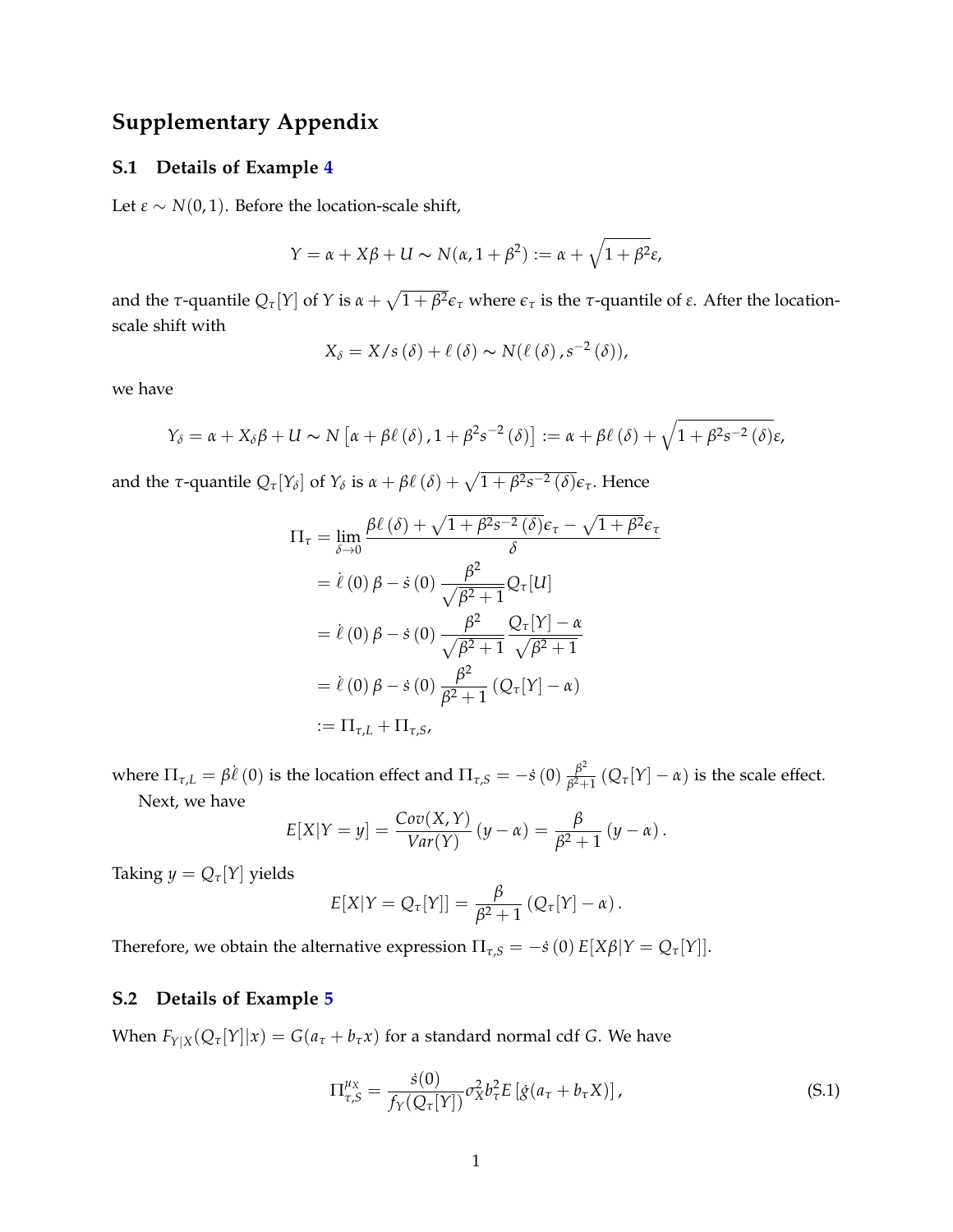where

$$
g(y) = \frac{1}{\sqrt{2\pi}} \exp\left(-\frac{y^2}{2}\right)
$$
 and  $\dot{g}(y) = -g(y)y$ .

Therefore,

$$
E\left[\dot{g}(a_{\tau}+b_{\tau}X)\right]=-\frac{1}{2\pi\sigma_X}\int_{-\infty}^{\infty}\left(a_{\tau}+b_{\tau}x\right)\exp\left(-\frac{1}{2}\left[\left(a_{\tau}+b_{\tau}x\right)^2+\left(\frac{x-\mu_X}{\sigma_X}\right)^2\right]\right)dx.
$$

First, we complete the squares to recover a Gaussian pdf. We have

$$
(a_{\tau}+b_{\tau}x)^2+\left(\frac{x-\mu_X}{\sigma_X}\right)^2=\left(b_{\tau}^2+\frac{1}{\sigma_X^2}\right)x^2+2\left(a_{\tau}b_{\tau}-\frac{\mu_X}{\sigma_X^2}\right)x+b_{\tau}^2+\frac{\mu_X^2}{\sigma_X^2}.
$$

Define

$$
K_{1,\tau} := \left(b_{\tau}^2 + \frac{1}{\sigma_X^2}\right)^{-1},
$$
  
\n
$$
K_{2,\tau} := -K_{1,\tau} \left(a_{\tau} b_{\tau} - \frac{\mu_X}{\sigma_X^2}\right),
$$
  
\n
$$
K_{3,\tau} := K_{1,\tau} \left(b_{\tau}^2 + \frac{\mu_X^2}{\sigma_X^2}\right).
$$

Then, we have

$$
(a_{\tau} + b_{\tau}x)^2 + \left(\frac{x - \mu_X}{\sigma_X}\right)^2 = K_{1,\tau}^{-1} (x^2 - 2K_{2,\tau}x + K_{3,\tau})
$$
  
=  $K_{1,\tau}^{-1} (x^2 - 2K_{2,\tau}x + K_{2,\tau}^2 - K_{2,\tau}^2 + K_{3,\tau})$   
=  $K_{1,\tau}^{-1} (x - K_{2,\tau})^2 + K_{1,\tau}^{-1} (K_{3,\tau} - K_{2,\tau}^2).$ 

It then follows that

$$
\exp\left(-\frac{1}{2}\left[ (a_{\tau} + b_{\tau}x)^2 + \left(\frac{x-\mu_X}{\sigma_X}\right)^2 \right] \right)
$$
  
= 
$$
\exp\left(-\frac{1}{2}\left[K_{1,\tau}^{-1}(x - K_{2,\tau})^2 + K_{1,\tau}^{-1}(K_{3,\tau} - K_{2,\tau}^2)\right]\right)
$$
  
= 
$$
\sqrt{2\pi K_{1,\tau}} \exp\left[K_{1,\tau}^{-1}(K_{3,\tau} - K_{2,\tau}^2)\right] \cdot \frac{1}{\sqrt{2\pi K_{1,\tau}}} \exp\left(-\frac{1}{2}K_{1,\tau}^{-1}(x - K_{2,\tau})^2\right).
$$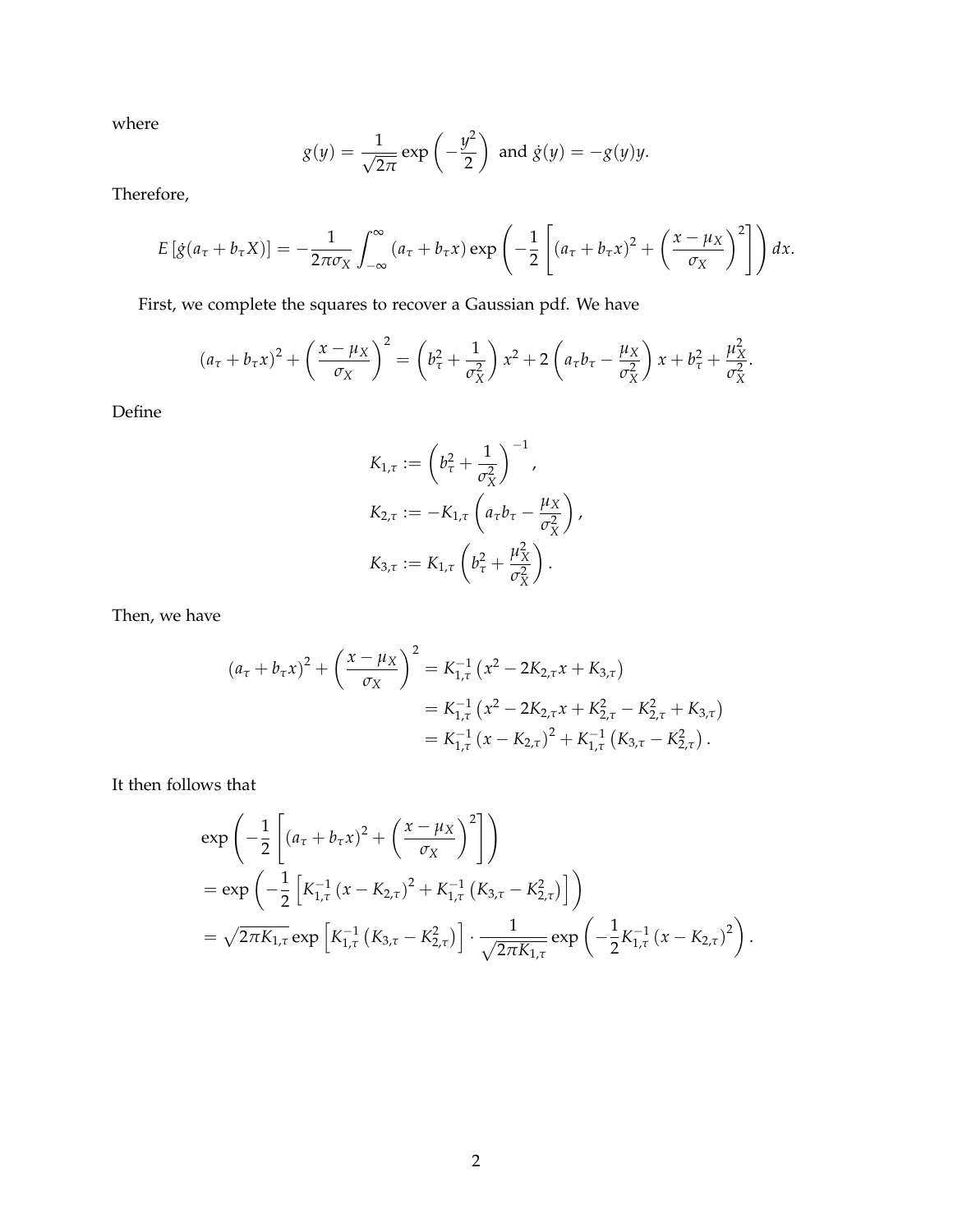Next, we go back to the integral that we are interested in. For  $X \sim N(K_{2,\tau}, K_{1,\tau})$ , we have

$$
E\left[\dot{g}(a_{\tau}+b_{\tau}X)\right]
$$
  
=  $-\frac{1}{\sqrt{2\pi}\sigma_X}\sqrt{K_{1,\tau}}\exp\left[K_{1,\tau}^{-1}\left(K_{3,\tau}-K_{2,\tau}^2\right)\right] \times E\left(a_{\tau}+b_{\tau}X\right)$   
=  $-\frac{\sqrt{K_{1,\tau}}\exp\left[K_{1,\tau}^{-1}\left(K_{3,\tau}-K_{2,\tau}^2\right)\right]}{\sqrt{2\pi}\sigma_X}\left(a_{\tau}+b_{\tau}K_{2,\tau}\right).$ 

Now, consider the case where  $Y = \alpha + X\beta + U$  and  $X \perp U$ , and  $U$  is a standard normal. Note that

$$
F_{Y|X}(Q_{\tau}[Y]|x) = \Pr(\alpha + X\beta + U < Q_{\tau}[Y]|X = x) \\
= \Pr(U < Q_{\tau}[Y] - \alpha - x\beta|X = x) = G(Q_{\tau}[Y] - \alpha - x\beta).
$$

So, in this case,  $a_{\tau} = Q_{\tau}[Y] - \alpha$ ,  $b_{\tau} = -\beta$ . Therefore,

$$
K_{1,\tau} := \left(b_{\tau}^{2} + \frac{1}{\sigma_{X}^{2}}\right)^{-1} = \left(\beta^{2} + \frac{1}{\sigma_{X}^{2}}\right)^{-1}
$$
  
\n
$$
K_{2,\tau} := -K_{1,\tau} \left(a_{\tau} b_{\tau} - \frac{\mu_{X}}{\sigma_{X}^{2}}\right) = K_{1,\tau} \left((Q_{\tau}[Y] - \alpha) \beta + \frac{\mu_{X}}{\sigma_{X}^{2}}\right)
$$
  
\n
$$
K_{3,\tau} := K_{1,\tau} \left(a_{\tau}^{2} + \frac{\mu_{X}^{2}}{\sigma_{X}^{2}}\right) = K_{1,\tau} \left((Q_{\tau}[Y] - \alpha)^{2} + \frac{\mu_{X}^{2}}{\sigma_{X}^{2}}\right).
$$

Now, by some simple algebra, we have

$$
K_{1,\tau}^{-1} (K_{3,\tau} - K_{2,\tau}^2) = (Q_{\tau}[Y] - \alpha)^2 + \frac{\mu_X^2}{\sigma_X^2} - \frac{((Q_{\tau}[Y] - \alpha) \beta + \frac{\mu_X}{\sigma_X^2})^2}{\beta^2 + \frac{1}{\sigma_X^2}}
$$
  
= 
$$
\frac{(Q_{\tau}[Y] - \alpha - \mu_X \beta)^2}{\sigma_X^2 \beta^2 + 1}.
$$

Thus, we have

$$
E\left[\dot{g}(a_{\tau}+b_{\tau}X)\right]
$$
\n
$$
=-(Q_{\tau}[Y]-\alpha)\frac{\sqrt{K_{1,\tau}}\exp\left[-\frac{1}{2}\frac{(Q_{\tau}[Y]-\alpha-\mu_{X}\beta)^{2}}{\sigma_{X}^{2}\beta^{2}+1}\right]}{\sqrt{2\pi}\sigma_{X}}+\beta\frac{\sqrt{K_{1,\tau}}\exp\left[-\frac{1}{2}\frac{(Q_{\tau}[Y]-\alpha-\mu_{X}\beta)^{2}}{\sigma_{X}^{2}\beta^{2}+1}\right]}{\sqrt{2\pi}\sigma_{X}}K_{2,\tau}
$$
\n
$$
=f_{Y}(Q_{\tau}[Y])\left[-(Q_{\tau}[Y]-\alpha)+\beta\frac{(Q_{\tau}[Y]-\alpha)\beta+\frac{\mu_{X}}{\sigma_{X}^{2}}}{\beta^{2}+\frac{1}{\sigma_{X}^{2}}}\right]
$$
\n
$$
=f_{Y}(Q_{\tau}[Y])\frac{\alpha+\mu_{X}\beta-Q_{\tau}[Y]}{\sigma_{X}^{2}\beta^{2}+1},
$$